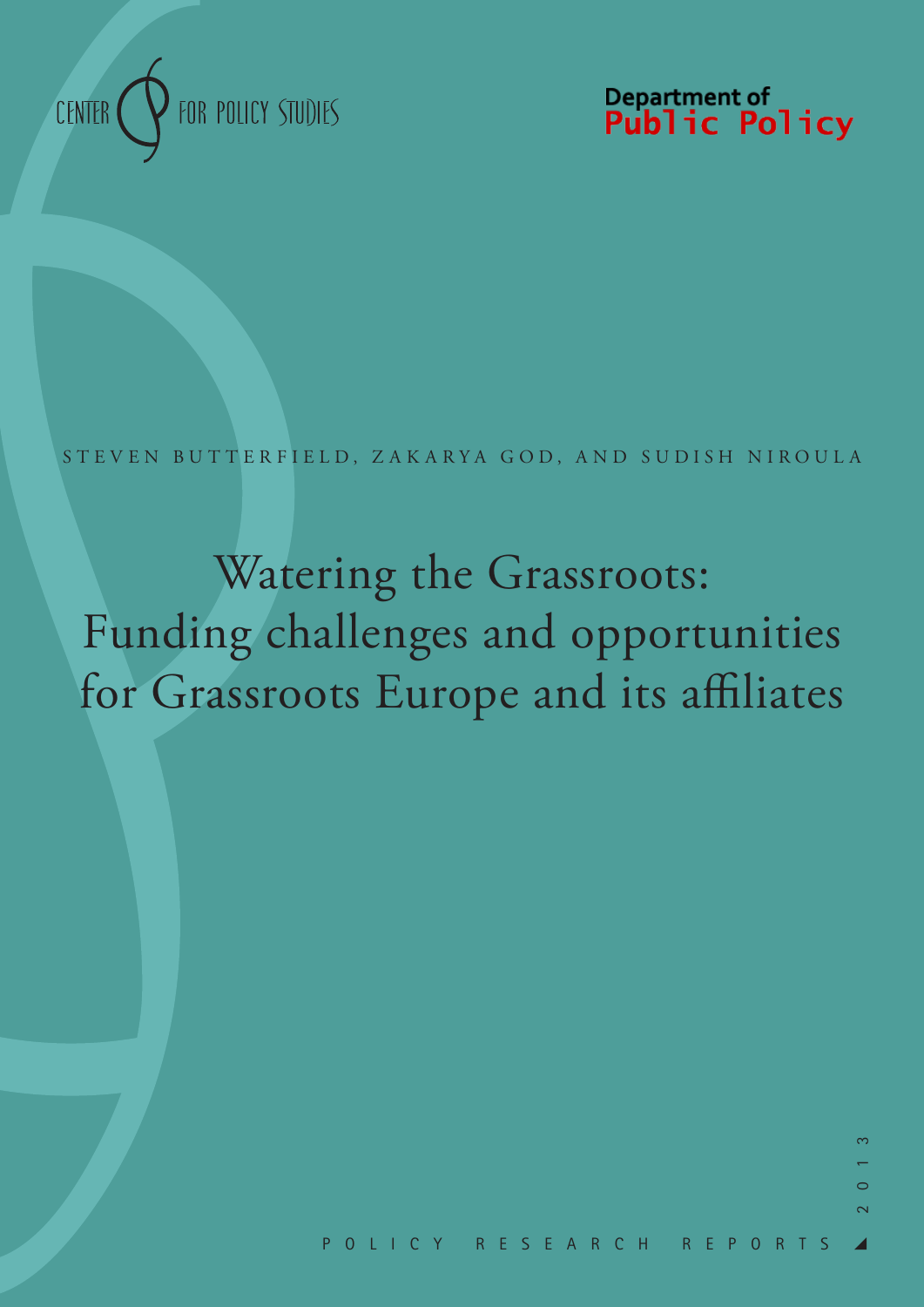#### ABOUT THE PROJECT

This study was commissioned by the Education Support Program of the Open Society Foundations (OSF). It was conducted and recognized in partial fulfillment for the "Policy Labs" course within the Department of Public Policy at Central European University. Policy Labs are part of the MA curriculum. They give an opportunity for small teams to work for external clients producing and presenting policy relevant research that will be used for advocacy, assessment and development. Clients are civic organizations, donors, research centers and international organizations. The Policy Lab focusing on this project was mentored by Andrew Cartwright, Research Fellow at Central European University's Center for Policy Studies.

#### ABOUT THE PAPER SERIES

Policy Research Reports are occasional studies that provide support or background information for wider research projects. They include reviews of scientific literature, state of the art reports, and country studies. They are works in progress and offer practical combinations of academic and policy writing.

Steven Butterfield, Zakarya God, and Sudish Niroula were students in the Master of Arts program of the Department of Public Policy at Central European University during the 2012-2013 Academic Year.

The views in this report are the authors' own and do not necessarily reflect those of the Center for Policy Studies, Central European University, Education Support Program (OSF) or any its entities.

This text may be downloaded only for personal research purposes. Additional reproduction for other purposes, whether in hard copies or electronically, requires the consent of the author(s), editor(s). If cited or quoted, reference should be made to the full name of the author(s), editor(s), the title, the research project, the year and the publisher.

CENTER FOR POLICY STUDIES CENTRAL EUROPEAN UNIVERSITY

Nador utca 9 H–1051 Budapest, Hungary cps@ceu.hu http://cps.ceu.hu

© Central European University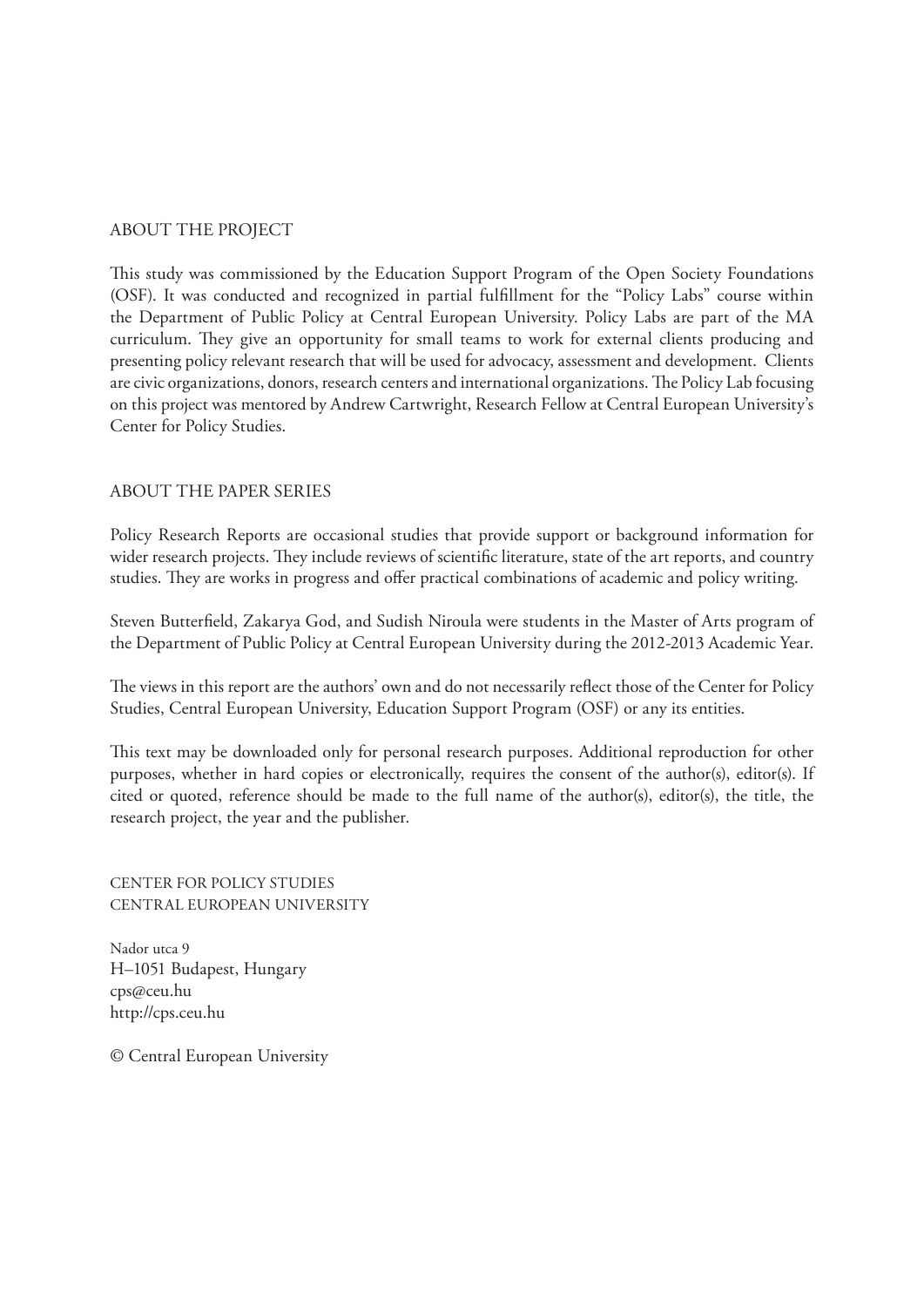## **Table of Contents**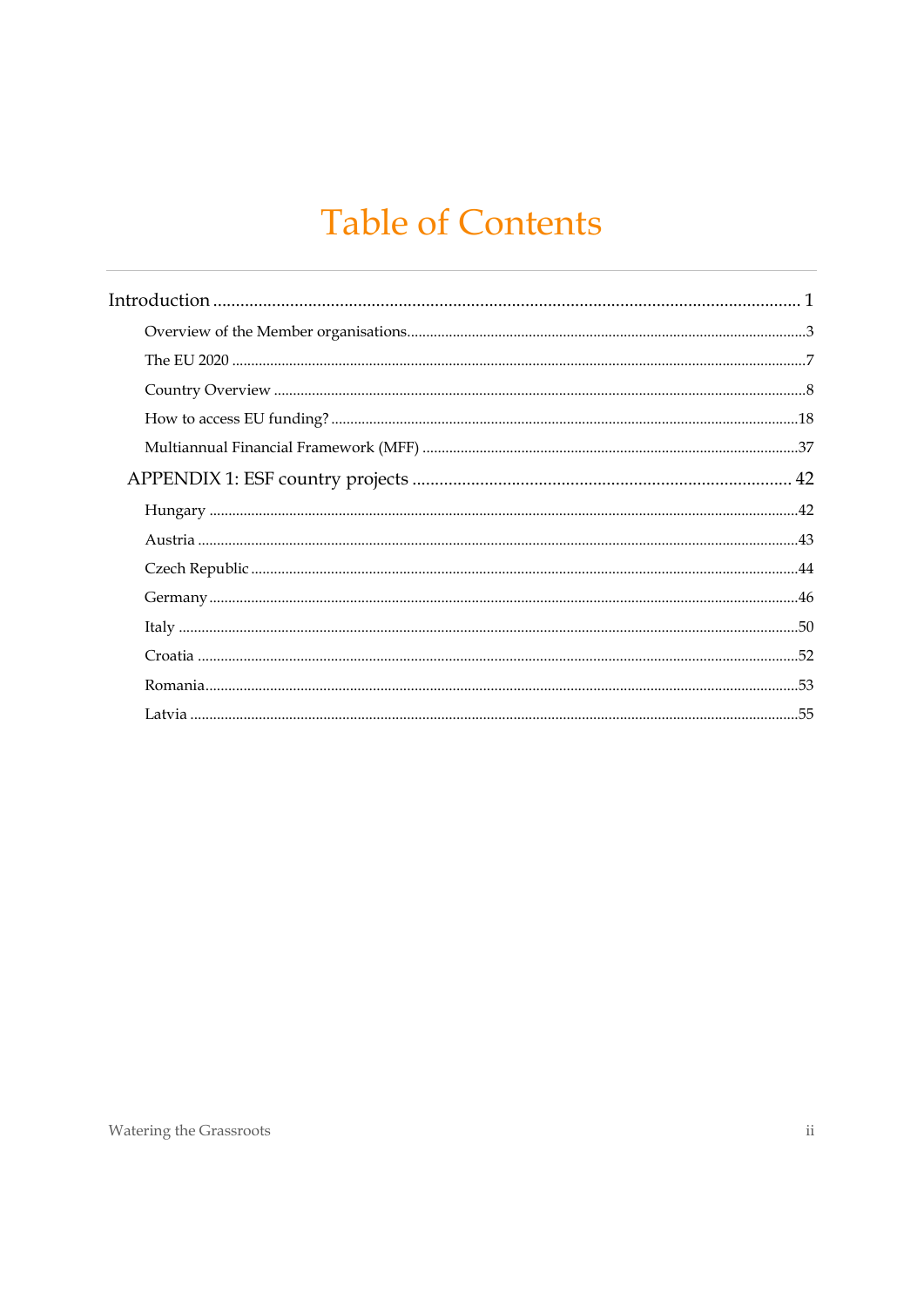Steve Butterfield, Zakarya God, and Sudish Niroula

CEU Policy Labs Academic Supervisor: Dr. Andrew Cartwright September 18, 2013

## Watering the Grassroots

## Funding challenges and opportunities for Grassroots Europe and its affiliates

#### Introduction

In July of 2013, the Parliament of the European Union approved a resolution in favor of the 2014-2020 Multiannual Financial Framework (MFF), or what can more simply be termed the European Union budget.

Parliament's approval of the resolution marked a significant milestone in what has been a long and contentious budgeting process for the E.U. as the MFF budget covering the period from 2007-2013 closes. The 2008 financial crisis and the Eurozone crisis, compounded by national-level economic crises in Greece, Spain, Ireland, Portugal, and Italy, and a consequent general sense of the need for budgetary austerity in the Union as a whole – pushed especially hard by members such as the United Kingdom – contributed to a uniquely challenging atmosphere for the E.U. budgeting negotiations.

While the Parliamentary resolution does not conclude the settlement of the '14-'20 MFF, it does mark passage of a major hurdle. Negotiation between the Council, the European Commission, and the Parliament had, to this point, set markers for widely conflicting budgetary priorities between those institutions, each of whom has a significant role in final passage. Parliament seemed less inclined toward an austerity approach, while the Council, especially given its need for broad consensus between its own members in order to give final approval, generally refused to countenance any budgetary increase. Consequently, even reaching a tentative framework required extensive, often contentious, negotiations.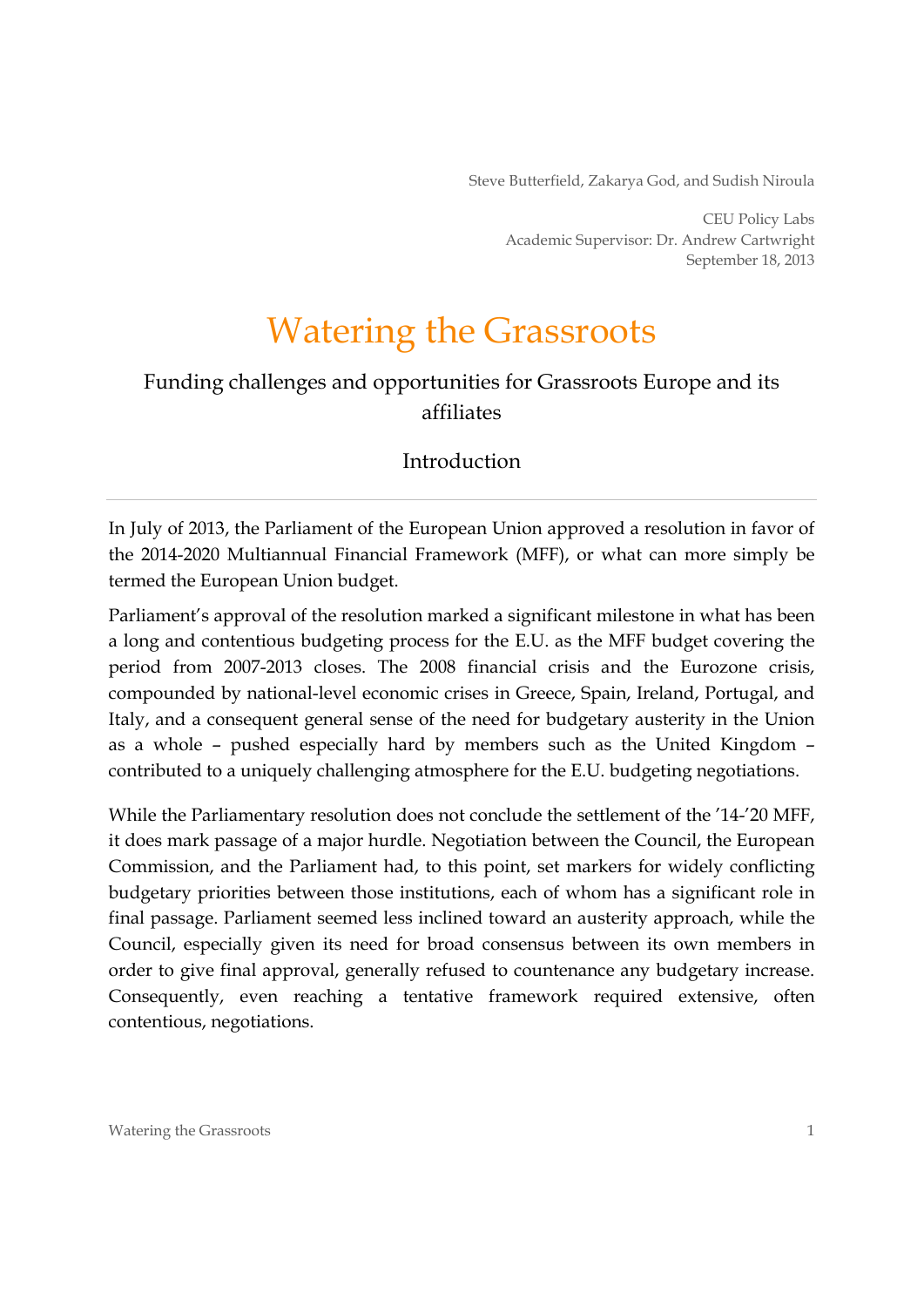All of which is to say that the parameters of this specific research project met a significant hurdle until July. This report is the result of a collaboration between the Department of Public Policy (DPP) at Central European University (CEU) and the Grassroots Europe for Local Wellbeing Initiative, a project housed at the Open Society Institute, as part of DPP's "policy labs" program, which provides opportunities for masters students at CEU to engage in targeted research projects for independent, external clients.

Our team was tasked by Grassroots Europe with providing insight into the EU budget: general information on the budgeting process itself, an overview of available funding for which Grassroots Europe and its national-level affiliate organizations may qualify, and a simplified breakdown translating this complexity into an informative and easily understandable one-sheet that could be provided to individuals involved with Grassroots Europe and their partners to inform them of how they can influence the EU budget process.

Needless to say, the bulk of the work – identifying funding available – was made somewhat impossible until the '14-'20 MFF had been largely settled, which, as noted above, did not occur with any confidence until Parliament had signaled its approval of the draft budget, signaling that prior negotiations had resulted in a framework that all budget partners would find acceptable. While this report presents information based on the draft '14-'20 MFF, it should be noted that any findings contained herein are, of course, still subject to change: the political process for final adoption of the MFF remains ongoing, and until the Council, the Commission, and the Parliament have concluded their disparate roles, the budget technically remains unofficial. That said, all parties seem to be comfortable with what is currently on the table; final approval is likely to occur sometime in the autumn of 2013.

Below, we have provided general information on the EU budget and budgeting process. Where possible given information availability, we have provided breakdowns of support and policies in specific countries where Grassroots Europe and its affiliates have a presence. In addition to the large emphasis in this report on the EU budget, we have included shorter sections on potential avenues for financial support from the nonprofit and private sectors. We felt that brief overviews on those sectors may be useful to both Grassroots Europe and its partners in identifying financial support.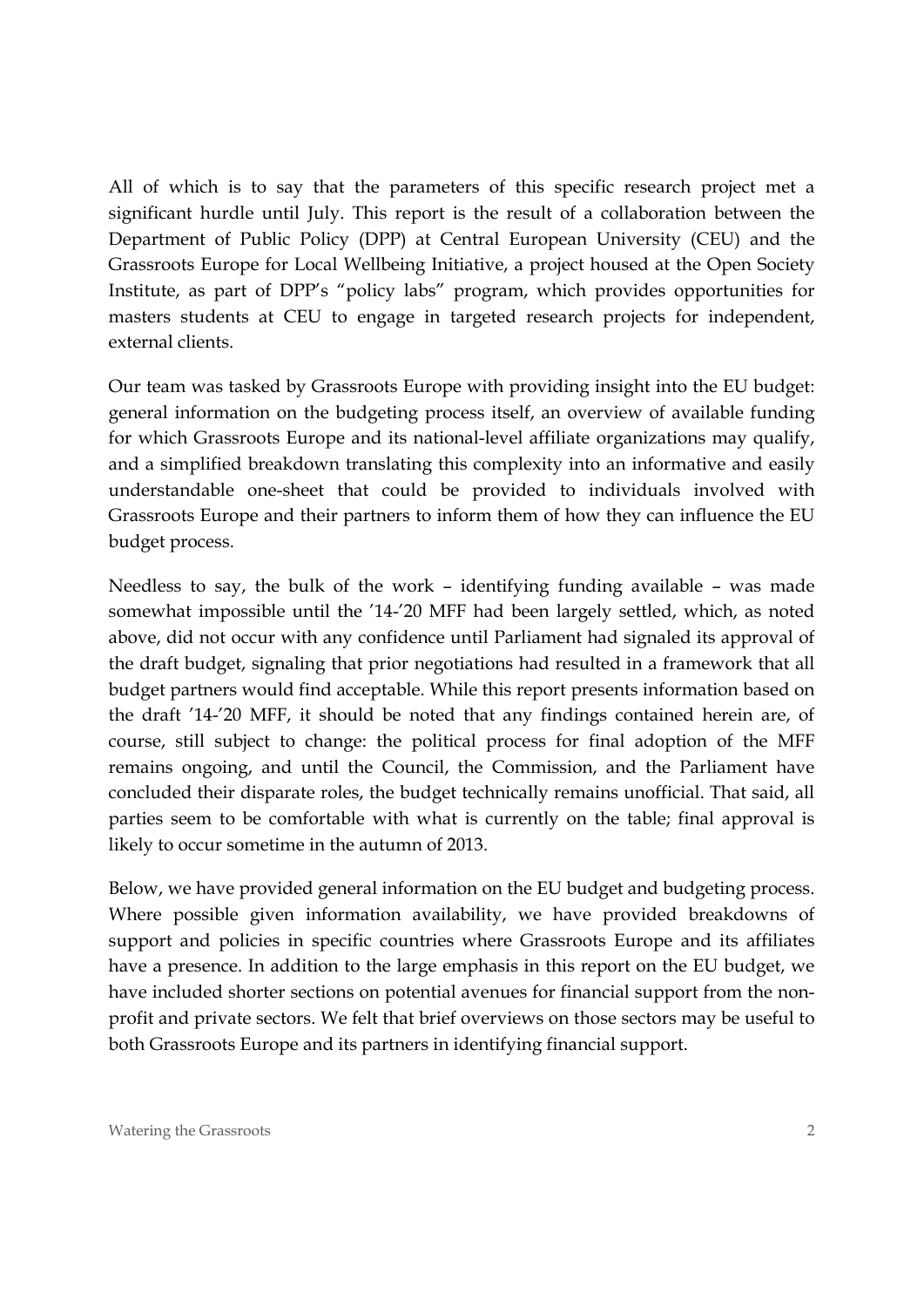It is our hope that this report provides a useful foundation of information for Grassroots Europe and its member organizations as they seek to continue their work in the years ahead. We are grateful to have had the opportunity to conduct this research on their behalf.

## Overview of the Member organisations

In this section, an overview is given of the member organisations in order to have a clear oversight of what their focus are and what activities they do.

| Name of agency            | Area of interest              | <b>Activities</b>                |
|---------------------------|-------------------------------|----------------------------------|
|                           | To promote the                | Non-formal education : training, |
|                           | implementation and the        | communication, local labs for    |
| AIM Agency for            | recognition of non-formal     | young people and adults,         |
| Interculture and Mobility | education through             | European project management      |
| (Italy)                   | concrete dialogue with the    | and international mobility.      |
|                           | formal and the informal       |                                  |
|                           | dimensions.                   |                                  |
|                           | furthering the integration    | awareness-raising campaigns on   |
|                           | of migrant and minority       | discrimination, intercultural    |
|                           | groups in Austria             | communication and research; the  |
| Zentrum für Sozial- und   | solving community             | organisation of school           |
| Integrationsprojekte      | problems related to           | enrolment, religious issues,     |
| (Austria)                 | marginalisation               | gender issues have been          |
|                           |                               | organised with the participation |
|                           |                               | of local authorities and migrant |
|                           | the development of            | self-help groups                 |
|                           | interaction between           |                                  |
|                           | people from different         |                                  |
|                           | cultural backgrounds and      |                                  |
|                           | training people in            |                                  |
| Interkulturelles Zentrum  | practical intercultural       |                                  |
| (Austria)                 | work                          |                                  |
|                           | 4 Other areas of interest     |                                  |
|                           | are "International School     |                                  |
|                           | Projects", "International     |                                  |
|                           | Initiatives", "Intercultural  |                                  |
|                           | <b>Education and Communal</b> |                                  |

*Table 1: Overview of Agencies interest and activities*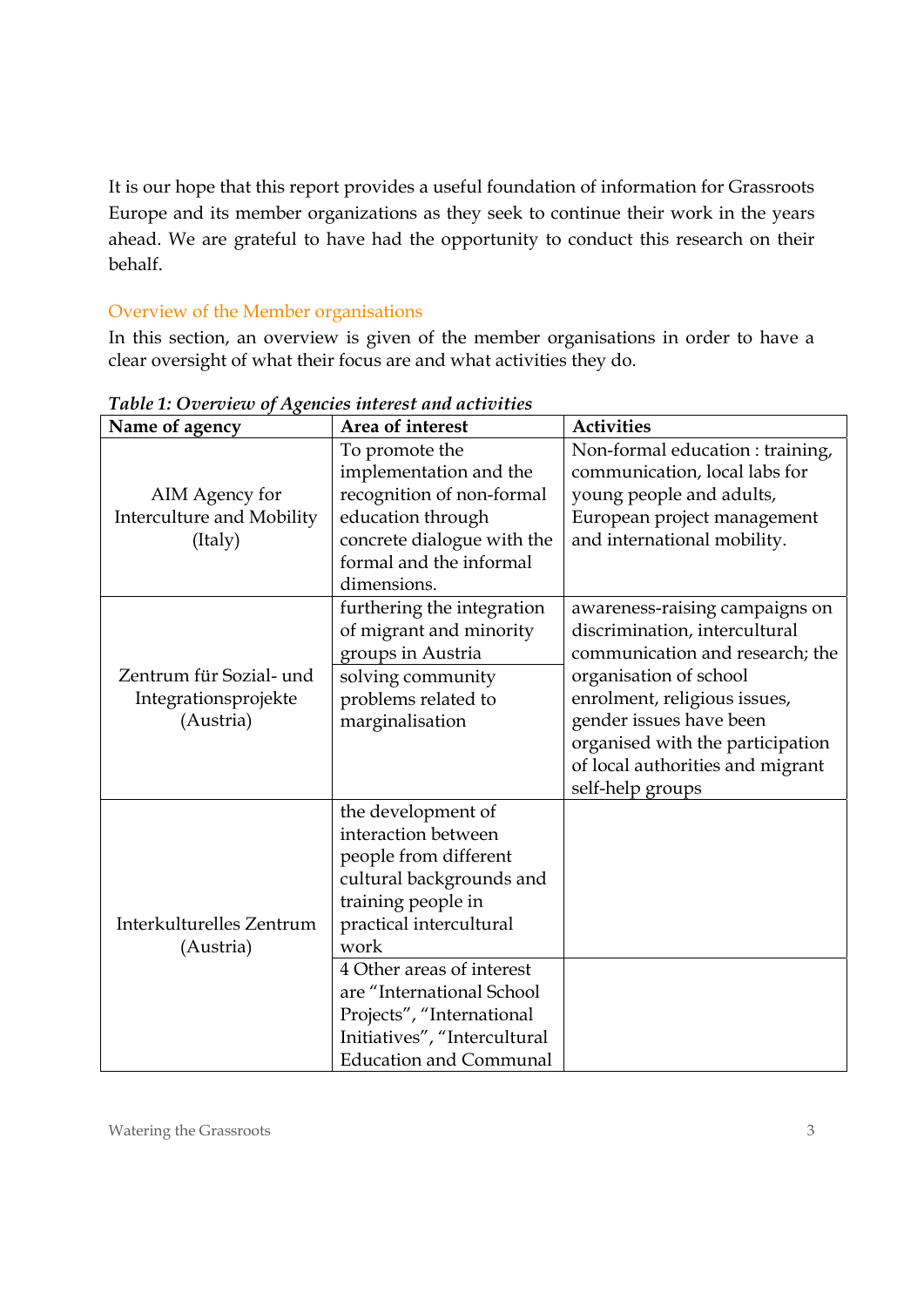|                                              | Integration" and the<br>Austrian Agency for<br>"Youth in Action". A<br>particular geographical<br>focus of our international<br>activities is Southeast and<br>Eastern Europe as well as<br>the Caucasus. |                                                                                                                                                                                                                                                                                                                                                                                               |
|----------------------------------------------|-----------------------------------------------------------------------------------------------------------------------------------------------------------------------------------------------------------|-----------------------------------------------------------------------------------------------------------------------------------------------------------------------------------------------------------------------------------------------------------------------------------------------------------------------------------------------------------------------------------------------|
| Children Are the Future<br>(Albania)         | to create better lives for<br>children and equal<br>opportunities for their<br>development.                                                                                                               | Focused on children's rights,<br>education, gender equality, child<br>and community development,<br>community mediation and<br>intercultural exchange                                                                                                                                                                                                                                         |
| Vitakultúra Association<br>(Hungary)         | the promotion of social<br>development processes<br>community mediation and<br>intercultural exchange                                                                                                     | debate culture trainings over 15<br>years for student self-<br>governments in different<br>secondary schools and in higher<br>education; written manuals for<br>complaint-handling methods for<br>secondary schools; psychological<br>and social support in three<br>regions for people with<br>disabilities for labor market<br>reintegration; prejudice-handling<br>trainings for teachers. |
| <b>Open Society Foundations</b><br>(Hungary) | <b>Education Support</b><br>Program                                                                                                                                                                       | supporting the renewal and<br>rebuilding of education systems<br>in post-conflict countries,<br>promoting equal education and<br>inclusion for marginalized<br>groups, strengthening critical<br>thinking and education quality,<br>and helping civil society play a<br>progressive and engaged role in<br>the education reform process.                                                      |
| LIFE e.V. (Germany)                          | education and training,<br>consulting and<br>networking                                                                                                                                                   | development of new<br>educational concepts, learning<br>methods and e-learning content                                                                                                                                                                                                                                                                                                        |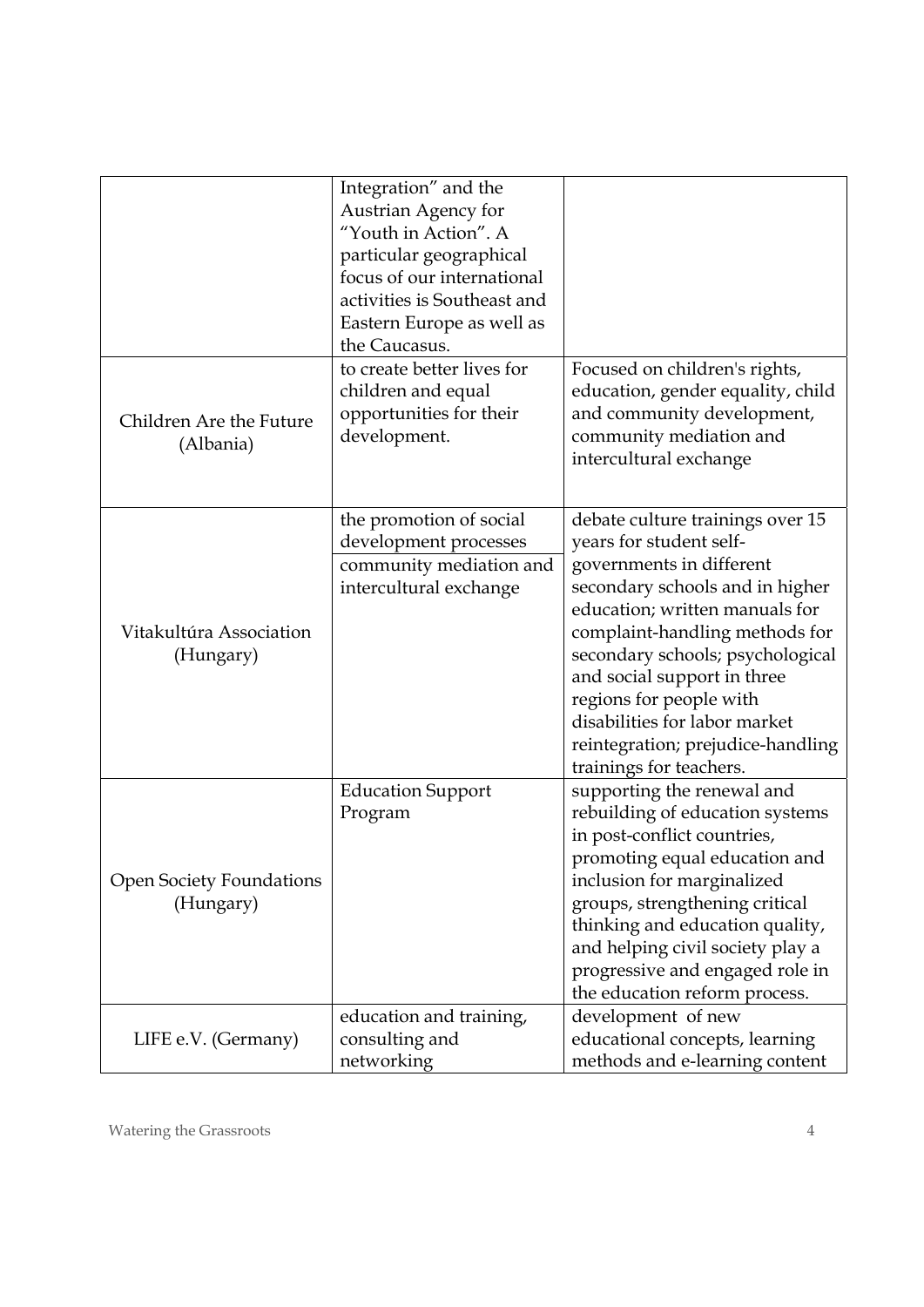| with a special focus on gender<br>and diversity issues for different<br>marginalised target groups;<br>training for career advancement<br>for disadvantaged and |  |
|-----------------------------------------------------------------------------------------------------------------------------------------------------------------|--|
|                                                                                                                                                                 |  |
|                                                                                                                                                                 |  |
|                                                                                                                                                                 |  |
|                                                                                                                                                                 |  |
|                                                                                                                                                                 |  |
| marginalised students (mostly                                                                                                                                   |  |
| with migrant backgrounds);                                                                                                                                      |  |
| vocational training and support                                                                                                                                 |  |
| for career entry for young                                                                                                                                      |  |
| mothers (especially from                                                                                                                                        |  |
| disadvantaged community);                                                                                                                                       |  |
|                                                                                                                                                                 |  |
| development of gender adequate                                                                                                                                  |  |
| training methods and materials;                                                                                                                                 |  |
| organization of networks to                                                                                                                                     |  |
| promote equality of opportunity                                                                                                                                 |  |
| in the educational sector and in                                                                                                                                |  |
| the labour market.                                                                                                                                              |  |
| Education<br>creating and implementing                                                                                                                          |  |
| education programs for                                                                                                                                          |  |
| methodological training of the                                                                                                                                  |  |
| teaching professionals, non-<br>Forum for Freedom in                                                                                                            |  |
| violent conflict resolution, health<br>Education (Croatia)                                                                                                      |  |
| education, civic education,                                                                                                                                     |  |
| student scholarships, and                                                                                                                                       |  |
| training in the field of                                                                                                                                        |  |
| methodology of teaching.                                                                                                                                        |  |
| to inclusive and<br>conducting independent                                                                                                                      |  |
| research (Policy research and<br>transparent public policy                                                                                                      |  |
| analysis), enhancing the<br>development at the local                                                                                                            |  |
| level<br>information flow (Advocacy),<br><b>Public Policy</b>                                                                                                   |  |
| and facilitating policy debate<br>effective local governance<br>Centre (Romania)                                                                                |  |
| and improving the<br>among various policy                                                                                                                       |  |
| democratic character of<br>stakeholders (Enhancement of                                                                                                         |  |
| citizens' participatory capacity).<br>local policy making in                                                                                                    |  |
| Romania.                                                                                                                                                        |  |
| participation in the<br>Civic education, intercultural,                                                                                                         |  |
| development of<br>inclusive and development                                                                                                                     |  |
| <b>Education Development</b><br>educational and<br>education, promoting social                                                                                  |  |
|                                                                                                                                                                 |  |
| Center (Latvia)<br>development policies<br>cohesion and providing support                                                                                       |  |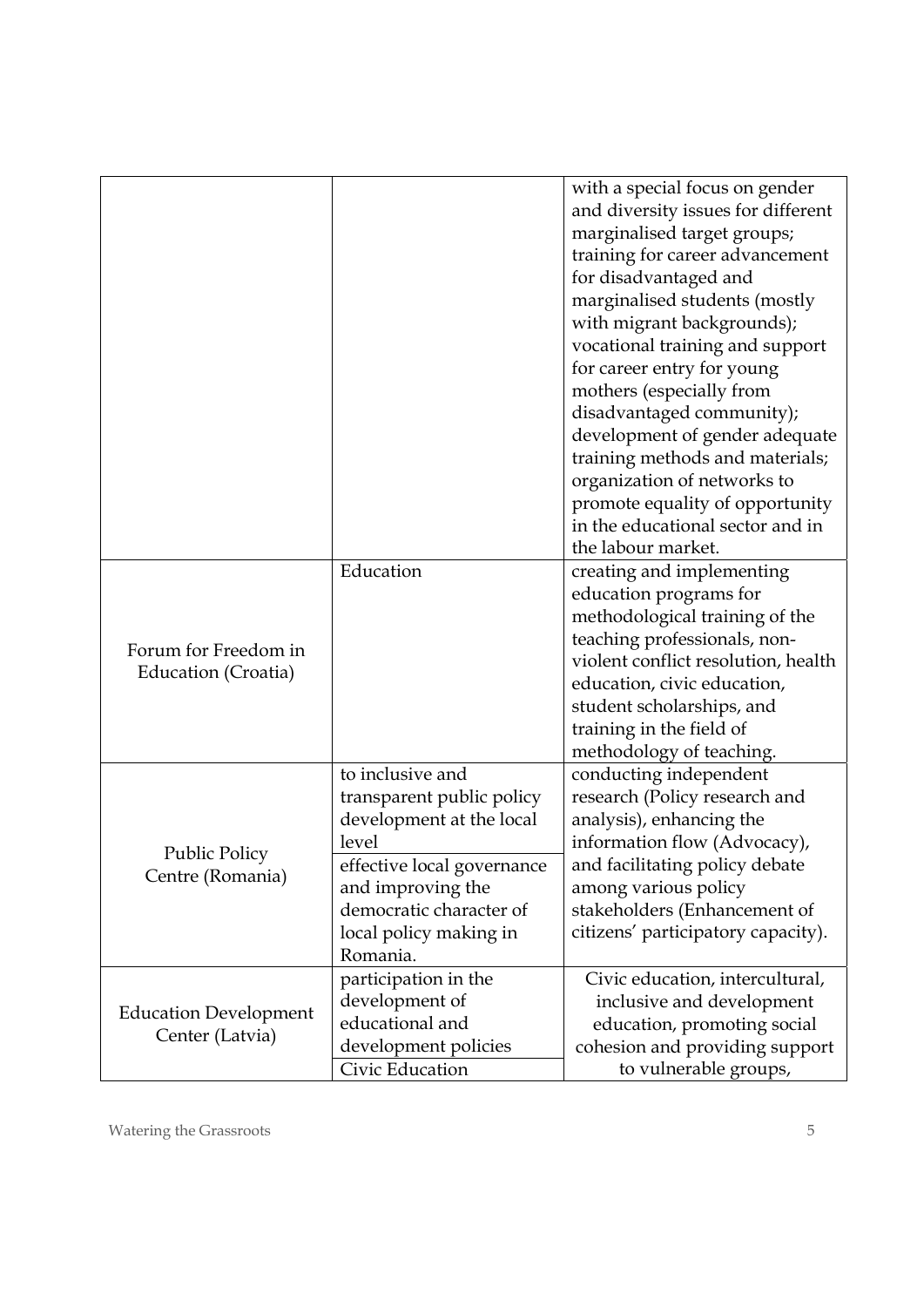|                                      | promoting social cohesion<br>and providing support to<br>vulnerable groups<br>promote the cooperation<br>of different non-<br>governmental<br>organizations<br>dissemination of<br>information and raising<br>public awareness on the<br>above mentioned topics | participation in the development<br>of policies, especially in the field<br>of education, dissemination of<br>information and raising public<br>awareness on above mentioned<br>topics.                                                                                                                                                           |
|--------------------------------------|-----------------------------------------------------------------------------------------------------------------------------------------------------------------------------------------------------------------------------------------------------------------|---------------------------------------------------------------------------------------------------------------------------------------------------------------------------------------------------------------------------------------------------------------------------------------------------------------------------------------------------|
| Agora CE, o.p.s. (Czech<br>Republic) | fostering democracy                                                                                                                                                                                                                                             | holding public debates and<br>meetings; facilitating working<br>groups, conducting sociological<br>surveys and polls; transferring<br>knowledge and experience to<br>their partners (towns or NGOs);<br>organising professional<br>seminars, training and<br>conferences for our partners;<br>organising consultations for<br>interested parties. |

*Source:Grassroot Europe, 2013*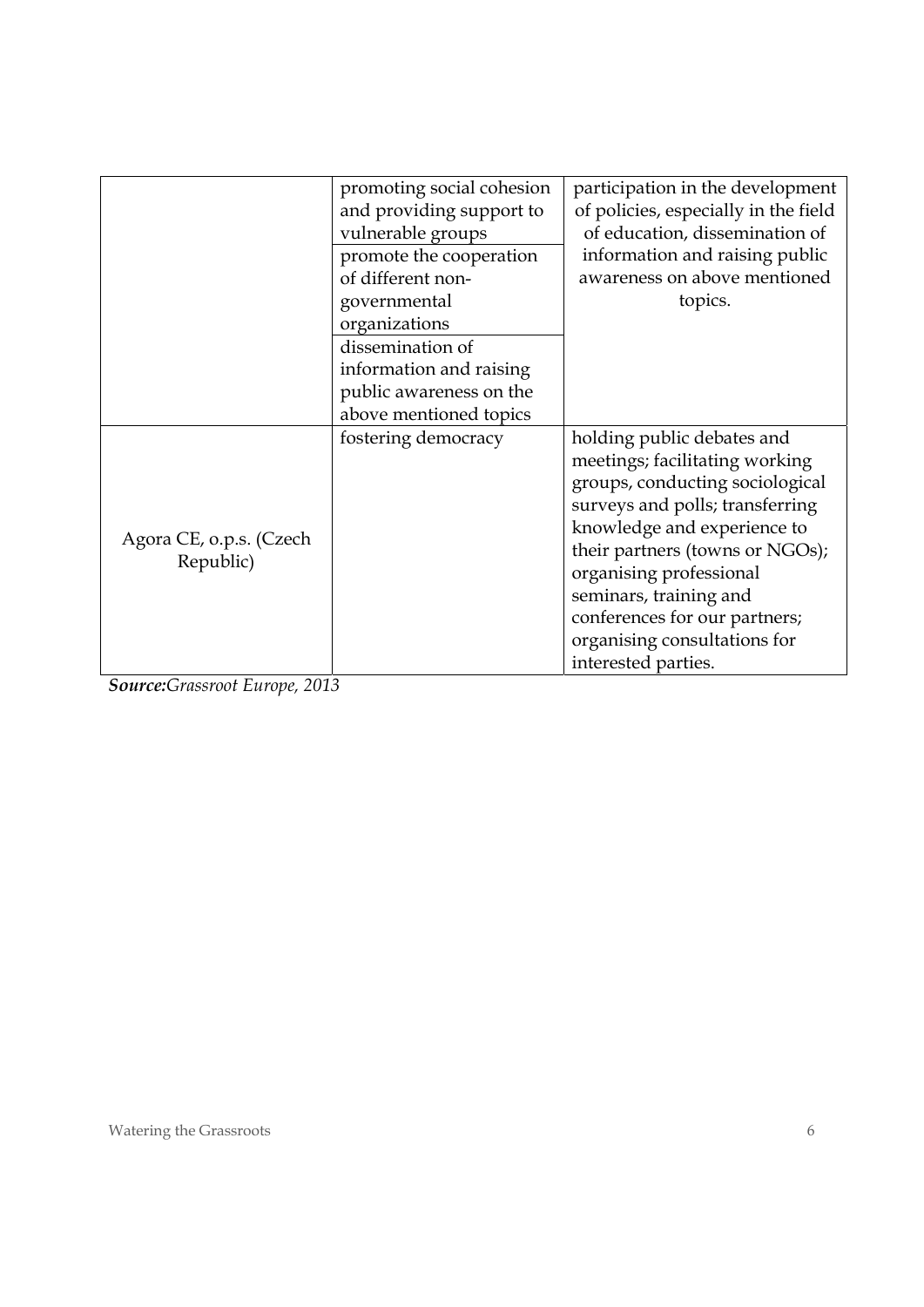#### The EU 2020

In this section, a brief introduction is given on what the EU 2020 strategy is, what its focus are as well as the objectives set within this multi annual strategy.

The Europe 2020 strategy (EC, 2010) is about delivering growth that is: smart, through more effective investments in education, research and innovation; sustainable, thanks to a decisive move towards a low-carbon economy; and inclusive, with a strong emphasis on job creation and poverty reduction (EC 2010). For Grassroot Europe and its partner organizations, the inclusion and the smart growth are of direct importance.

Out of the 7 priorities, only 4 are of importance, namely:

- helping people of all ages anticipate and manage change through investment in skills & training.
- modernising labour markets and welfare systems.
- education (encouraging people to learn, study and update their skills)
- research/innovation (creating new products/services that generate growth and jobs and help address social challenges)

For funding necessity, Grassroot Europe and its partner organizations could secure or improve getting funds if its/their work contributes to the following target priorities:

- 1. 75% employment rate for women and men aged 20-64 by 2020– achieved by getting more people into work, especially women, the young, older and lowskilled people and legal migrants
- 2. better educational attainment in particular: – reducing school drop-out rates below 10% – at least 40% of 30-34–year-olds completing third level education (or equivalent)
- 3. at least 20 million fewer people in or at risk of poverty and social exclusion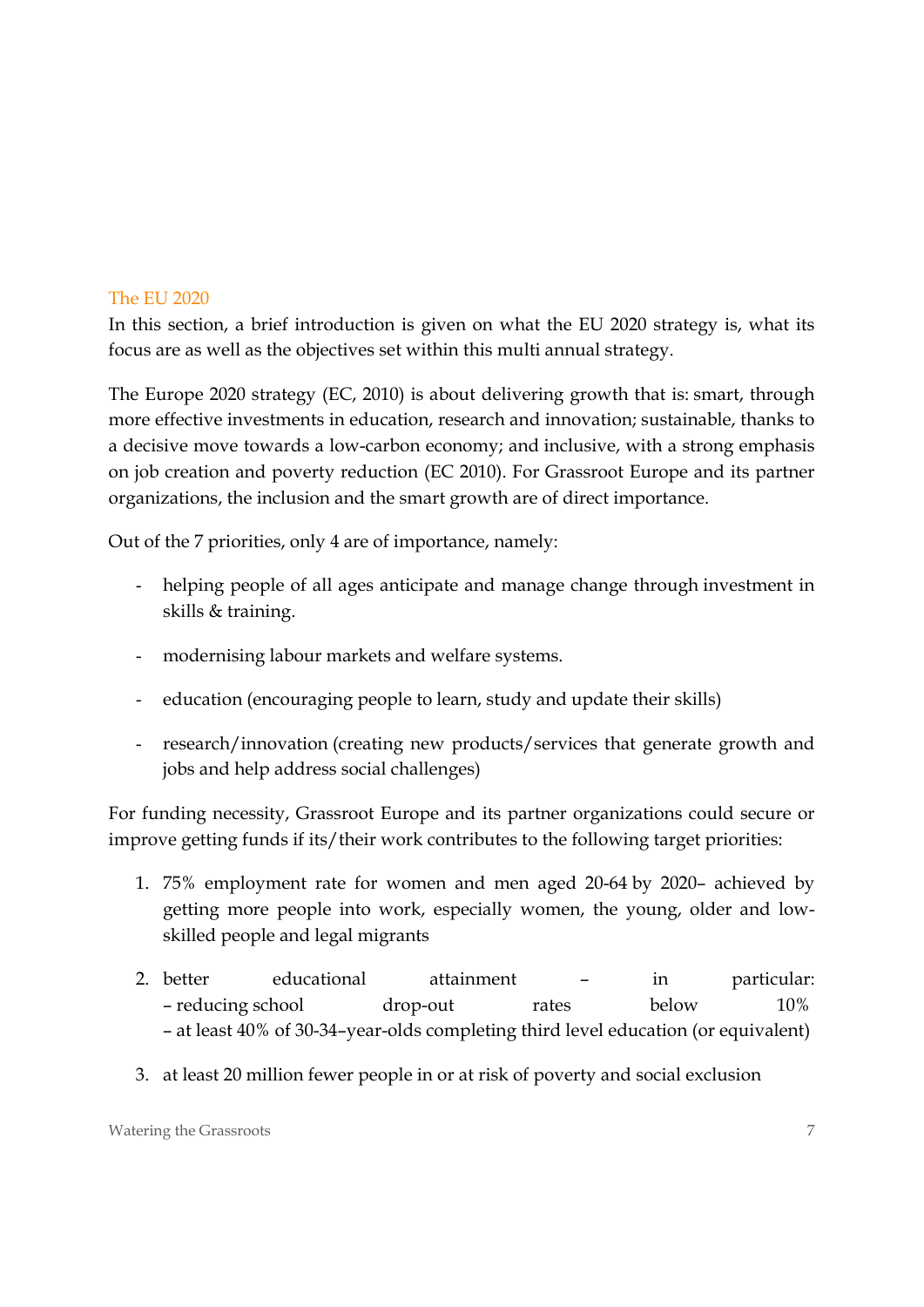4. combined public and private investment levels to reach 3% of EU's GDP as well as better conditions for R&D and Innovation

#### Country Overview

In line with the above mentioned EU 2020 strategy, a short overview is given of each member organisation country. The findings are from the Country Specific Recommendations (EC, 2013) as well as the National Reform Programmes for certain countries (Ibid). Furthermore, information is taken from the Commission Working Paper that is accompanying the Country Specific Recommendations. However, an overview could not have been made of Albania these important documents are missing.

#### **Hungary**

| 2012 commitments                            | <b>Summary assessment</b>                         |
|---------------------------------------------|---------------------------------------------------|
| Europe 2020 (national targets and progress) |                                                   |
| R&D target: 1.8 %                           | In 2011, R&D intensity increased to 1.21 % of     |
|                                             | GDP, from 1.17 % in 2010. Reaching the target is  |
|                                             | realistic, although very challenging in the       |
|                                             | present economic context. Hungary should          |
|                                             | maintain the 4.5 % average annual rate of         |
|                                             | increase it had in the last decade in order to    |
|                                             | reach the Europe 2020 target.                     |
| Early school leaving target: 10 %           | Although Hungary succeeded in reducing the        |
|                                             | number of early school leavers in the last decade |
|                                             | (from 13.9 % in 2000 to 10.5 % in 2010), progress |
|                                             | has stalled in the last few years and the trend   |
|                                             | has even reversed in 2011 (11.2 %) and slightly   |
|                                             | deteriorated in 2012 (11.5%).                     |
| Tertiary education target: 30.3 %           | Hungary is very close to reaching the national    |
|                                             | target which is one of the lowest among EU        |
|                                             | Member States.                                    |
|                                             | Tertiary educational attainment was 23.9 % in     |
|                                             | 2009, 25.7 % in 2010, 28.1 % in 2011 and 29.9% in |
|                                             | 2012.                                             |

*Table 2: Overview table Hungary (CSR, Targets)*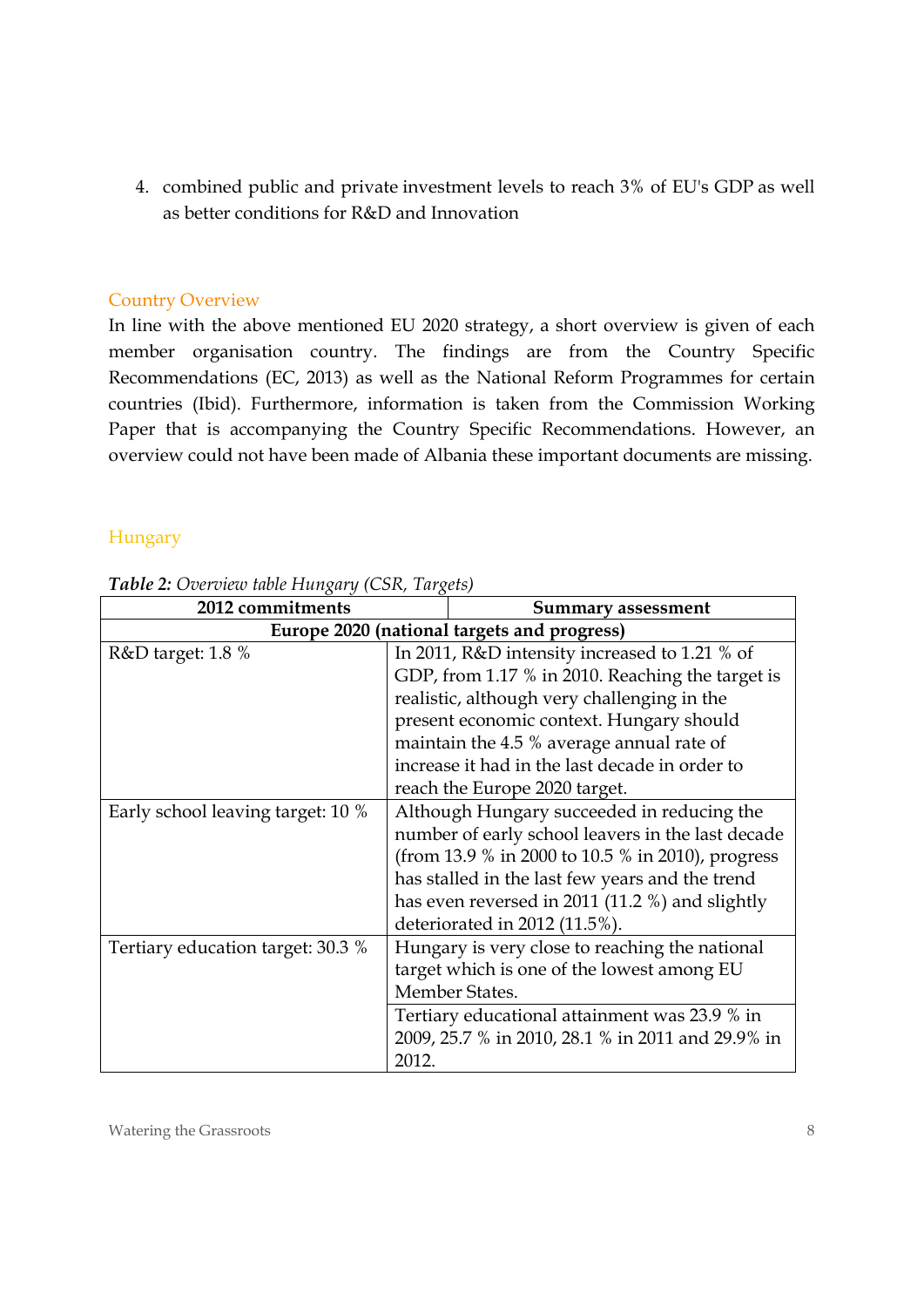|                                  | Hungary has not yet reached the national target   |
|----------------------------------|---------------------------------------------------|
|                                  | and is below the EU target of 40 %.               |
|                                  | Current policy developments are likely to         |
|                                  | decrease instead of increase the number of        |
|                                  | students.                                         |
| Target on the reduction of       | The number of people at risk of poverty           |
| population at risk of poverty or | increased                                         |
| social exclusion in number of    | to 3.1 million in 2011 (against the 2008 baseline |
| persons: 450 000                 | of 2.83 million).                                 |
|                                  | The poverty rate has therefore not been           |
|                                  | improved. On the contrary, now there are some     |
|                                  | 150000 more people at risk of poverty, compared   |
|                                  | against the baseline.                             |

*Source:EC, 2013a* 

In order for Grassroots Europeto secure and improve getting funds from the European Union, a particular focus should be given to the two following sectors within Hungary and its strategies:

#### *1) Education and Training*

In 2012, the Council Recommendation for Hungary contained a Country Specific Recommendation (CSR) (European Council, 2012) concerning implementing a strategy on early school leaving (ESL) and reforming higher education to improve access for disadvantaged young pupils. Unfortunately this has not yet been adopted. While the country has lowered the number of ESL before 2010, this has been reversed in the last two years and an increasing number of disadvantaged students, mainly Roma students, may reinforce this negative trend. Also, the lowering of the compulsory school age of 18 to 16 will most probably increase the number of ESL and therefore increase the youth unemployment of 28,1% in 2012 (16,2% increase compared to 2001 as indicated in the NRP).

In Hungary, students in disadvantaged region need more attention as they perform worse than the national average and as the registered increase in the share of students entering secondary education affected only marginally the children with multiple disadvantages and Roma students. In schools with Roma majority that increased with 43% since 2004 (Government Of Hungary, 2011), the quality of education is lower. Although more efforts are needed to reduce inequalities through the education policy,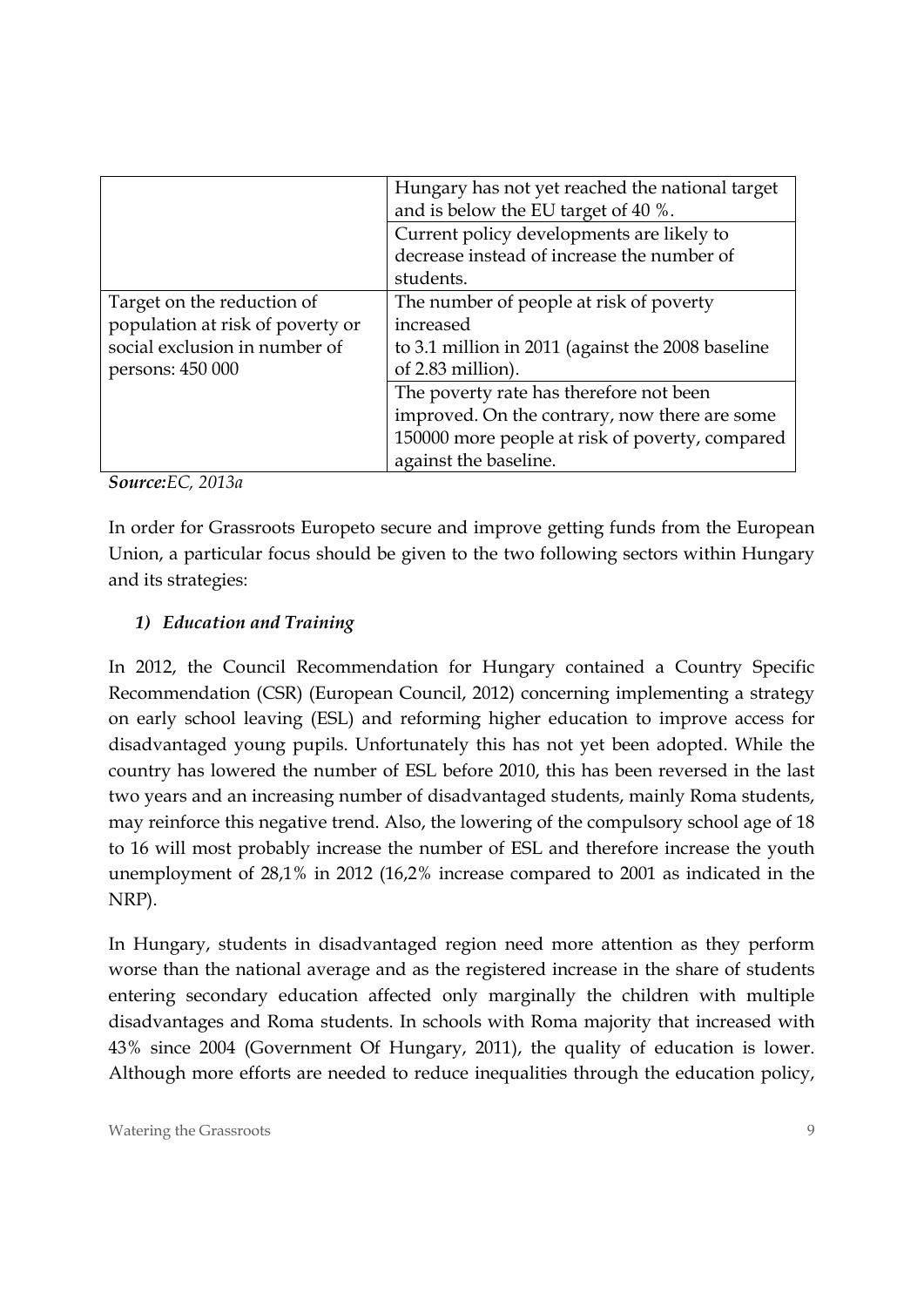the Hungarian government reduced the total national budget allocated to schools education by 17%.

## *2) Social policies*

Since the financial crisis started, the social situation in Hungary became worse and some 220,000 people lived in poverty after the crisis in 2008. According to the National Reform Paper (NRP), 31% of the population is at risk of poverty or social exclusion, and 23% faces severe material deprivation<sup>1</sup>, because of the economic crisis and the growing unemployment and of the negative effects of austerity measures on low-income people such as reducing the maximum amount of unemployment benefits and shortened the related entitlement period (from 2.83 million in 2008 to 3.1 million in 2011)<sup>2</sup>. As this measure made most registered job seekers without any allowance or a job in 2012, and a further strengthening of the eligibility for social benefits has been restricted, the number of people in poverty increased. Furthermore, the NRP also highlighted that poverty continues to greatly affect the disadvantaged territories<sup>3</sup>and groups, in particular the Roma, more than 90%% of whom are at risk of poverty (FRA, 2012),<sup>4</sup> as well as children. Although the Hungarian Government adopted a National Social Inclusion Strategy covering also Roma's in 2011, the counteracting mainstream policy development and the limited resources given to this strategy could negatively affect the efficiency and sustainability while the poverty situation calls for an immediate action.

-

<sup>1</sup>23.1% of Hungary's population is affected by severe material deprivation, compared to only 8.4 % in the EU. 2The maximum period for unemployment benefits has been reduced from 270 to 90 days. The upper limit of the benefit was decreased from 120 % of the minimum wage to the minimum wage. So far, no impact assessment is available on the effects of the measure.

<sup>3</sup>Regional economic disparities are important. The Budapest region is the only one with a GDP per capita above the EU-27 average. The labour market has a strong regional dimension as well, with particularly high (long-term) unemployment rates in North Hungary and North Great Plain. Significant differences also exist between urban and rural areas, as a high proportion of marginalised people, mainly Roma, live in the latter

<sup>4</sup>According to a recent survey, the percentage of households at risk of poverty is more than double for marginalised Roma households than for marginalised non-Roma households. See FRA report.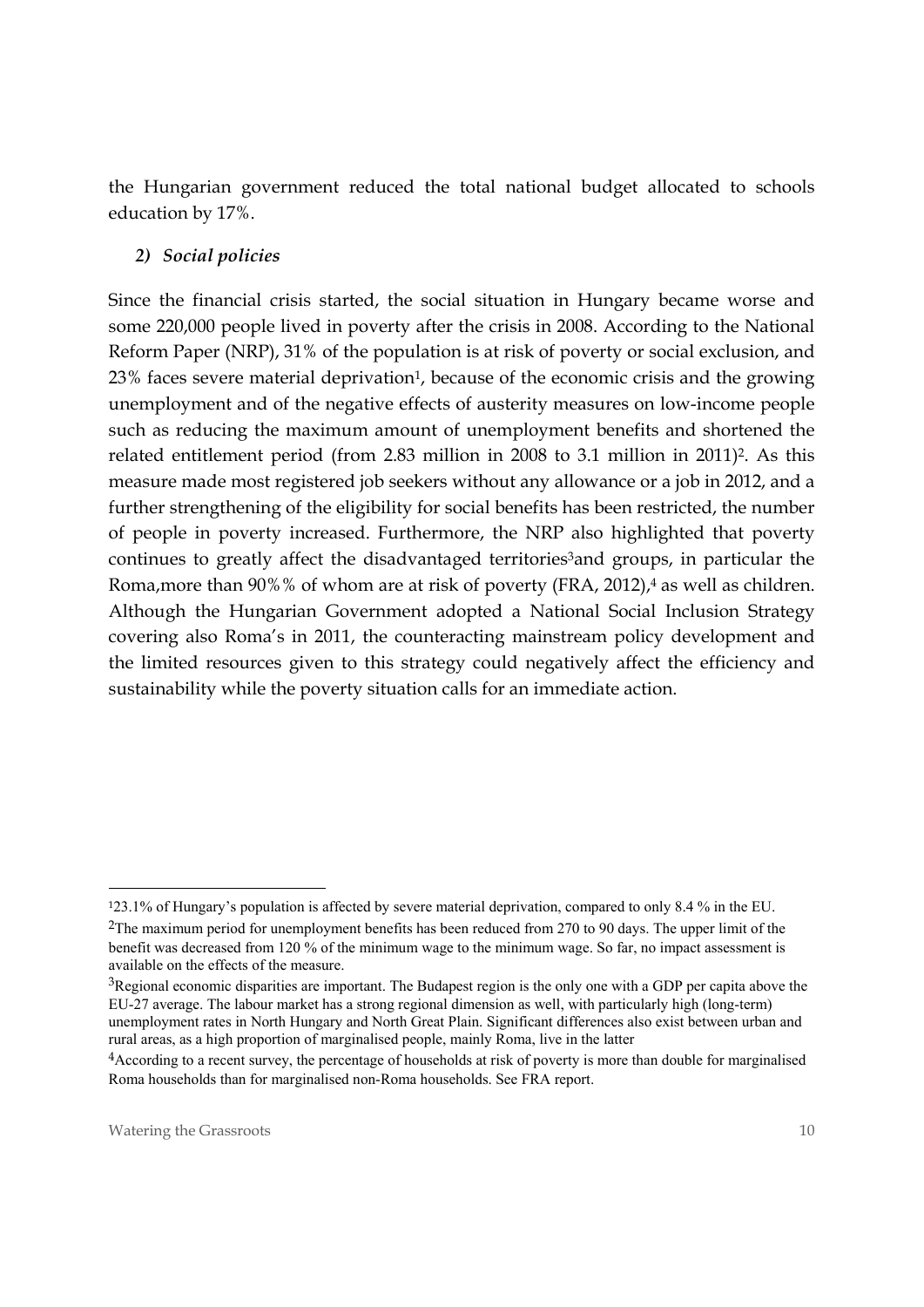#### Romania

| radie 9. Overview tadie Komania (C9K, Targets)<br>2012 commitments                                  | <b>Summary assessment</b>                                                                                                                                                                                                                                                                                                                                                              |  |
|-----------------------------------------------------------------------------------------------------|----------------------------------------------------------------------------------------------------------------------------------------------------------------------------------------------------------------------------------------------------------------------------------------------------------------------------------------------------------------------------------------|--|
|                                                                                                     | Europe 2020 (national targets and progress)                                                                                                                                                                                                                                                                                                                                            |  |
| Employment rate target: 70 %                                                                        | In 2012 the employment rate rose to 63.8 $\%$ , 1<br>percentage point higher than in 2011 and 6.2<br>percentage points below the national<br>employment target (20-64 age group). It remains<br>to be seen if this reverse of the previously<br>negative trend is sustainable. Despite the recent<br>improvement, the                                                                  |  |
| Early-school leaving target: 11.3<br>$\%$                                                           | national target of 70 % by 2020 un<br>The early school-leaving rate (17.4 % in 2012) is<br>well above both the EU average (12.8 %) and the<br>10 % EU benchmark and is the same as in 2011<br>(17.5 %). Problems persist especially for rural<br>areas and the Roma minority.                                                                                                          |  |
| Tertiary education target: 26.7 %                                                                   | The tertiary or equivalent attainment rate (21.8)<br>% in 2012) is 14 percentage points below the EU<br>average (35.8 %). However there has been<br>constant progress over the past five years with a<br>noteworthy increase from 2011 (20.4 %). There is<br>still a significant mismatch between the<br>education offered by universities and labour<br>market requirements.          |  |
| Risk of poverty or social<br>exclusion target: reducing by<br>580 000 people (compared to<br>2008). | In order to monitor this target, Romania has<br>opted to use one of the three sub-indicators of<br>the headline indicator, more precisely the 'at risk<br>ofpoverty rate'. The latest Eurostat data show a<br>light improvement in this indicator to 22.2 % in<br>2011, from 23.4 % in 2008. In absolute terms, 240<br>000 people were lifted out of poverty between<br>2008 and 2011. |  |

Source: EC, 2013b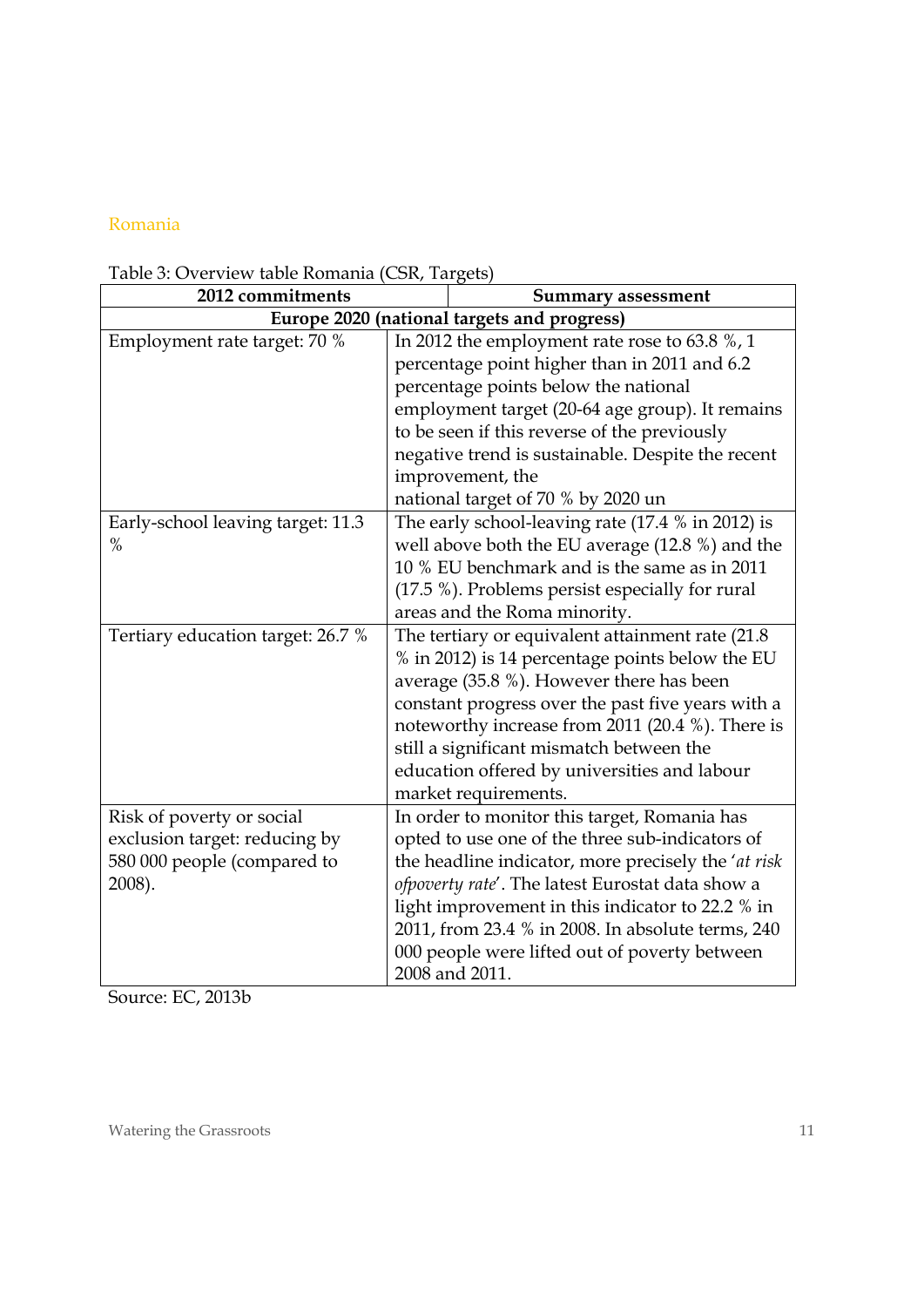From a public policy point of view and in order to secure and improve getting funds from the European Union, the Public Policy Centre in Romania should focus on the following strategy:

#### *1. Labour market, youth unemployment and poverty*

## **Employment challenges are particularly severe for a number of disadvantaged people.**

In 2012, the country continued to register a low employment rate among those aged 20- 64 years (63.8 %), although a slight improvement was achieved compared to the year before (62.8 %). The youth employment and activity rates (20-29 years) were among the lowest in the EU, whereas the youth unemployment rate increased reaching 22.8 % in 2012. Additionally, there is a high and increasing number of young people in Romania that are not in employment, education or training (17.4 % in 2011). While a number of measures were undertaken by the Romanian government such as the introduction of the law on apprenticeship in the workplace, the results of its implementation are rather modest and a far reaching measure is desirable. Most of the spending goes on various forms of employment subsidies, while training, guidance and counselling are underdeveloped. However, the government still has not been able to implement the National Plan for Youth Employment, which is a starting point for the introduction of the Youth Guarantee<sup>5</sup> focusing on improving the entrepreneurial culture among youth and support the SMEs, as well as on adapting education and vocational training to the labour market needs.

Other employment challenges concern older workers and women. Measures to promote older workers value should be undertaken as the labour market measures to promote longer working lives are too few and too isolated to deliver the necessary change in working and retirement practices. Although measures such as helping women start companies were implemented to overcome women's low level of participation in the labour market, the provision of full-time childcare facilities is particularly low, as is

-

<sup>5</sup> Council Recommendation of 22 April 2013 on establishing a Youth Guarantee (2013/C 120/01) to ensure that

all young people under the age of 25 years receive a good-quality offer of employment, continued education, an apprenticeship or a traineeship within four months of becoming unemployed or leaving formal education).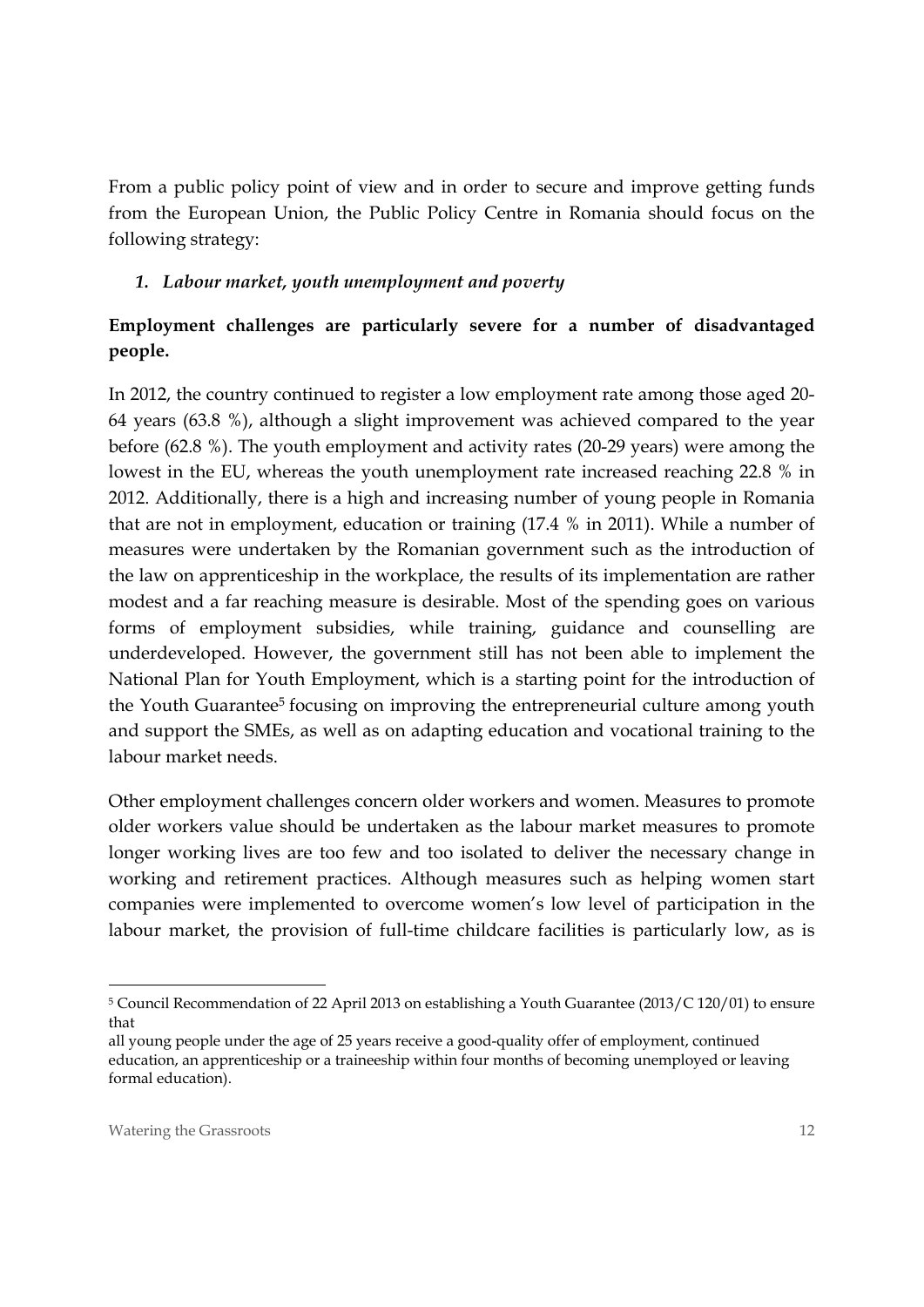availability of part-time childcare facilities for those under 3 years old<sup>6</sup>. Disadvantaged people, in particular Roma, face great difficulties in accessing the formal labour market. In 2011, the employment rate among Roma people was 36.3 %, about two thirds that of the overall population, while the unemployment rate among Roma people (48.6 %) was more than six times higher than the average national unemployment rate (Soros Foundation, 2012).Gaps identified by the Commission when assessing the National Roma Integration Strategy 2012-2020 (EC, 2012a) concern reducing unemployment among women, young people and those living in disadvantaged micro-regions and segregated neighbourhoods as well as to increasing skills and promoting the transition from undeclared to regular employment. In overall, at 0.02% in 2012 (lower than the previous years<sup>7</sup>), spending on active labour market policies as a share of GDP in Romania is still very low compared to the EU27 and therefore more measures to include the disadvantaged people, including Roma people, into the labour market is necessary.

*A revised strategy and a new action plan to be prepared by the Romanian authorities in the summer of 2013 are expected to take on board the Commission's assessment.* 

## **Poverty reduction remains a challenge for Romania as well as the situation of disadvantaged people.**

Romanians are the second highest most likely to be at risk of poverty or social exclusion in the EU. In general, the impact of social transfers (excluding pensions) in reducing poverty remains significantly below the EU average. Romania also has an extremely high proportion of 'in-work poverty' (double the EU average), especially among men and for the people aged 65+. The risk of poverty has a strong impact, especially on children, of whom 49.1% were at risk of poverty or social exclusion in 2011. Poverty in Romania affects the most people living in rural areas in the north-east, south-east and south-west of the country.

Faced with low participation in the labour market, difficult access to public services, low skills, poor infrastructure and housing, and discrimination, these people have been among the worst affected by the crisis. In line with the EU 2020 strategy and its targets,

7 0.04% for Romania compared with 0.54% for the EU27 in 2009

-

<sup>6 1</sup> In 2010, only 4 % of children less than three years old were in formal childcare up to 29 hours per week and a further 3 % were in formal childcare for 30 or more hours per week. Among those aged from 3 years to compulsory school age, 49 % were in formal childcare for up to 29 hours of care per week and 17 % were in services providing 30 hours of more of care per week.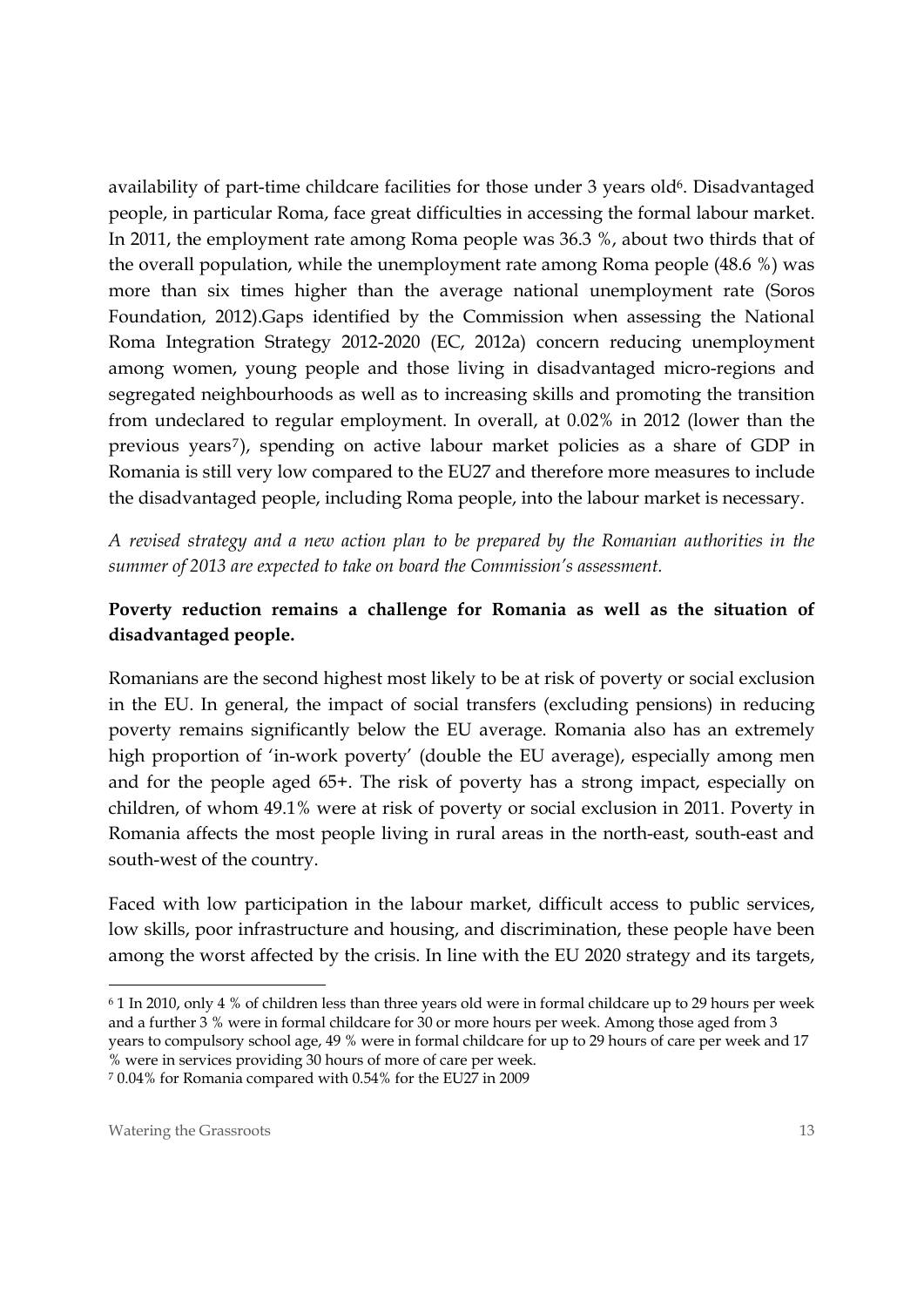the Roma's situation has to be addressed explicitly and quickly and the implementation of Romania's National Roma Integration strategy is stalling. Fast and strong coordination measures are needed to include the disadvantaged people, especially the Roma, in the education and labour market.

#### *2. Education reform*

#### **Romania faces a major challenge in raising the quality of its education and training as well as matching the skills and labour market demands.**

There are a number of national programmes that aim to improve vocational training but the overall vocational training system remains largely on an undeveloped stage. The level of Romanian citizen's basic skills is very low as the country is among the worst performers in the EU on basic skills (40.4 % in reading; 47 % in mathematics and 41.4 % in science). Early-school leaving is also a significant challenge as, despite a number of measures implemented, the early-school leaving rate was estimated at 17.4 % in 2012 which is well above the EU average of 12.8 %. The education law of 2011 that set a longterm agenda for upgrading the quality of education at all levels is not yet fully operational. Furthermore, Romania allocated in 2009 the lowest proportion of GDP to investment in education in the EU and the education budget has been cut even further over the last three years. This caused partially the quality of and access to upper secondary and tertiary education to remain low, which had as an affect that mismatches occurred between the skills obtained and the labour market demands. This is highlighted by the fact that for the 20-24 age group, 29.4 % of tertiary graduates were unemployed in 2011 compared to 22.9 % of secondary graduates. While the legal framework on adult training has been reformed, adult participation in lifelong learning, particularly among low skilled adults, remains stagnant at very low levels (1.6 % in 2011), significantly lower than the EU average (8.9 %). If this will stay as it is, Romania will face a gap in medium and high skilled labours by 2020 (CEDEFOP 2008).

#### *3. Better public administration*

#### *Modernisation of public administration*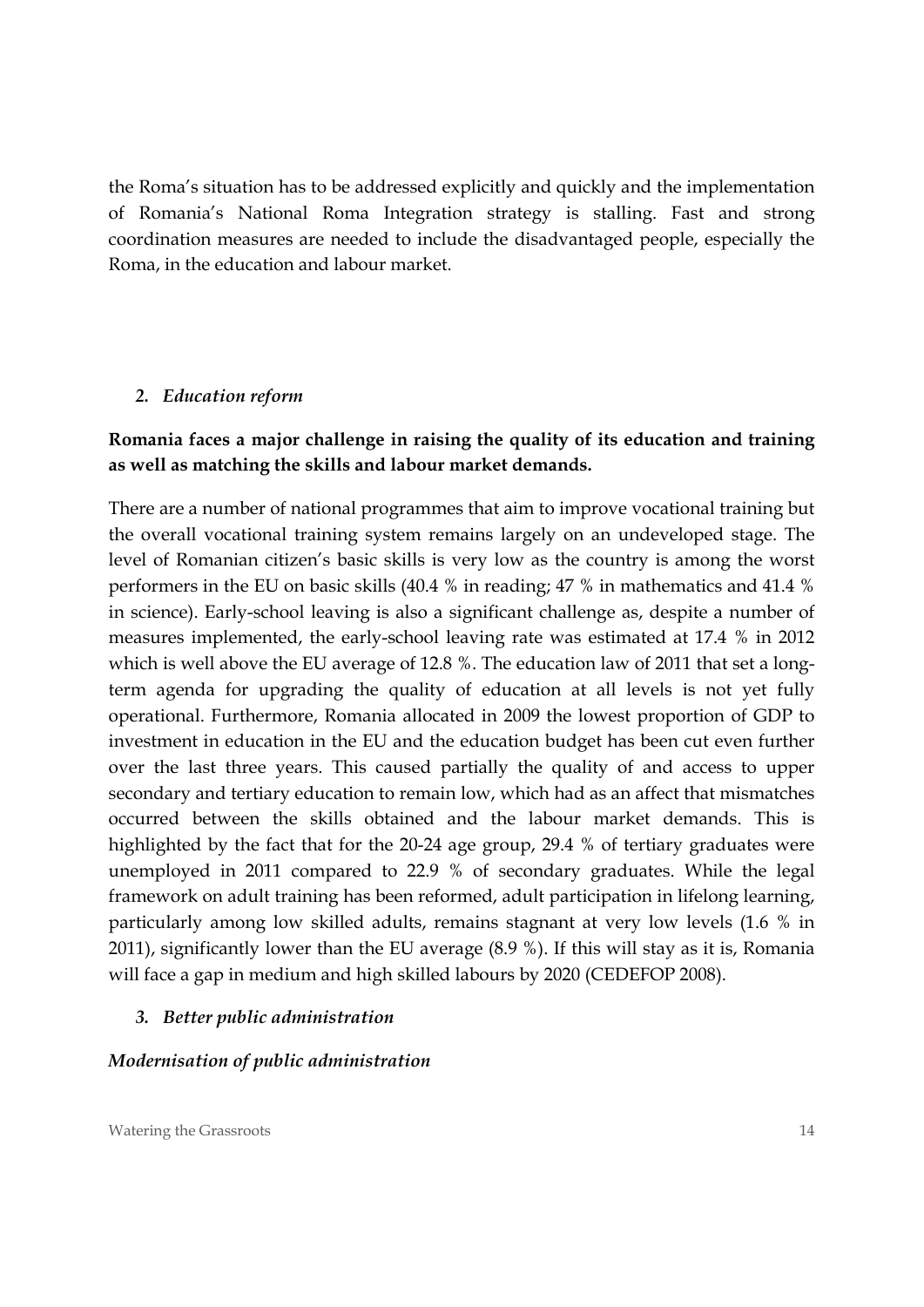## **Poor administrative capacity is a core concern for Romania and the weak management, control systems and poorly functioning public procurement systems is the source for the low rate of absorption of EU funds.**

The public administration is characterised by an inconsistent legal framework, frequent recourse to emergency ordinances, inadequate inter-ministerial cooperation and excessive bureaucracy. It is also undermined by a lack of skills by the contracting authorities, poor transparency in staff recruitment and management as no adequate solution for preventing of conflicts of interest has been found, and high turnover rates. This situation has contributed to a low rate of absorption of EU funds under the current programming period, with Romania in last place in the EU rankings for structural, cohesion and fishery funds. It is therefore a need for Romania to improve the coordination and policy making capacity as well as undertaking comprehensive ministerial modernisation. An example given is that Romania does not have a comprehensive system for impact assessment of policies and legislative proposals, which underscores the need for a coherent e-government strategy.

All this contributes to the already existing corruption that 96% of the Romanian respondents affirmed (Eurobarometer 2011), with 3 points higher than in 2009, particularly affecting the healthcare and infrastructure sectores. Romania also scores also very low on the Transparency International's Corruption Perception Index for 2012 and on the World Bank's control of corruption ranking for 2011. Furthermore, the Romanian government has proven to be reluctant to fight against the prevailing corruption as evaluated on a regular basis by the Commission in the Cooperation and Verification Mechanism.8

#### Austria

-

| Twore 1. $\sigma$ , cf , i.e., there is nothing $\sigma$ correspondence |                                                  |
|-------------------------------------------------------------------------|--------------------------------------------------|
| 2012 commitments<br>Summary assessment                                  |                                                  |
| Europe 2020 (national targets and progress)                             |                                                  |
| Employment rate                                                         | In 2012 the overall employment rate in Austria   |
| target:                                                                 | amounted to 75.6 % of all 20 to 64 years-old and |
|                                                                         | was more than 7 percentage points above the      |
|                                                                         | EU average (68.5 %). To reach the target of an   |

Table 4: Overview table Austria (CSR, Targets)

8The EU Justice Scoreboard: a tool to promote effective justice and growth, COM(2013) 160 final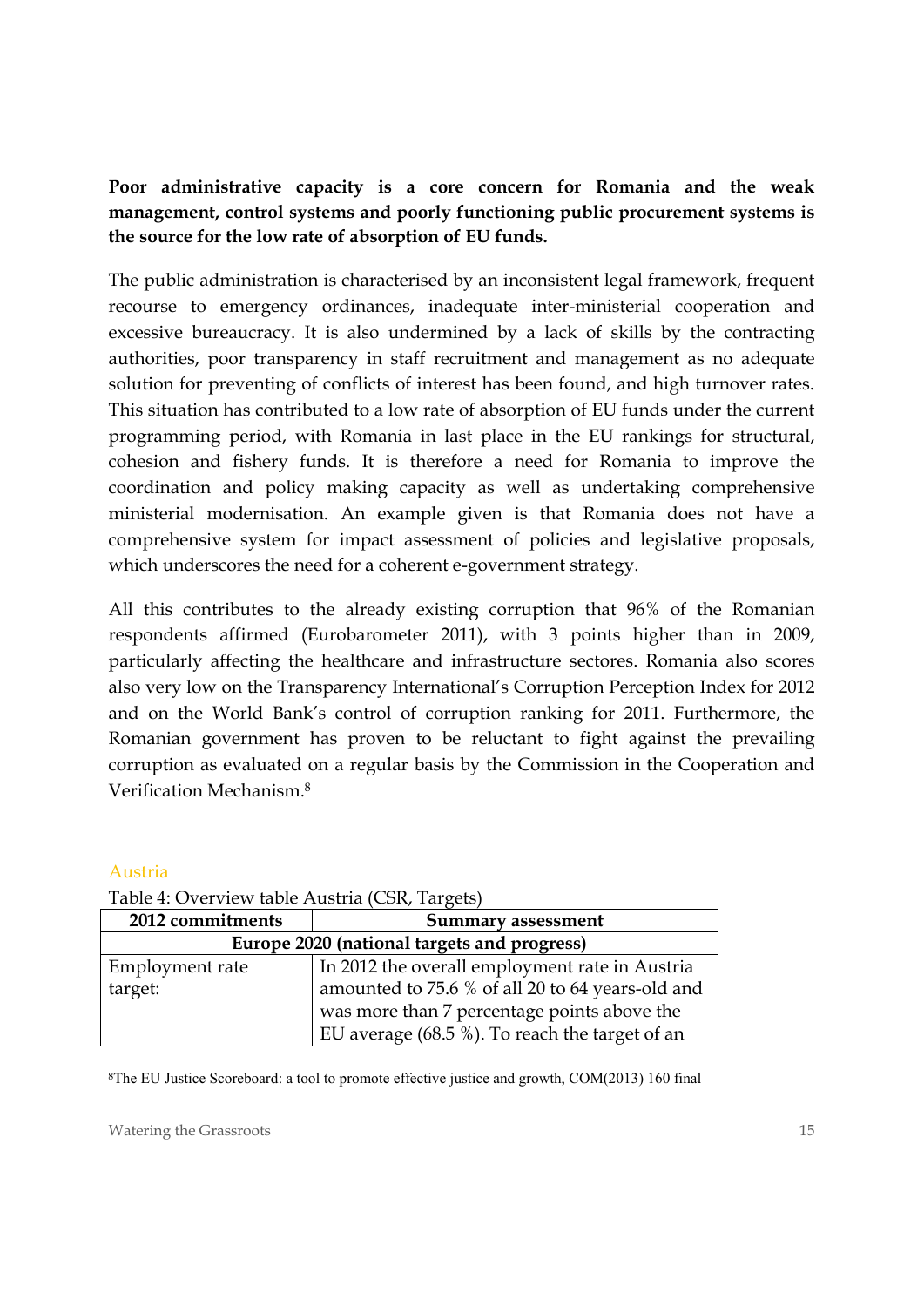| employment rate between 77 % and 78 % by           |
|----------------------------------------------------|
| 2020 the current employment rate should rise by    |
| between 1.4 p.p. and 2.4 p.p. To reach the         |
| proposed target the growth of the employment       |
| rate of Austria has to be between 0.2 pp. and or   |
| $0.3$ pp.                                          |
| With regard to ESL, Austria is already             |
| outperforming Europe 2020 and its national         |
| target, but efforts have to be continued to reduce |
| the ESL rate of persons with a migrant             |
| background. 2006: 9.8 %, 2012: 7.6 %               |
| Austria makes progress and increasing general      |
| tertiary graduation rates remains a challenge.     |
| 2006: 21.2 %, 2011: 23.8 %, 2012: 26.3 %18         |
| Including ISCED 4a Levels the graduation rate      |
| is in 2012 already at 36.6 %.                      |
| The Austrian NRP 2013 gives precise data on        |
| the developments towards the poverty target:       |
| the number of people at risk of poverty or social  |
| exclusion has fallen by 125 000 (EU SILC 2011),    |
| which implies that Austria has already reached     |
| just over half of the targeted reduction of 235    |
| 000 by 2020.                                       |
|                                                    |

Source: EC, 2013c

#### **Labour**

In the year 2012, the labour market in Austria improved in general, but a low employment rate of older workers, a big gender pay gap (the third highest in the EU), and poor performances of disadvantaged people such as people with migrant background has persisted. Although Austria has the lowest unemployment rate in the EU (4.3%) and with an employment rate of 75.6% of active workers between 20-64 – which is in line with the ambitious national target of 78% by 2020 – the employment rate of older people is significantly lower than the EU average, the part-time and low paid work is extraordinary among woman, and the unemployment rate of workers with a migrant background is more than twice compared to the Austrian nationals.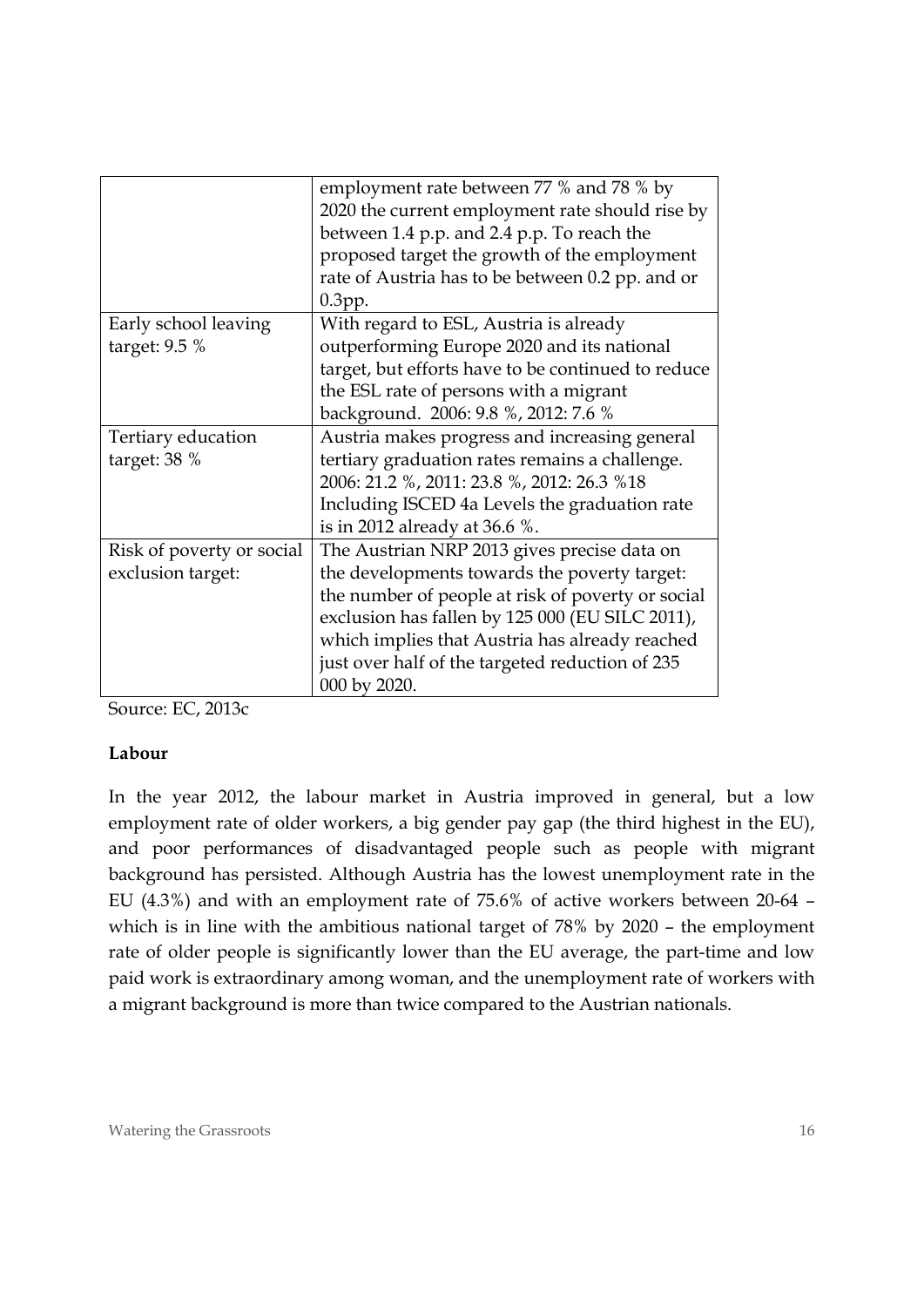#### **Education**

Austria has recently introduced a school reform, a so called transition to 'new lower secondary schools' (Neue Mittelschule) from the 'Haputschule' as of 2018/2019. A close monitoring of these new changes is needed particularly with regard to the potential to mitigate the negative effects of early tracking on the prospects of access to higher education for the disadvantaged ones and for its capacity to improve the language outcomes. Also, Austria has successfully reduced the Early School Leaving (ESL) to 7.6% in 2012, which is lower than the EU average of 12.6%. This has been done through the introduction of a strategy against early school leaving (ELS) focusing on three pillars, namely prevention, intervention and compensation. Furthermore, another strategy, the language acquisition strategy, was developed, with a special focus on migrant children as 23% of all the pupils entering school have difficulties with the language of instruction. For this new strategy, an additional 5 million per year has been made available for the German language training in kindergartens until 2014, but it is likely that this new strategy will not meet the challenge.

In order to cope with the growing numbers of students and to fight high drop-out rates in the higher education sector, the Austrian government made additional budgets available from 2012 and introduced the Austrian Higher Education Plan for until 2021. The increase budget is meant to create more study places, to promote mathematics, science and technology subjects, and to increase the quality of teaching. The Austrian government plans to set a maximum number of students in 5 study fields that are overcrowded with students in order to increase the quality of teaching and to fight against the drop outs. However, the recommendations also states that Austria should adapt the teaching and the learning methods to the new volume of students, adopt a student centred learning and increase students opportunities to gain work related experience. But overall, the Austrian government needs to put the emphasis on young people with a migration background.

Also, a 6 point proposal is under negotiation, including abolishing school authorities at district level in order to improve the governance of Austrian education system. However, the recommendation also states that a further simplification is needed to reduce the fragmentation more substantially.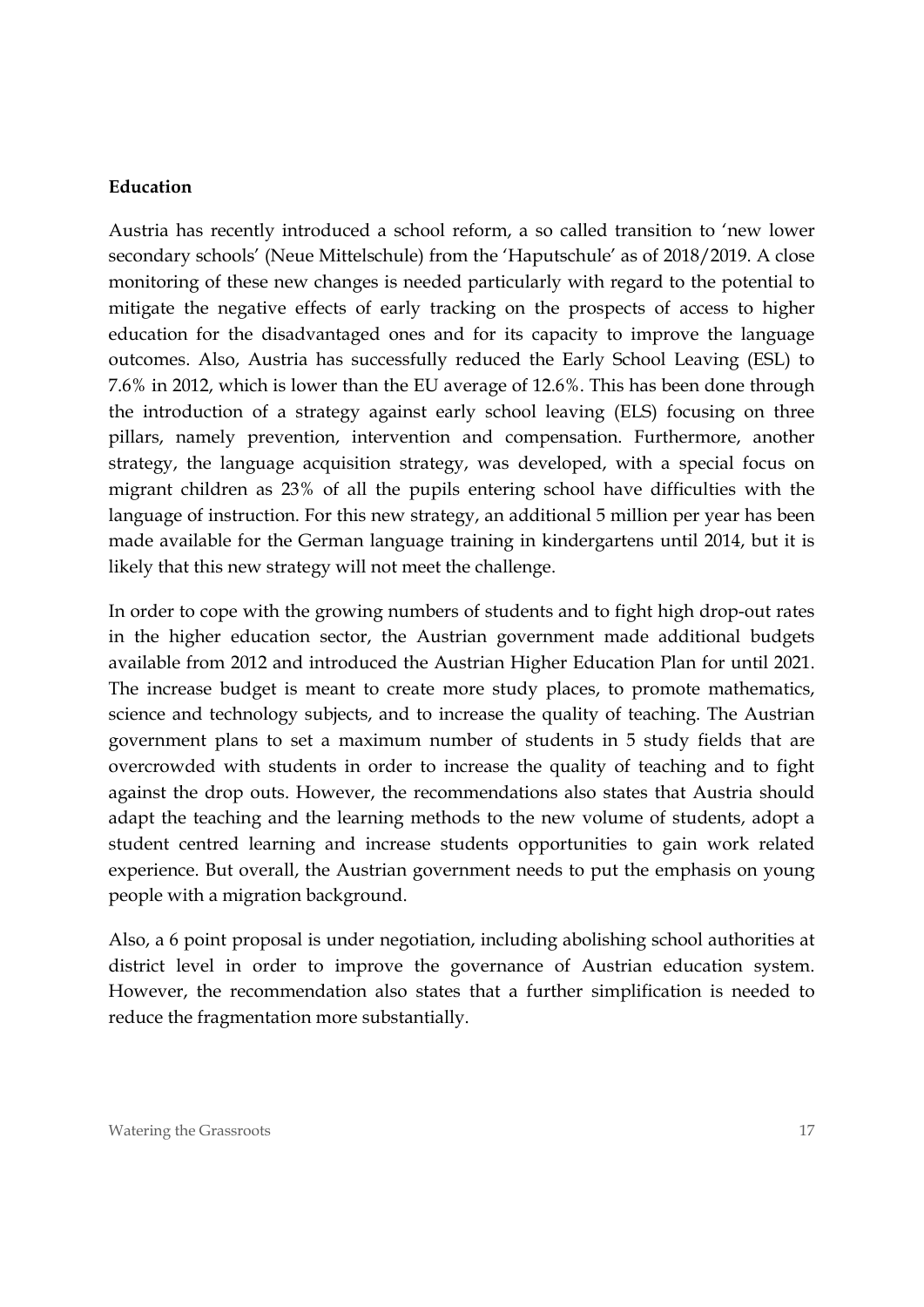## **Preventing poverty and social exclusion and the inclusion of people with migrant background**

Although the Austrian government wants to prevent poverty through a focus on labour market integration, it does not addresses the quality of work, the relatively low net replacement, the access to social services and inequalities in education. Furthermore, the potential of people with a migration background have not been utilised to the fullest and it results often in the undergrading of migrants in the wage agreements. The Austrian government implemented some measures in the National Action Plan on Integration to improve the labour access of people with migration background. Some of the measures include the establishment of a centralised coordination centre and contact points in different regional level for information advice and the recognition of skills gained abroad as well as the shortening of 3 months of the recognition procedure for academic diploma gained abroad. However, the impact needs to be monitored and some measures must be implemented for the recognition of vocational qualifications of skilled labour.

#### How to access EU funding?

In this section, the different funding opportunities applicable to the member organisation are described.

The Commission can directly give financial contribution to NGO's in support of projects or organisation which support the interest of the EU or contribute to the implementation of an EU programme of policy. Interested NGO's can apply through a grant, an operating grant or a public contract (EC 2012b; EC 2013d).

#### **Grants:**

- This way of funding is meant for specific projects and it is publicly announced by the Commission in advance. Part of the funding comes from the EU, the other part from other sources such as national budgets.

#### **Operating grant:**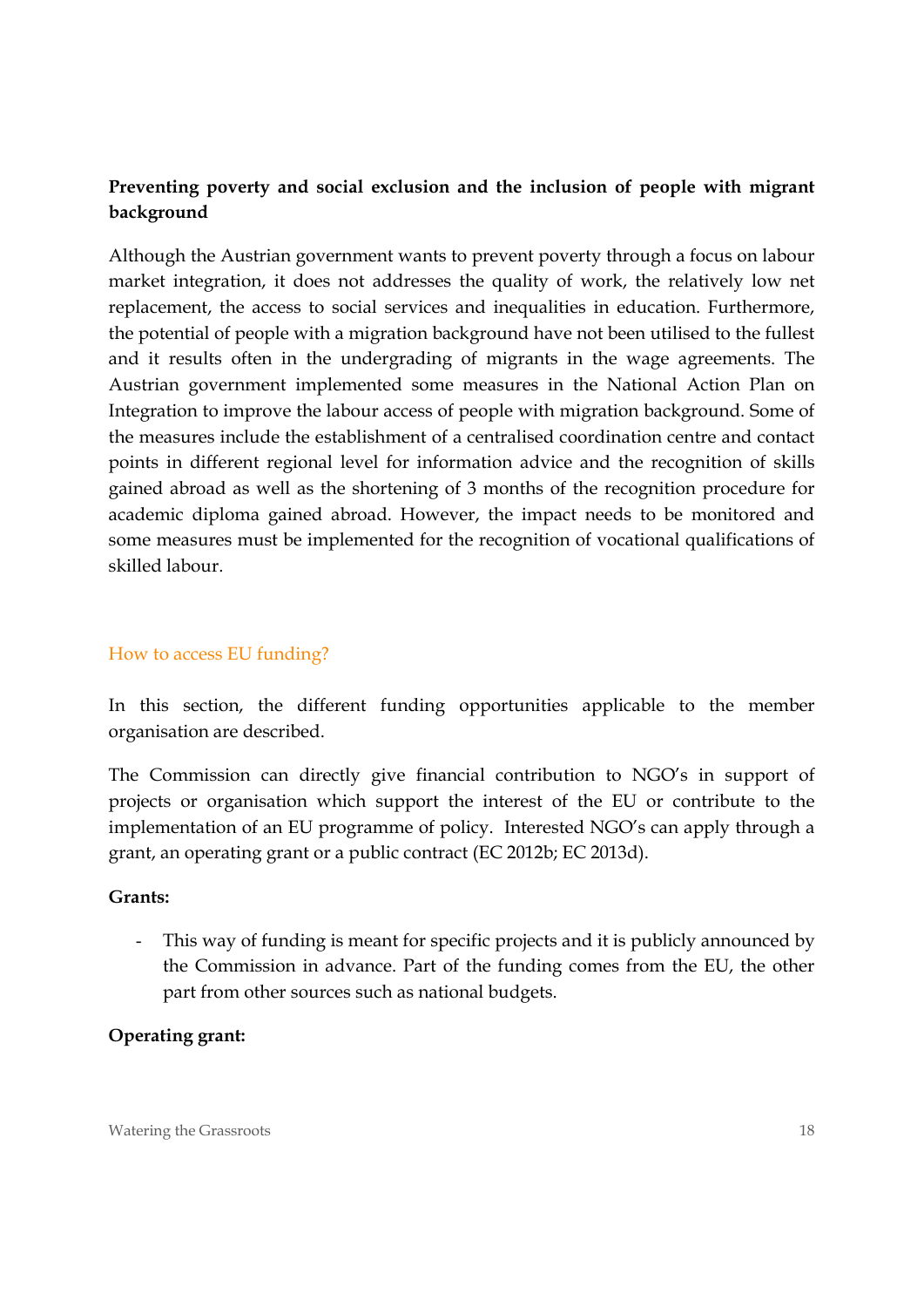Under some programmes and if the organisation has the aim of pursuing a general European interest or an objective of forming part of a European Union policy, the Commission might directly then subsidise the organisation through an operating grant, sometimes for a couple of years. In this case, the grant is then based on an analysis of the dimensions of the organisations activities, the scope, the annual work plan, the compatibility with the policy priorities etc..

#### **Public contracts:**

This type of funding is to buy services, goods or works in order to ensure the operations of EU institutions or programmes (see the recommendations). Contracts are awarded through calls for tenders (public procurement) and must cover areas such as studies, technical assistance and training, conference organization, buying of IT equipments or consultancy. Most of these funding is managed on national level through checks and annual audits, therefore it is important to lobby at national level.

NGO's, our partner organizations, are eligible for the following grants:

Culture, education and youth

- Culture
- Education
- Youth

Employment and social rights

- European Social Fund
- Social affairs and equal opportunities

Justice, home affairs and citizens' rights

- Citizenship
- **Immigration**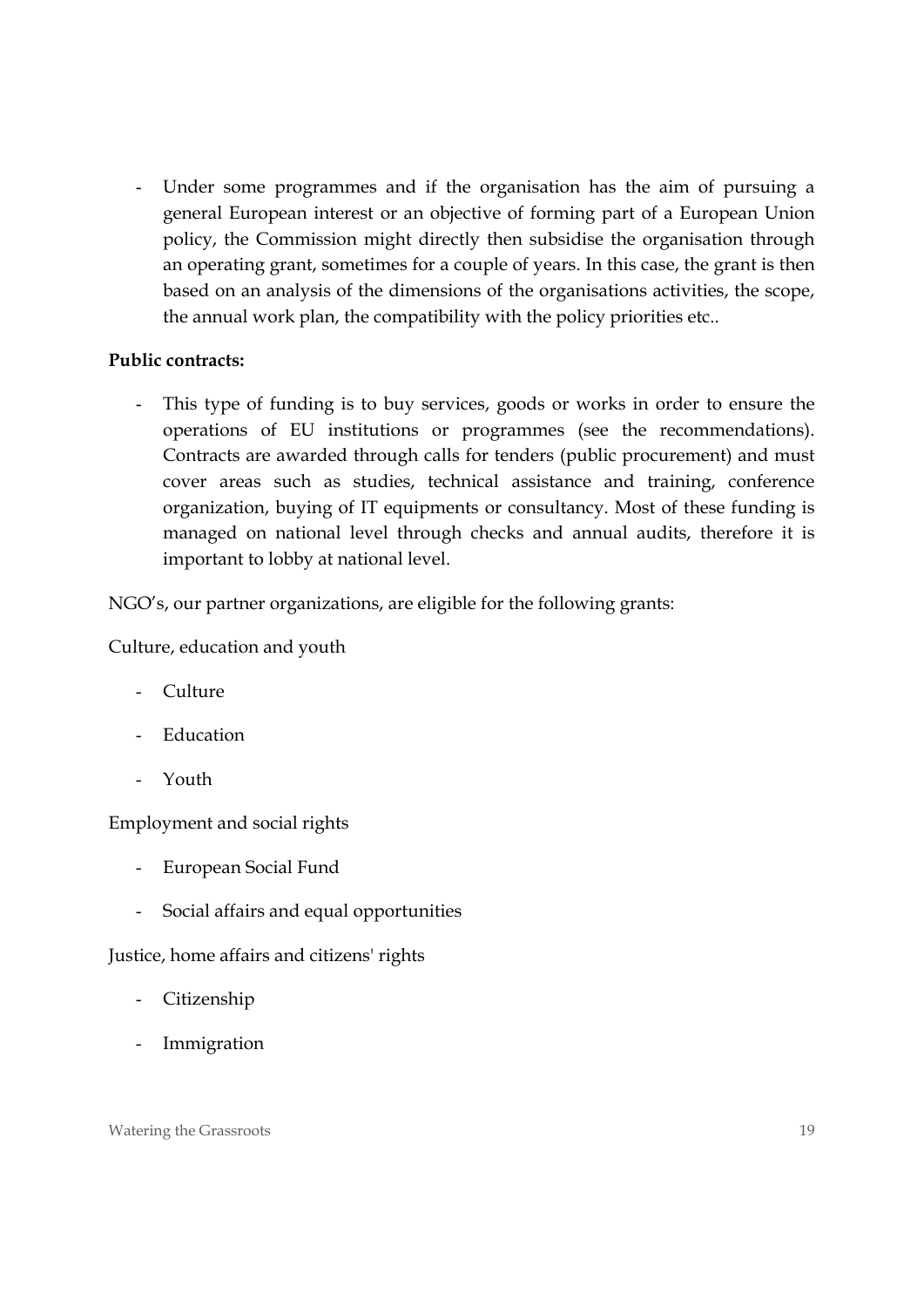Security and fundamental rights

#### Culture, Education and Youth

In this section, a special focus is made on the culture aspect, as this programme makes the link between education and the youth as well.

#### **Culture background**

The objective of the Cultural Programme (EC, 2013e) is to enhance the area shared by Europeans, through the development of cultural co-operation between the creators, cultural players and cultural institutions of the countries taking part, with a view to contributing the development of European citizenship. The specific objectives of interest to the partner organizations are

- To promote the transnational mobility of cultural players;
- To encourage intercultural dialogue.

These objectives are implemented through the following 3 different strands:

- *Action 1: support for cultural actions, as follows:* 
	- o Multi annual co-operation projects;
	- o Co-operation measures, including literary translation;
	- o Special actions
- *Action 2: support for bodies active at European level in the field of culture, as follows:* 
	- o Cultural bodies of European interest.
- *Action 3: support for:* 
	- o Cultural Contact Points;
	- o Policy analysis groupings;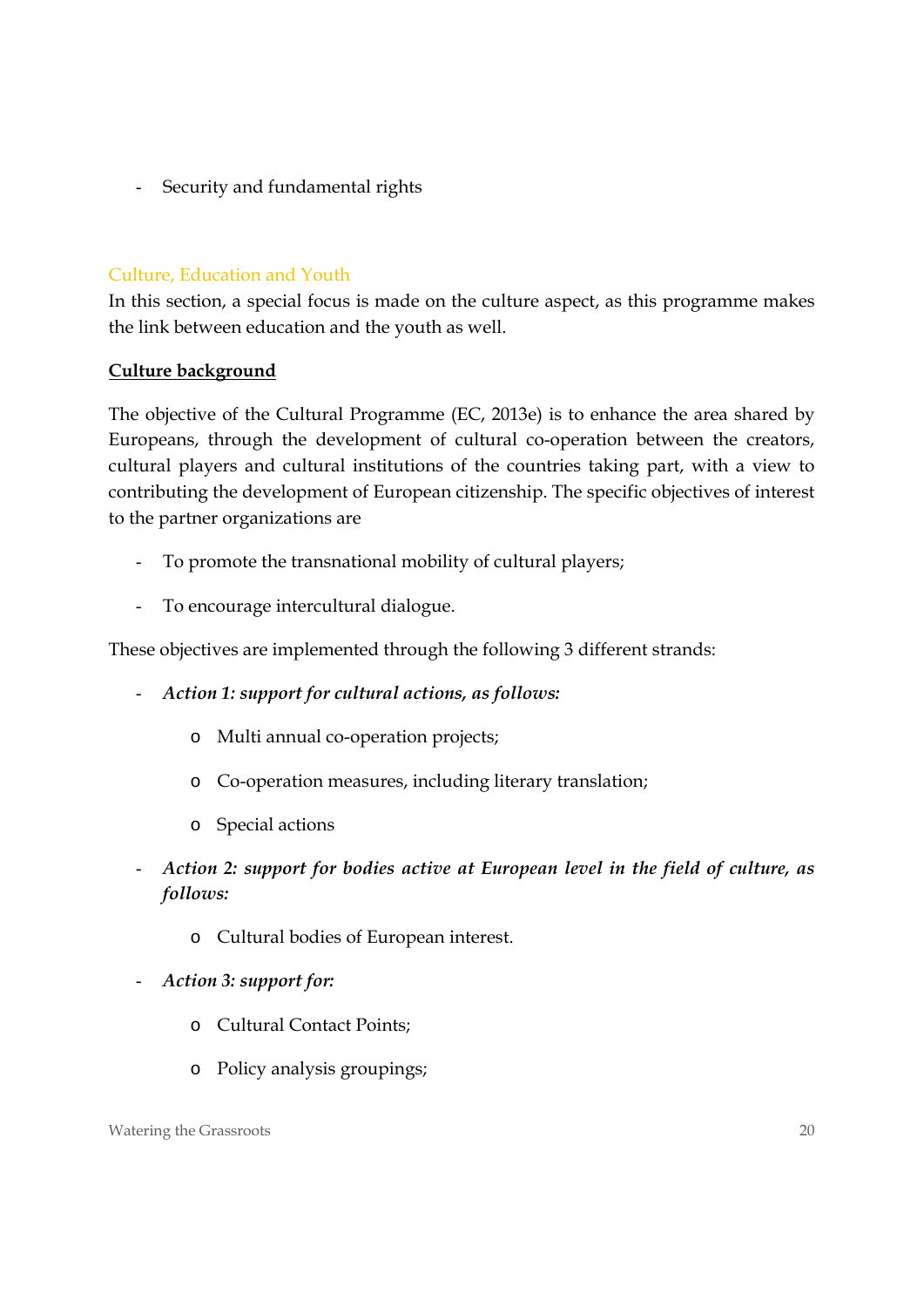- o Analysis in the field of cultural co-operation;
- o Collection and dissemination of information;
- o Valorisation of the impact of projects in the field of cultural co-operation.

Furthermore, the Programme shall contribute to the following objectives:

- Promoting the fundamental principle of freedom of expression;
- Encouraging greater awareness of the importance of contributing to sustainable development;
- Seeking to promote mutual understanding and tolerance within the European Union;
- Contributing to the elimination of all discrimination based on sex, racial or ethnic origin, religion or belief, disability, age or sexual orientation.

## **Overview**

From all the total of 1.121 applications received by the Commission, 34,6% higher than 2011, a total of 338 projects were selected for funding with 57 million euro (EC 2012c). Italy (13%) and France (9%) account for the highest applicants and the rest of the 78 % is evenly spread in the EU MS. Slovenia, Belgium, Poland, Hungary, Serbia, Croatia as well as Macedonia, Czech Republic and Bulgaria saw an increase in the applications for a grant. For the selected projects, the highest success rate was found in France with 11% of the total followed by Germany with 9.2%, Belgium with 8.9% and Italy with 6% of the total. However, Netherlands, Denmark, Iceland, Norway, Sweden as well as the new member states and the candidate countries recorded high success rate (Ibid).

It is noticeable that 19% of the total selected projects were focused on building links with active again as the theme of the European Year 2012, compared to 29% of selected projects in 2011 were focused on addressing volunteering as that was part of the theme of the European Year 2011.

Of all the selected applications, 317 had focused mainly on the mobility of cultural professionals (94% compared to 61% in 2011), 306 on the circulation of cultural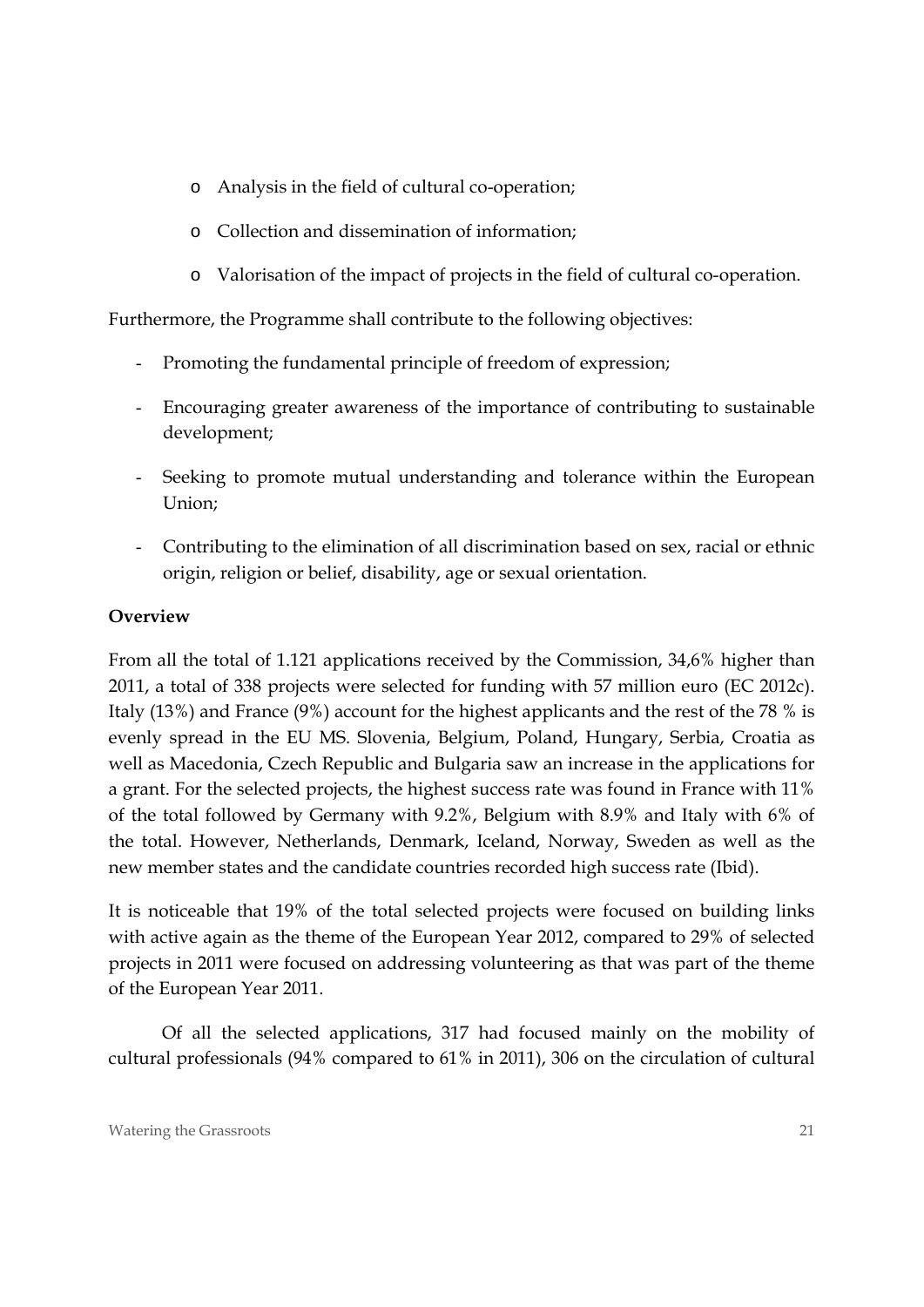workds (91% the same as 2011), and 235 on intercultural dialogue (70% compared to 83% in 2011).

#### Projects focusing on more than 1 discipline

Figure 1: Amount awarded by country



Source: EC 2012c

With regard to the target groups, the selected projects were mainly aiming the general public with 96%. However, some other target groups were also targeted, especially culture specialist (67%), with artists (63%) and young people (51% compared to 56% in 2011). Also 40% of the total projects were building bridges with educational institutions,

Watering the Grassroots 22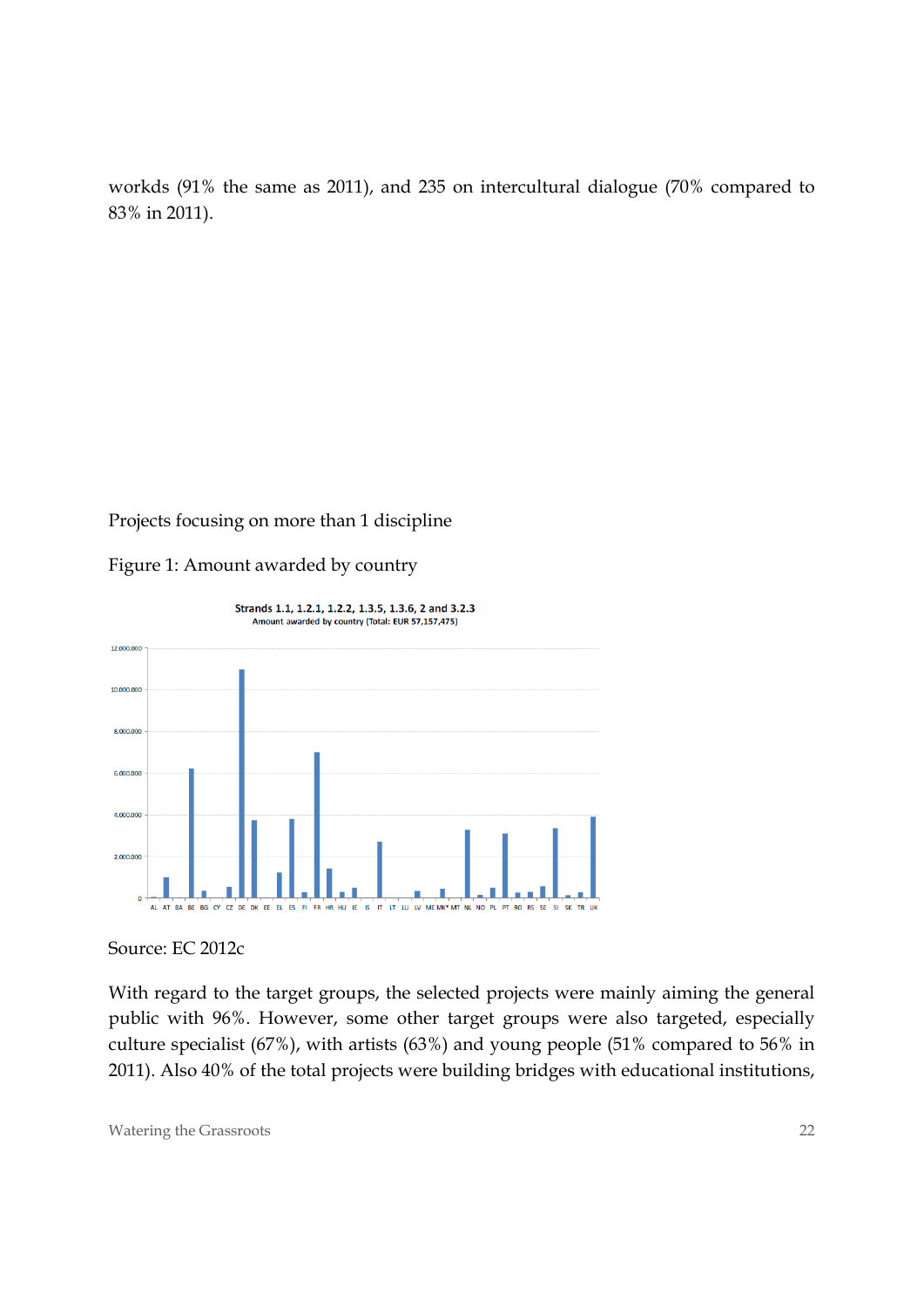which indicates that the Programme stimulates culture-based creativity in line with one of the European Agenda for Culture priorities. Furthermore, 39 projects were aimed to tackle racism and ethnic origin related issues compared to 26 projects in 2011, 24 focused on gender imbalances (the double compared to 2011), 20 addressed age-related barriers, 14 focused on people with disabilities or special needs, 6 dealt with Roma issues, and 10 other projects were aimed at increasing equal opportunities by addressing different facets of social exclusion.

#### **Strand 1.1 – multiannual cooperation projects**

- For this category, around 21.2 million euro was committed. 54 applications – proposing 492 partners – were submitted, with the highest coming from Italy with 11 applications and Germany with 10 projects. Eventually only 14 projects with 153 implementing partners were selected and each selected project had an average of 11 partners. Within this category, the projects focus was on promoting the circulation of works of art with 13 projects, stimulating the mobility of cultural operator with 14 projects and encouraging intercultural dialogue with 14 projects as well. The most frequently targeted group was the general public (13 projects), artist and culture specialist (12 projects each). The least were Educational Institutions with 4 projects and the youth with 3 projects only.

#### **Strand 1.2.1 – Cooperation measures**

For this category, around 318 applications were received involving 1.395 partners; 19 million EUR was committed. Only 112 projects – with 524 partners – were finally accepted for funding compared to 103 in 2011. Dutch, French, Belgian and German saw most of the projects granted. Also, organizations from Croatia, Greece and Spain also saw high success rate. However, organisations from Poland and Italy the success rate was rather low compared to the years before. Among the Programmes objectives, most of the selected projects focused on the intercultural dialogue (111 projects) followed by the mobility of cultural operators (105 projects) and the circulation of works of arts (102 projects) and this is mostly in line with last years projects. The targeted groups were mostly the general public with 108, followed by artist (86) and culture specialist (84). Youth were more approached compared this time with 51 projects, however educational system the least with 35 projects.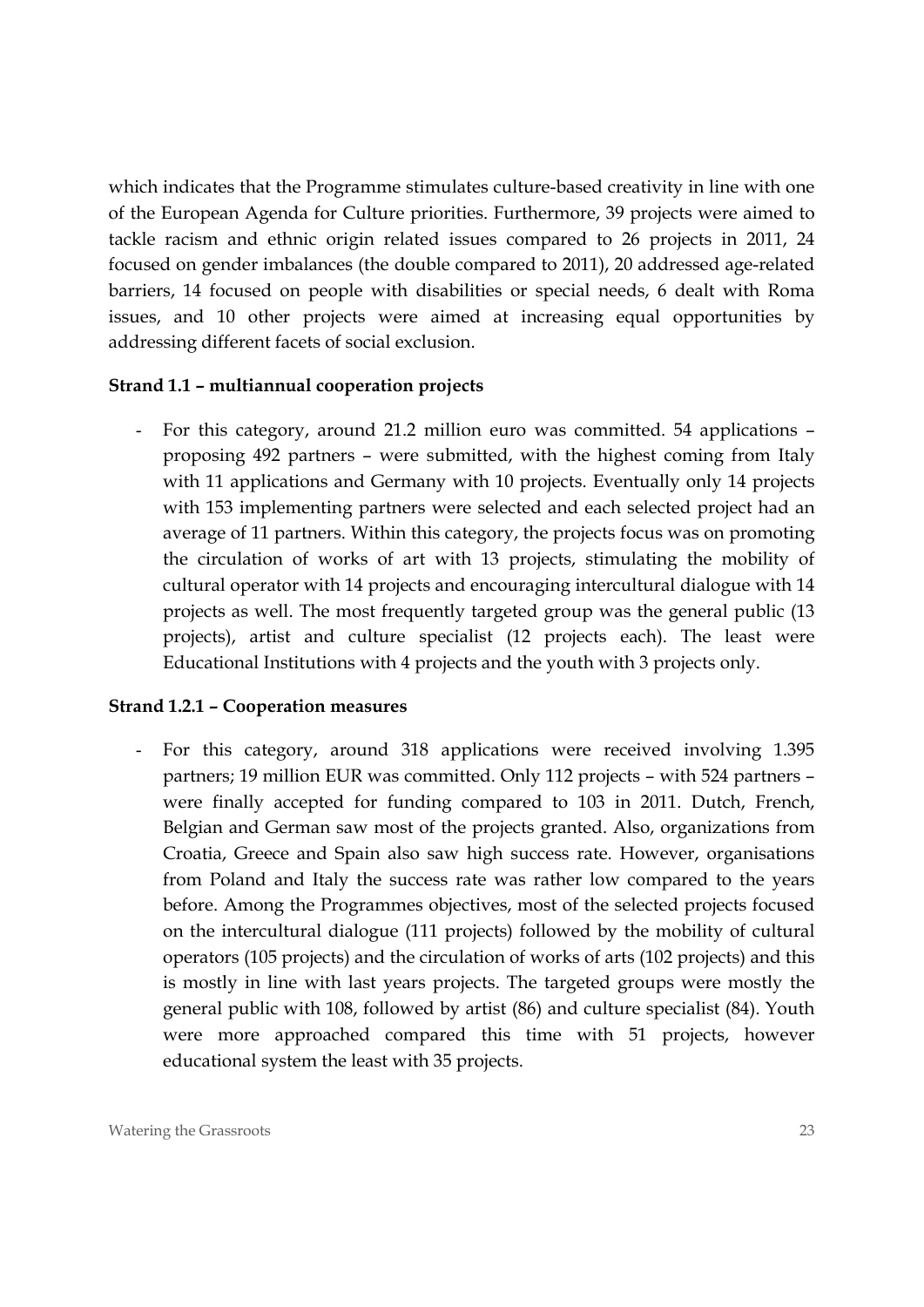#### **Strand 1.2.2 – support to literary translation**

- Although this category is not of importance to the member organisations, it is worth mentioning it nevertheless. This category has 2.8 million euro committed is mainly for translating books.

#### **Strand 1.3 – Special action**

- 1. third country cooperation
- This category is also not of importance, however, like 1.2.2, it is worth mentioning that there is a fund for cooperation with organisation outside the EU. The budget allocated for this category is 1.52 million euro.
- 2. EU Prizes in the field of culture
- This category might of interest to the member organisations as the budget allocated for it is 1 million euro in the domains of:
- a) The EU Prize for Cultural Heritage: This award is given to organisations who have shown outstanding European cultural heritage initiatives in the field of: conservation; research; dedicated service; and education, training and awareness raising.
- 3. Support for Presidency projects
- Knowing that the Presidency rotates in Europe, it is worth taking a note of this in advance and coordinate with the national government on implementing seminars and conferences of interest to the member organisation. The budget allocated is 0.4 million.

#### **Strand 2 – support to operating costs**

This category provides funding for the operating costs of bodies that are active on the European Level in the field of culture with a total budget allocation of 7.7 million euro. From the 94 applications that were received, 61 projects were finally approved for granting reaching 959 organisations (please see graph 2). Among these projects, 41 were for networks, 18 for ambassadors and 2 for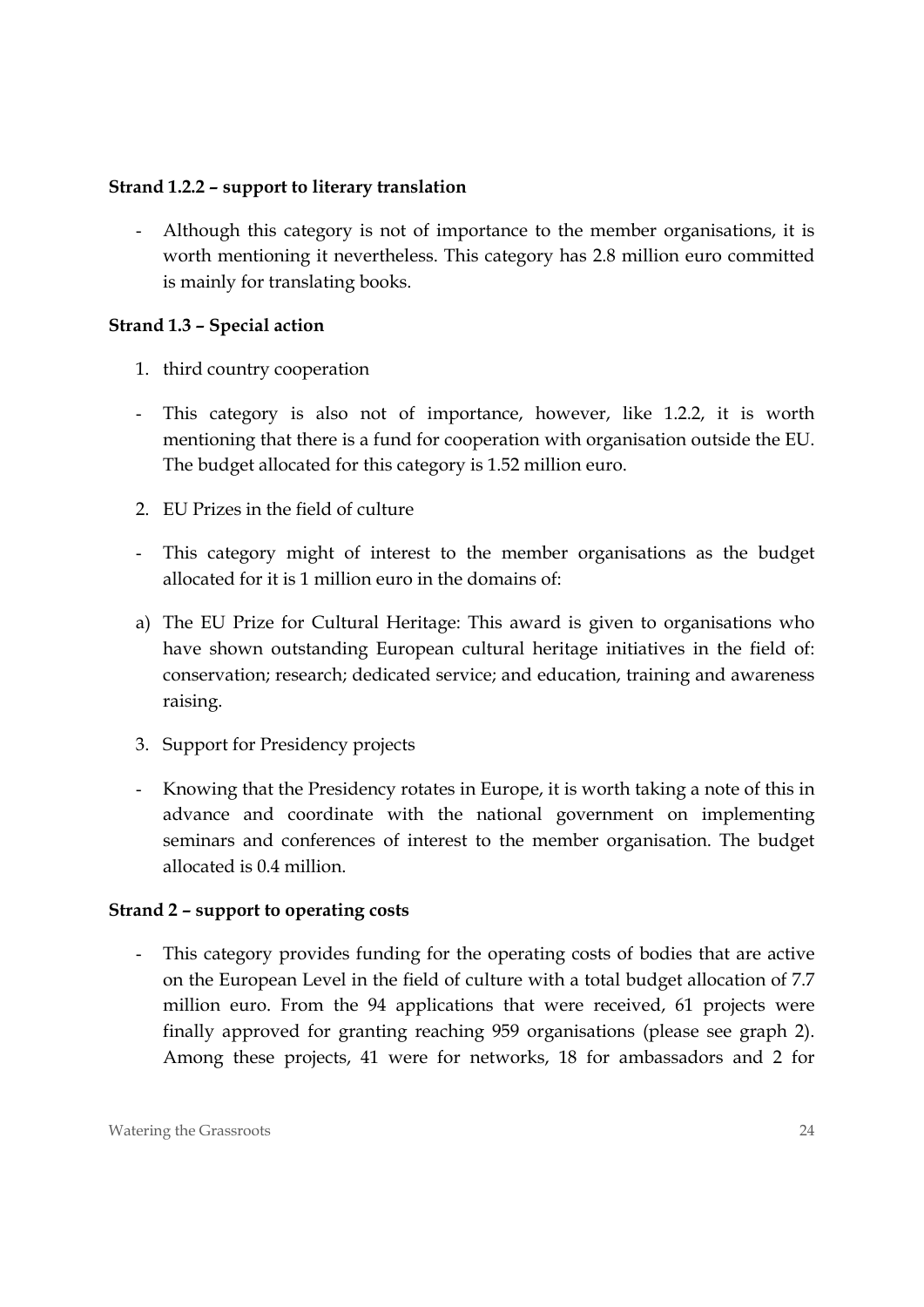platforms. Furthermore, 22 out of the 61 selected organizations were given an annual grant and 39 were given a 3 year framework agreement. An important note is that networks and ambassadors saw an increase of 17% and 28%. Another important note is that out of the 61 organisations, 17 used to be earmarked by the European Parliament prior to the competitive selection process through the open calls, while 44 organisations are totally new. Most of the selected organisations are located in Brussels with 19 organisations (many umbrella organisations are located there in order to be close to the institutions), but France, Germany, UK and the Netherlands also record a minimum of 6 organisations. Also, hungary has one organisations. The activities of the organisations mainly focused on the circulation of works of art (59), then intercultural dialogue (58) and not so much on the transnational mobility of people working in the cultural sector (54). Under this action, most of the organisations targeted culture specialist (61), followed by educational institutions and the general public (each 60). However, there was not much difference between the targeted group as the least targeted group, namely both the youth and artists, were equally represented with 57 projects.



Figure 2: Selected organisations

Source: EC 2012c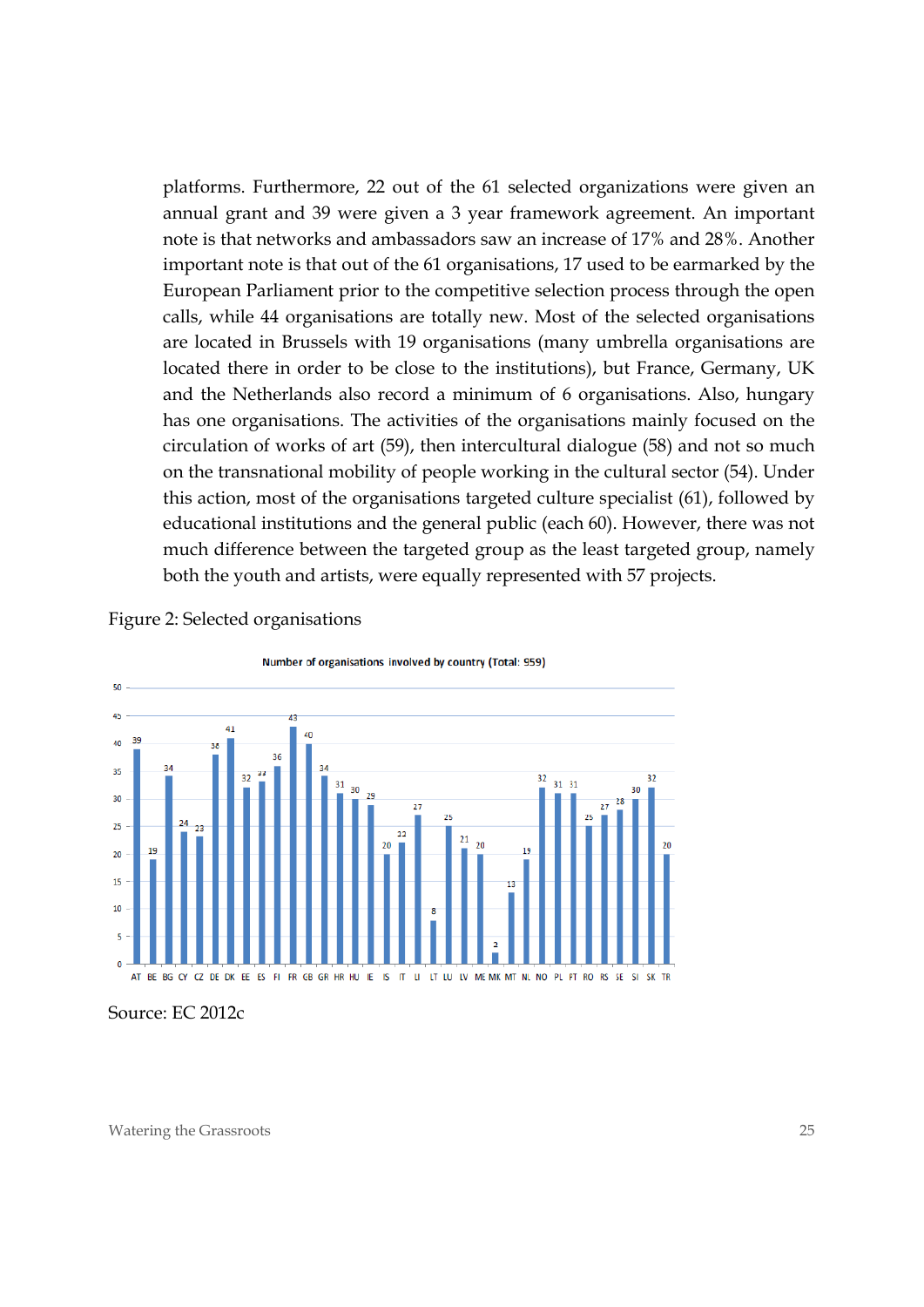#### **Strand 3 – support for analysis and dissemination of information**

a) Studies

Under this category, funds could be received for providing the European Commission with advice and support in its policy developments.

b) Policy groupings

This category of projects were previously managed under the Action 2: support for bodies active at European level in the field of culture. 7 applications were received and only 4 projects were eventually selected – representing 20 organisations – with a total budget allocation of 0.7 million euro. New relevant topics such as access to culture in a digitalised world and economic models for the creative sectors have been addressed by these 4 organisations as well positive development in intercultural dialogue involving the Balkans and the Central European countries.

|  | Figure 3: summary |
|--|-------------------|
|--|-------------------|

Budget Line 15.0444

| <b>Title "Culture Programme"</b> |                                                                  |                             |                                |                                                       |                                               |                                      |                                                                                                      |                                        |
|----------------------------------|------------------------------------------------------------------|-----------------------------|--------------------------------|-------------------------------------------------------|-----------------------------------------------|--------------------------------------|------------------------------------------------------------------------------------------------------|----------------------------------------|
| Commitment appropriations        |                                                                  | <b>EUR 27</b><br>59.356.000 | <b>EFTA/EEA</b><br>1.661.968   | $C4/C5$ <sup>(<math>\pm \pm</math></sup> )<br>297.821 | <b>THIRD</b><br><b>COUNTRIES</b><br>8.203.474 | TOTAL <sup>(***)</sup><br>69.519.263 |                                                                                                      |                                        |
| WPI <sup>(t)</sup>               |                                                                  | <b>Budget</b>               | Mode of<br>implemen-<br>tation | Number of<br>grants/<br>contracts                     | Average value<br>of grants /<br>contracts     | Maximum rate                         | <b>Publication of</b><br>calls for<br>of cofinancing proposals / calls Grant Decision<br>for tenders | <b>Grant</b><br>Agreement/<br>$(****)$ |
|                                  | Action 1 - Support to cultural actions                           |                             |                                |                                                       |                                               |                                      |                                                                                                      |                                        |
| 1.10                             | Multiannual co-operation projects                                | 24.000.000                  | <b>CFP-EA</b>                  | 15                                                    | 1.600.000                                     | 50%                                  | 3rd quarter 2012                                                                                     | <b>AGR</b>                             |
| 1.21                             | Co-operation measures (support to translations not included)     | 21.100.000                  | <b>CFP-EA</b>                  | 95                                                    | 222.105                                       | 50%                                  | 3rd quarter 2012                                                                                     | AGR                                    |
| 1.22                             | Co-operation measures - support to translations                  | 3.899.263                   | <b>CFP-EA</b>                  | 115                                                   | 33.907                                        | 50%/flat rate                        | 3rd quarter 2012                                                                                     | <b>DEC</b>                             |
| 1.31                             | Special actions - cultural prizes                                | 860,000                     | CFP                            | 3                                                     | 286.667                                       | 60%                                  | NA                                                                                                   | <b>AGR</b>                             |
| 1.32                             | Special actions - co-operation with third countries              | 2.650.000                   | <b>CFP-EA</b>                  | 8                                                     | 331.250                                       | 50%                                  | 3rd quarter 2012                                                                                     | AGR                                    |
| 1.33                             | Special actions - festivals                                      | 2.700.000                   | <b>CFP-EA</b>                  | 20                                                    | 135,000                                       | 60%                                  | 3rd quarter 2012                                                                                     | <b>AGR</b>                             |
| 1.34                             | Special actions - European Capitals of Culture                   | 3.000.000                   | P                              | $\overline{2}$                                        | 1.500.000                                     | na                                   | NA                                                                                                   | <b>DEC</b>                             |
| 1.35                             | Special actions - Co-operation with Council of Europe and Unesco | 700,000                     | <b>JOINT</b>                   | 5                                                     | 140,000                                       | 60%                                  | NA                                                                                                   | <b>AGR</b>                             |
| 1.36                             | Special actions - EU Presidencies                                | 400.000                     | <b>MON</b>                     | $\mathfrak{D}$                                        | 200,000                                       | 50%                                  | NA                                                                                                   | <b>DEC</b>                             |
|                                  | Sub-total                                                        | 59.309.263                  |                                |                                                       |                                               |                                      |                                                                                                      |                                        |
|                                  | Action 2 - Support for cultural bodies of European interest      |                             |                                |                                                       |                                               |                                      |                                                                                                      |                                        |
| 2.10                             | Cultural bodies of European interest                             | 6.100.000                   | CFP-OP-EA                      | 45                                                    | 135.556                                       | 80%                                  | 3rd quarter 2012                                                                                     | <b>DEC</b>                             |
|                                  | Sub-total                                                        | 6.100.000                   |                                |                                                       |                                               |                                      |                                                                                                      |                                        |
|                                  | Action 3 - Support for analysis, collection and dissemination of |                             |                                |                                                       |                                               |                                      |                                                                                                      |                                        |
|                                  | information                                                      |                             |                                |                                                       |                                               |                                      |                                                                                                      |                                        |
| 3.10<br>3.20                     | <b>Cultural Contact Points</b>                                   | 1.710.000<br>700.000        | Art. 54.2c-EA<br><b>CFP-EA</b> | 37<br>9                                               | 46.216<br>77.778                              | 50%<br>60%                           | NA                                                                                                   | <b>AGR</b><br><b>AGR</b>               |
| 3.30                             | Policy analysis groupings<br>Procurement                         | 1.700.000                   | PP                             | 5                                                     |                                               | 100%                                 | 3rd quarter 2012<br>1st half 2013                                                                    |                                        |
|                                  |                                                                  |                             |                                |                                                       | 340,000                                       |                                      |                                                                                                      |                                        |
|                                  | Sub-total                                                        | 4.110.000                   |                                |                                                       |                                               |                                      |                                                                                                      |                                        |
|                                  | <b>TOTAL</b>                                                     | 69.519.263                  |                                |                                                       |                                               |                                      |                                                                                                      |                                        |

WPI : Work Programme Index

Fefimat

Pursuant to Article 83 of the Financial Regulation, the appropriations may also finance the payment of default interest

 $(****)$  AGR - Grants covered by a written agreement / DEC - Grants covered by a decision

#### Source: EC 2012c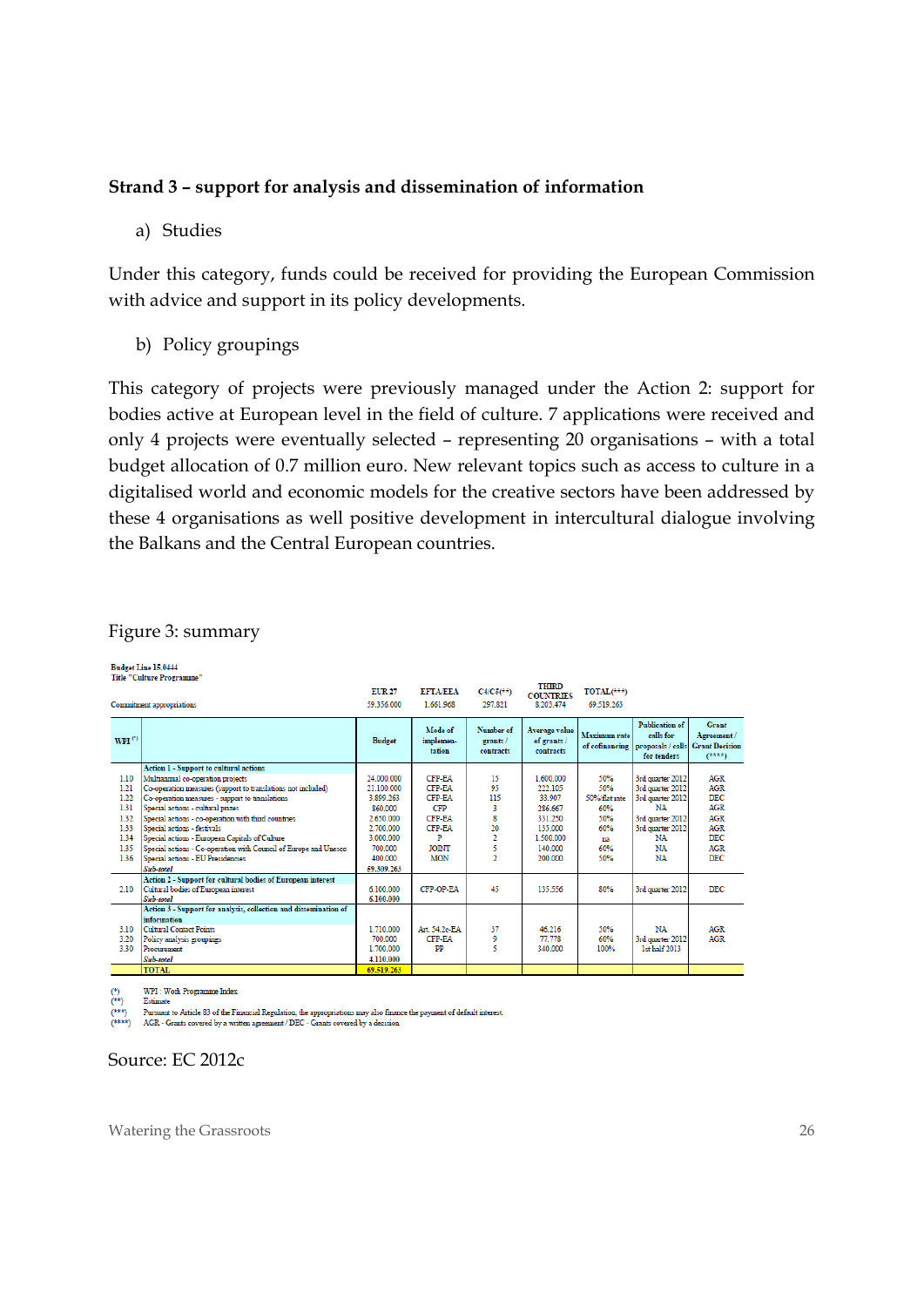## Education and Training

The Educational and Training Programme from the EU had for the period of 2007-2013 a budget allocated of 7 billion. It does not only funds projects for organisations involved in education and training, but also individual students and learns as well as for teachers and trainers. The programme has 4 sub-programmes which funds different projects on different levels of education and training (EC, 2013f), but they are mainly for individuals or for institutions. However, for organizations relevant to educations such as language learning, information and communication technologies, policy cooperation, and dissemination and exploitation of project results, the member organizations could get funding through the 'transversal' part of the programme.

Depending on the target group, our member organization can apply for the following:

| Target groupt             | Programme       | Example                   |  |  |  |
|---------------------------|-----------------|---------------------------|--|--|--|
| Young people              | Youth in Action | Exchanges, volunteering   |  |  |  |
|                           |                 | abroad                    |  |  |  |
| Youth workers             | Youth in Action | Exchanges,<br>developing  |  |  |  |
|                           |                 | youth                     |  |  |  |
|                           |                 | policies and partnerships |  |  |  |
| Parents' associations and | Comenius        | Parents' associations and |  |  |  |
| non-government            |                 | non-government            |  |  |  |
| organisations involved in |                 | organisations involved in |  |  |  |
| school education          |                 | school education          |  |  |  |
| Language schools          | Languages       | Developing<br>learning    |  |  |  |
|                           |                 | materials (this refers to |  |  |  |

Table 4: Summary of Culture, Education and Youth funding opportunities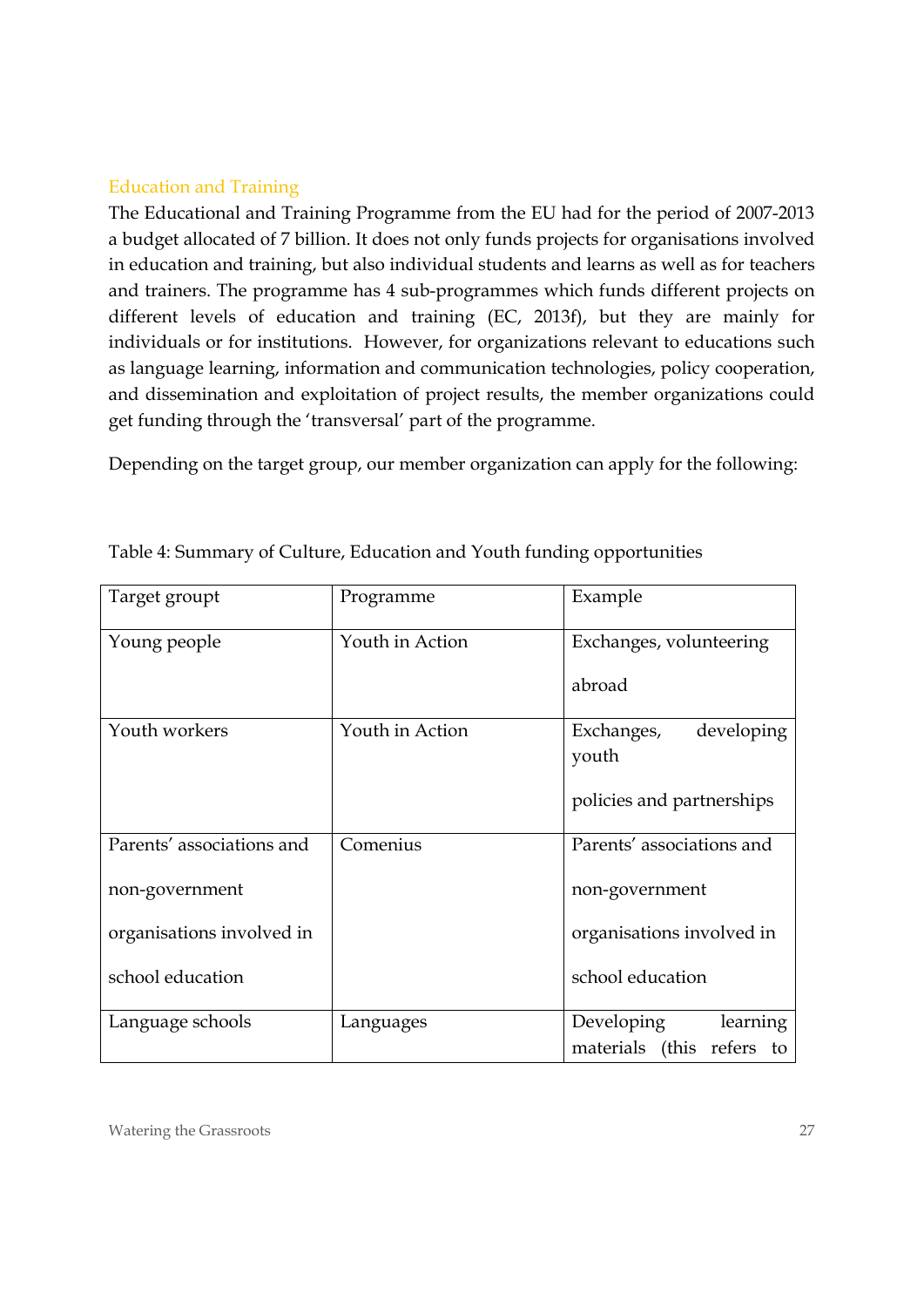|                            |                               | transversal programme)                   |  |  |
|----------------------------|-------------------------------|------------------------------------------|--|--|
| Education policymakers,    | Information<br>and            | Using technology to create               |  |  |
| Researchers                | Communication<br>technologies | innovative education and                 |  |  |
|                            |                               | training<br>practices<br>(this<br>refers |  |  |
|                            |                               | to transversal programme)                |  |  |
| All organisations involved | <b>Exploiting Results</b>     | Disseminating<br>project                 |  |  |
| in                         |                               | results                                  |  |  |
| education and training     |                               | (this refers to transversal              |  |  |
|                            |                               | programme)                               |  |  |
|                            |                               |                                          |  |  |

Source: EC, 2010

## *Comenius:*

This programme aims to improve the quality of school education, boost its European dimension and promote mobility, language learning and greater inclusion of people through exchanges and cooperation between schools from different countries.

There are 4 types of support through this programme namely:=

- Individuals
- Partnerships
	- o Comenius region partnership: The most important option in this type of support is that this programme helps local and regional stakeholders in school education to exchange good practices
- multilateral projects and networks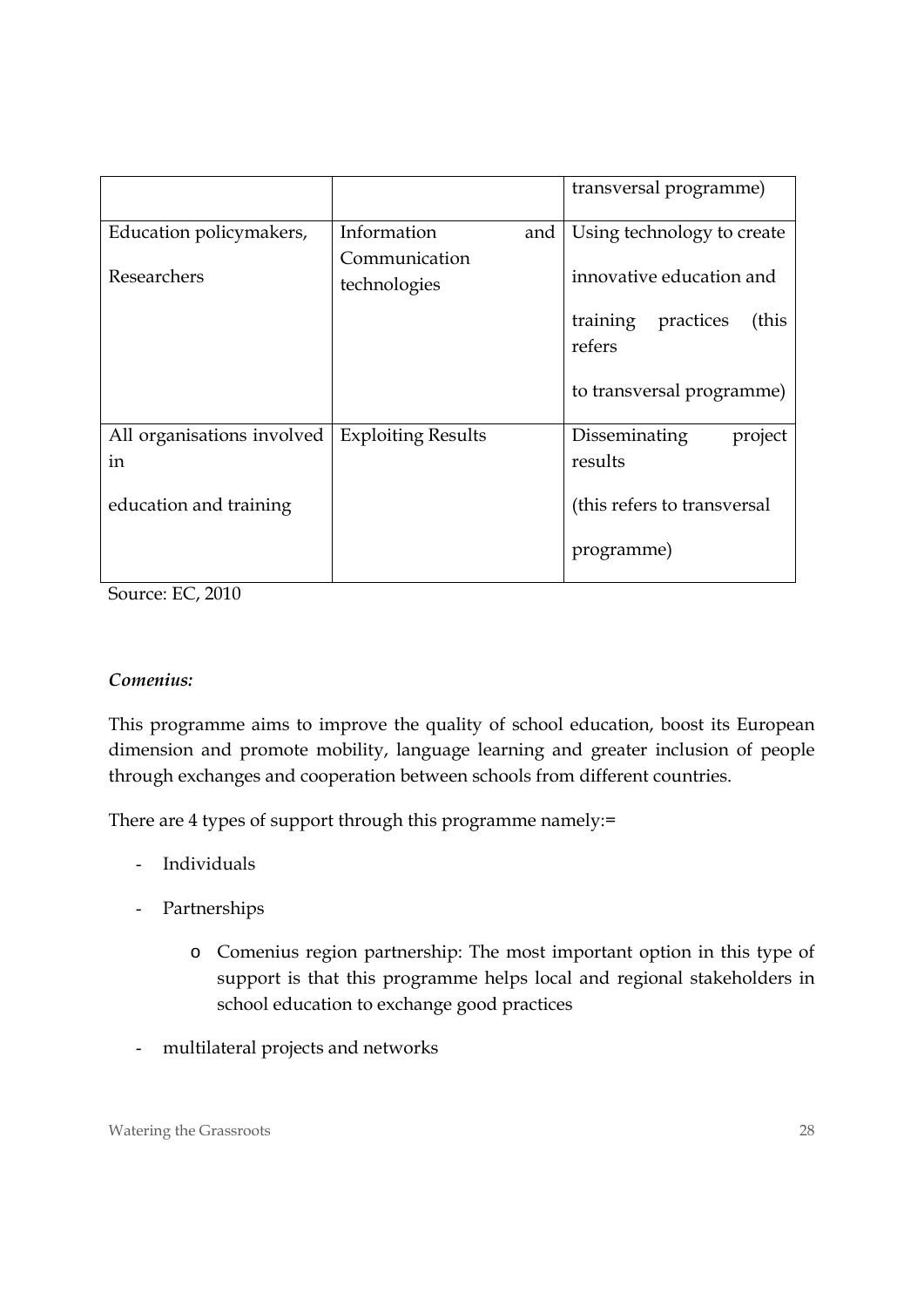These projects bring together different stakeholders – educational staff, training institutions and other organizations – active in school education to improve the quality of education and to help student teachers gain experience abroad. There is also the option of creating a forum, a joint reflection to promote innovation and good practice in a thematic area.

accompanying measures

This support is to help the Comenius programme reach its own objectives through for example raising awareness of the importance of school cooperation in Europe. It also funds for preparatory visits for potential partners in the Comenius projects to meet and set up the objectives and a work plan for a future project.

#### **How to apply:**

For the multilateral projects, networks or accompanying measures, organizations should approach the Education, Audiovisual and Culture Executive Agency:

http://eacea.ec.europa.eu/index.htm

#### Youth in Action

This programme is to inspire a sense of active European citizenship, solidarity and tolerance among European youths. The programme promotes mobility of young people within and outside Europe, and it encourages the inclusion of all young people, regardless of their educational, social and cultural background. This programme also helps the youth to gain new competences and experiences, and it provides them with opportunities for non formal and informal learning with a European dimension.

The programme supports projects that enhance, promotes exchanges, youth initiatives and youth democracy for the youth between 13 and 30 years of age that encourages youth participation in the democratic life, the entrepreneurial spirit and active European citizenship.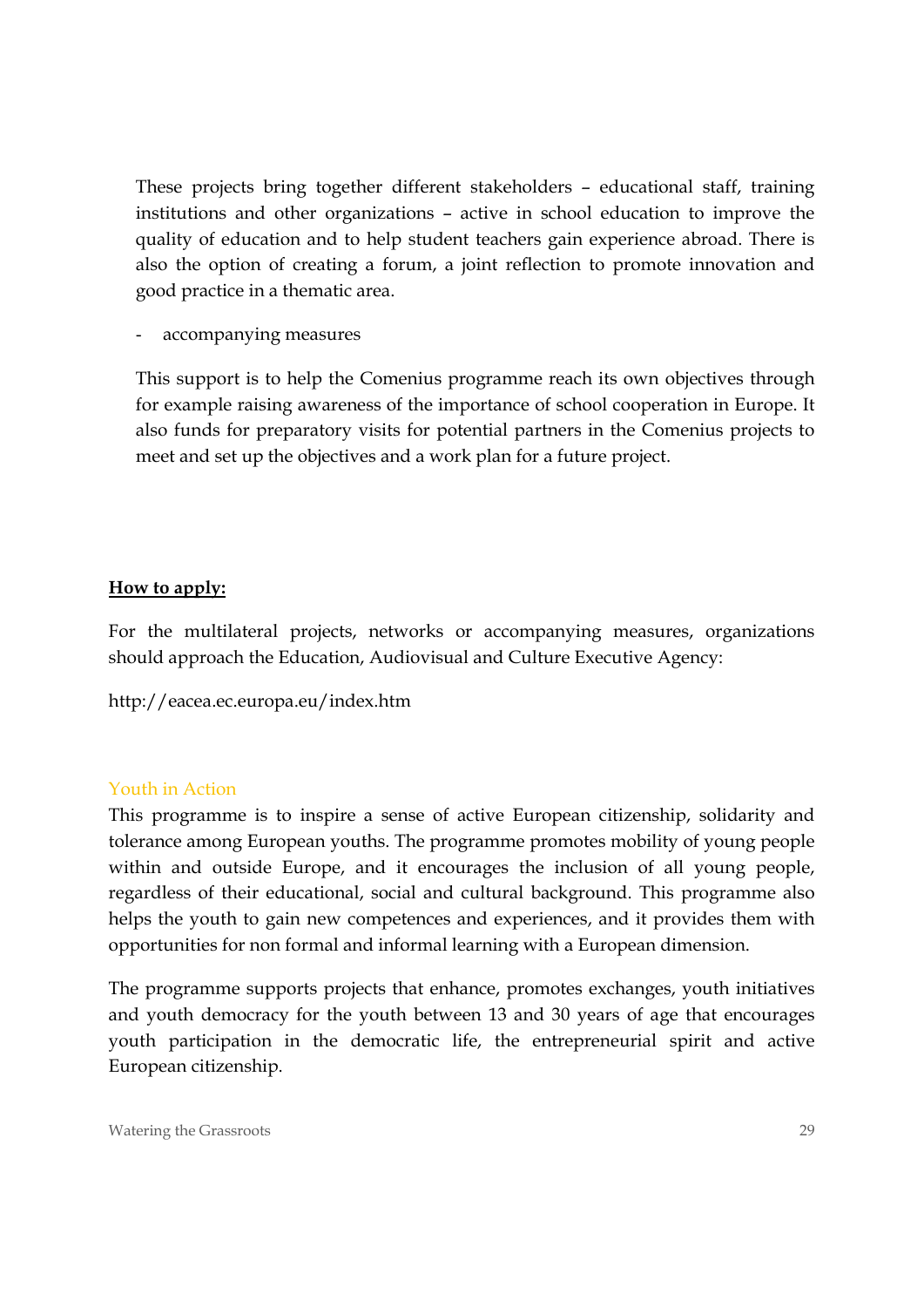## Youth Initiative Projects

- this kind of projects supports activities that are initiated, set up and carried out by young people and in which they play the key role. This kind of projects can be started by a single group at the local, regional or national level in a country or by two or more groups from different countries.

## Youth Democratic Projects

- this kind of projects support the participation of young people in the democratic life of their local, regional or national community or at international level. They are developed through a European partnership and allow pooling of ideas, experiences and methodologies on a European level from activities at a local, regional and a national level.

## European voluntary service

- this project enables young people to do a volunteer service for a maximum period of 12 months in another country. The idea behind is that it will foster intergenerational solidarity and mutual understanding, and provide real experiences. The project can focus on a variety of areas such as culture, youth, sports, cultural heritage, environment, development cooperation, civil protection etc..

## Youth in the World

- this kind of project supports the exchange, training, networking of youth organisations and cooperation with partner countries, with a special focus on neighbouring partner countries of the European Union.

#### Youth Support Systems

This measures promotes the development of exchange programmes, training and information schemes for young people, youth workers and organisations dealing with youth.

Support for NGOs dealing with youth related issues and active on an European level with the goal of European interest. The activities of these NGOs must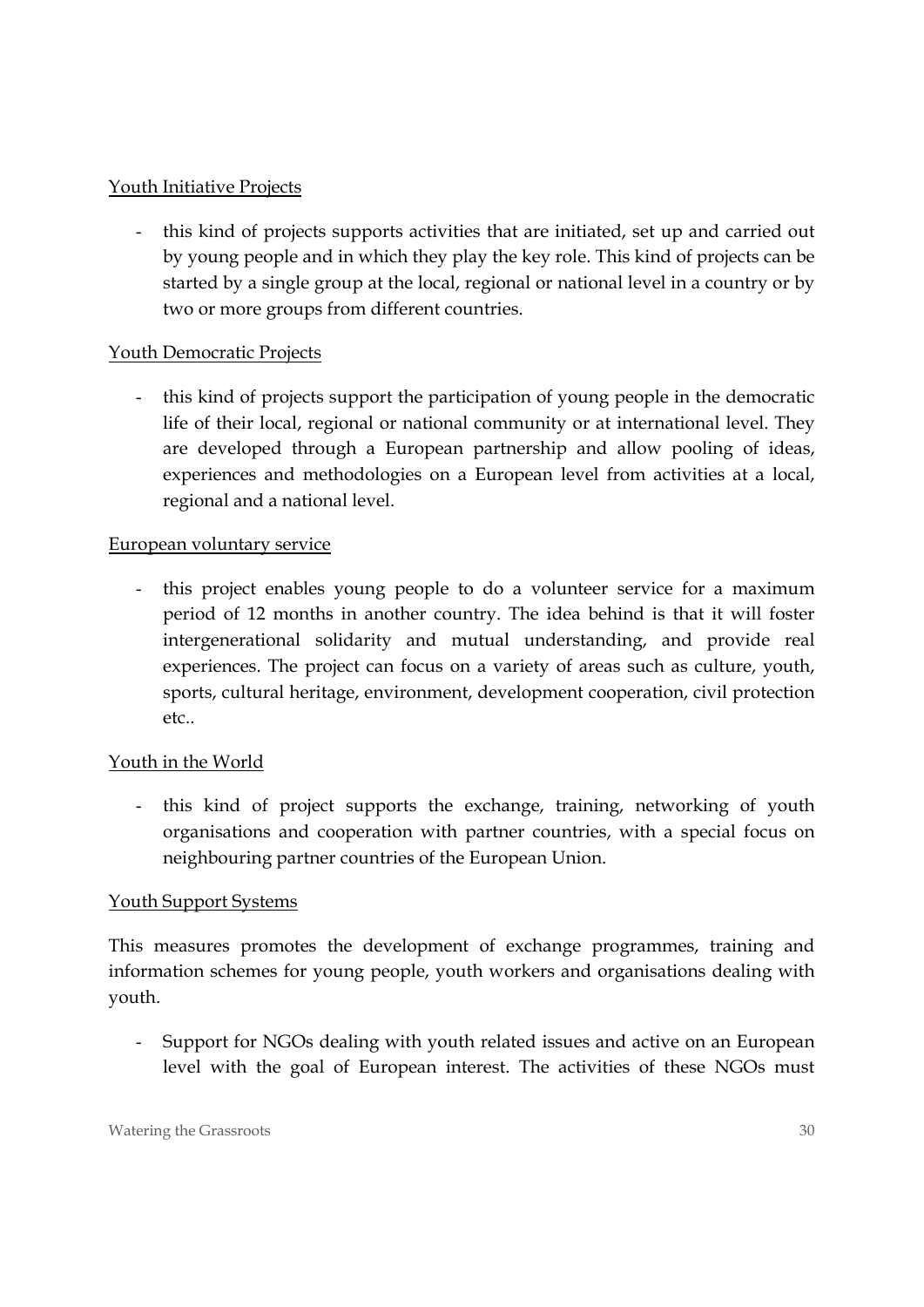contribute to the participation of young people in public life and the society as well as the development and implementation of European cooperation activities in the field of youth in the broadest sense.

- Training and networking of organisations active in youth work. This can involve job shadowing and other practical learning experience; feasibility visits; evaluating meetings; study visits; activities that promote partnership building; seminars; training; or activities aiming to create new networks or activities that further strengthen the existing networks under the 'Youth in Action' programme.
- Projects that encourage innovation and quality aim on introducing, implementing and promoting innovative approaches in the youth field.
- Information activities for young people and organisations dealing with youth which improve the access to information and communication services of young people and which increases the participation in the preparation and dissemination of user-friendly and targeted information products to the youth.
- Projects dealing with the creation of partnership projects with regional or local bodies (regions and municipalities) or with organisations dealing with the youth sector on a European level to develop or strengthen long term action plans in non formal learning and youth.

## *European cooperation for the development of youth*

This mechanism supports the development of youth policy cooperation on a European level through:

- Meetings of young people and those responsible for youth policy, seminars and dialogues between young people, individuals active in the youth work and organisations dealing with youth.
- Support for activities to bring better knowledge of the youth field
- Cooperation with international organisations working in the field of youth, with a special attention to the Council of Europe, the UN and its specialised agencies.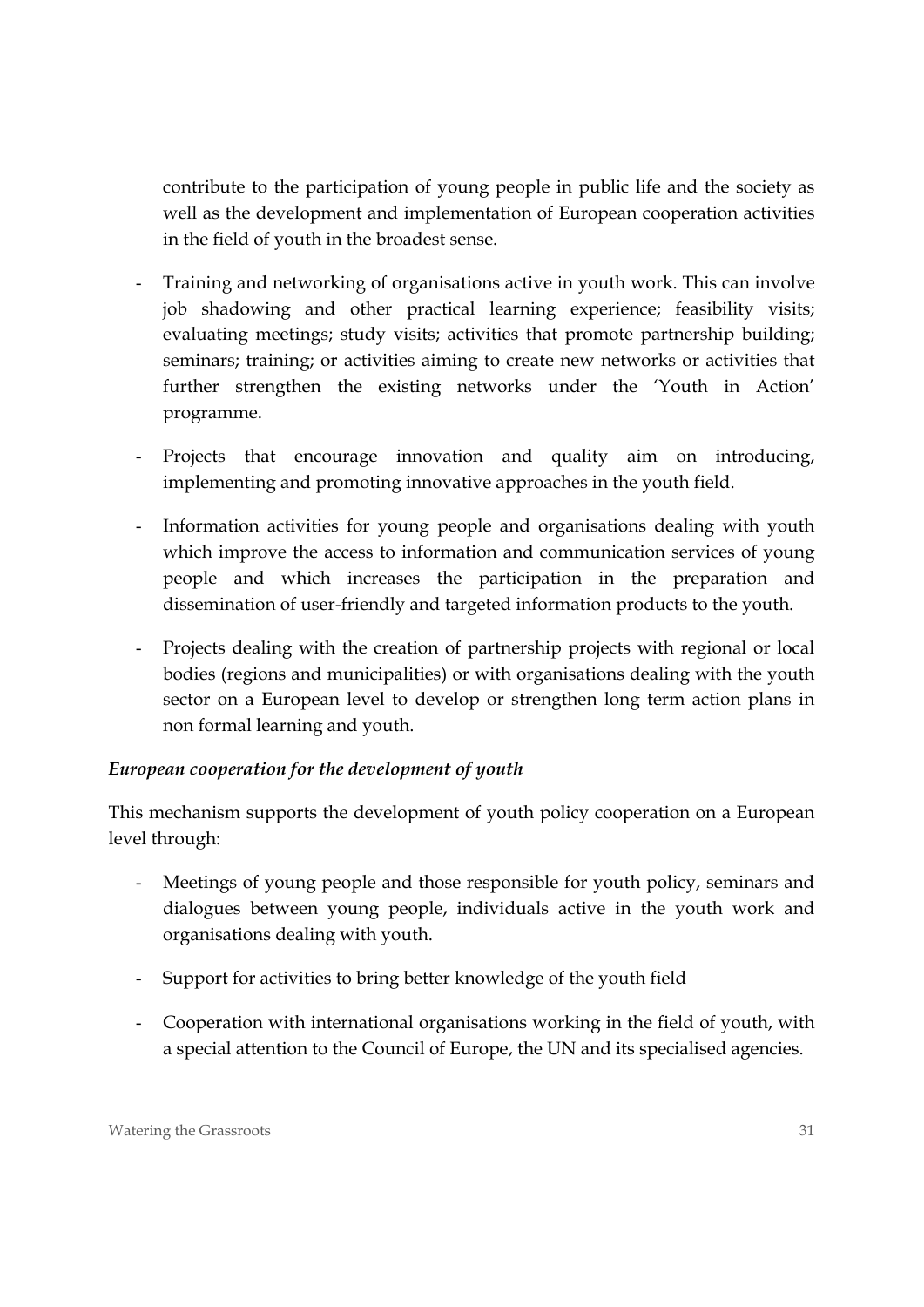How to apply:

Much of the information management is decentralised through a network of national agencies and they can contacted at:

## http://ec.europa.eu/youth/youth/contacts\_en.htm

However, some programmes in the 'Youth in Action' programme are centralised at the European Commission. More information can be found here:

http://eacea.ec.europa.eu/youth

## Language, Information and Communication Technology and Dissemination funds

Policy cooperation and innovation:

There is funding available for the analysis of policies and systems in the lifelong learning field, as well as for improving reference material such as surveys and statistics, and for reinforcing innovation in education and training. Grants are also available for European research centers and comparative study projects as well as for study visits for policy makers and stakeholders in education and training.

Language support

- There is funding available for projects that are raising awareness of the linguistics skill importance, that are boosting access to language learning resources and for developing language learning and materials for teaching. Any language is eligble, however, the priority is given to the EU official languages.

Information and communication technologies

Funding is available for projects that support the use technology to develop innovative educational and training practices, or for projects that improves access to lifelong learning or develop advanced management systems. The focus should be made to identifying and implementing innovative use of ICT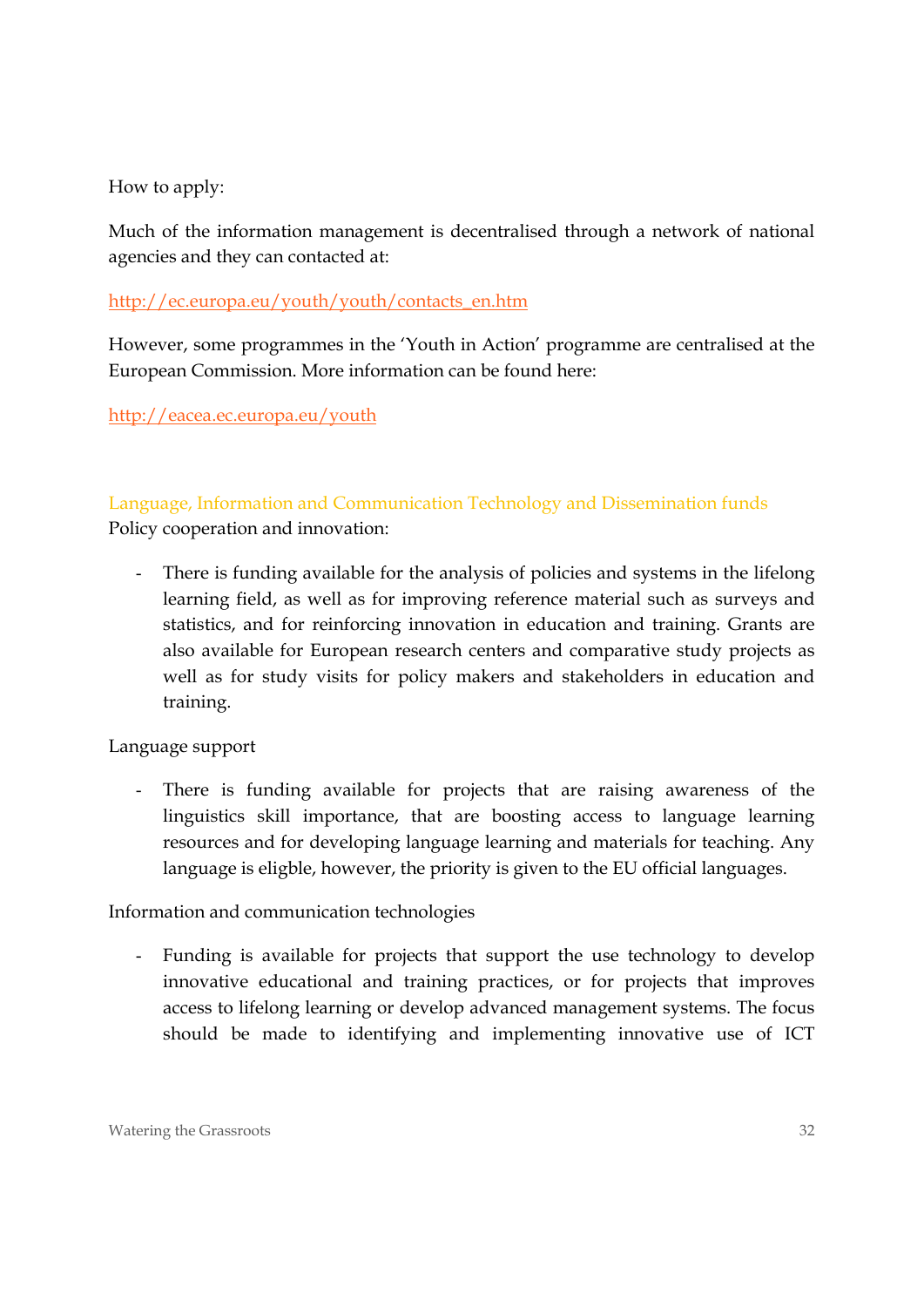technology for lifelong learning, in particular for disadvantaged groups in the society.

- o However, only member organisations that contain practitioners, researchers, teachers and trainers can apply for this one.
- o all eligible.

Dissemination and exploitation

There is also funding available for activities that secure a maximum impact from EU funded projects. The aim of this is to support a framework for effective exploitation of results on different levels (local, sectoral, regional, national and European levels).

## **How to apply:**

Organisations that are interested in multilateral projects and networks can contact the Commission department Education, Audiovisual and Culture Executive Agency: http://eacea.ec.europa.eu/index.htm

## Culture

This programme is described above, but a short version is given here. Funding is available for the following projects:

Cultural actions

- In this programme, multiannual and annual cultural cooperation projects that bring together people throughout Europe working in the field of culture are funded.
- Translation of all types of fiction between European languages are also funded
- Large scale actions that increases people's sense of belonging to the same community and projects that increase the awareness of Europe's cultural diversity and that contribute to the intercultural and international dialogue are also funded.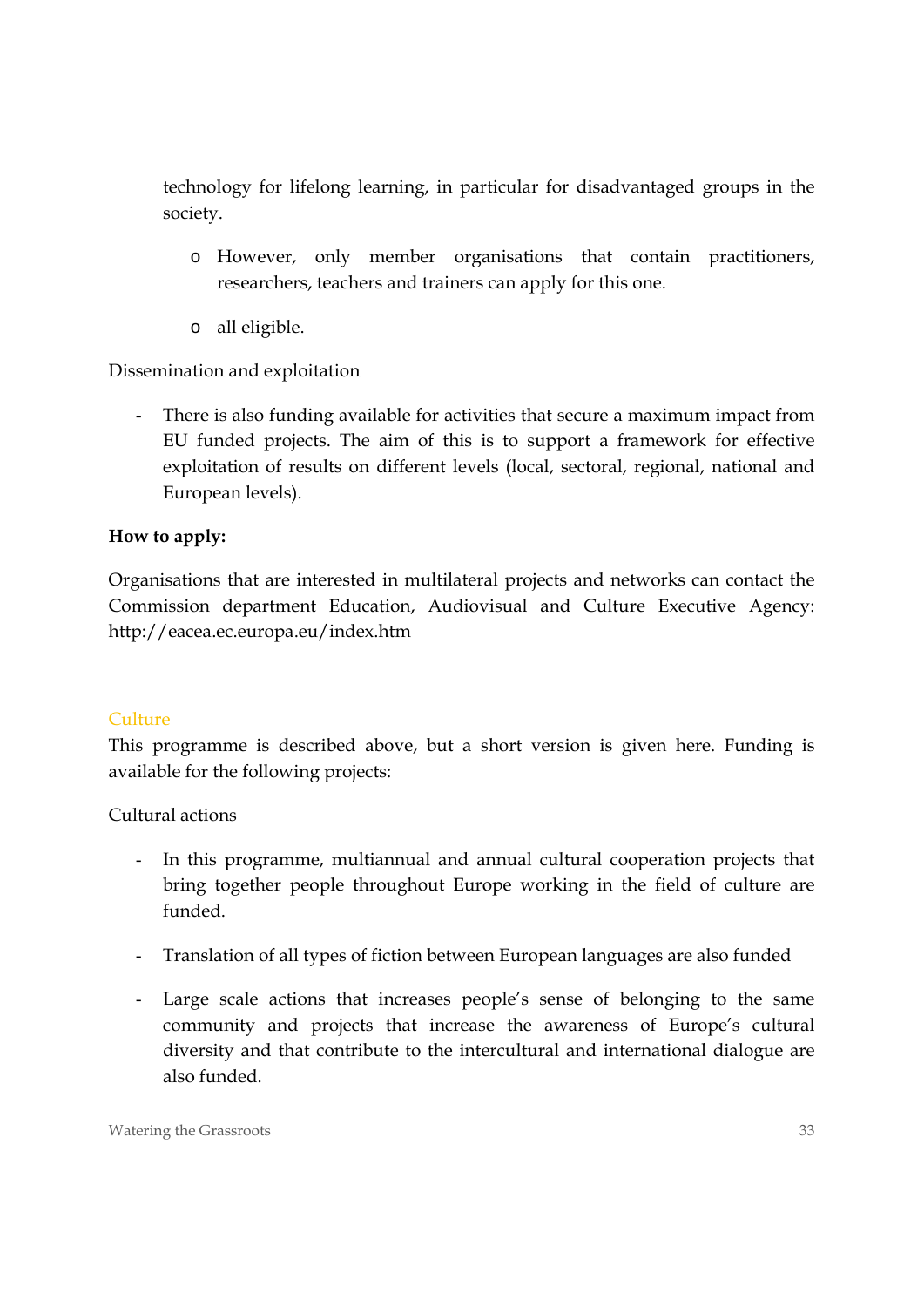Organisations active at European Level

- Organisations that are active at a European level and have an interest in the field of culture are funded. Support is given to ambassadors (e.g. orchestras, choirs, theatre groups and dance companies), advocacy networks and policy support structures.

Analyses, collection and dissemination of information and maximising the impact of projects

There is support given the analyses of European cultural cooperation and cultural policy developments

#### **How to apply**

Interested organisations should approach the Culture contacts points in their own country and the contact points can be found at: http://ec.europa.eu/culture/annexesculture/doc1232\_en.htm

#### Employment, Social Affairs and Social Inclusion

The European Commission provides funding for projects dealing with employement, social affairs and social inclusion through the following funding mechanism:

#### European Social Fund (ESF)

This programme (EC, 2013g) funds projects that are meant to help people improve their work skills and job prospects. The Commission sets the priorities, but is eventually not involved in selecting the projects as it is the ESF managing authority in the member organisation country that is responsible for selecting the project. Furthermore, the ESF is designed and implemented in a partnership between the Commission and national and regional authorities. This means that the ESF is co-financed between the Commission and these authorities ensuring ownership at national and regional level, and the ESF is always financed with public or private financing and the co-financing rate is usually between 50 and 85%. Also, the ESF has a shared management: the designing of the programme guidelines are done a European level, but with the consultation of different stakeholders.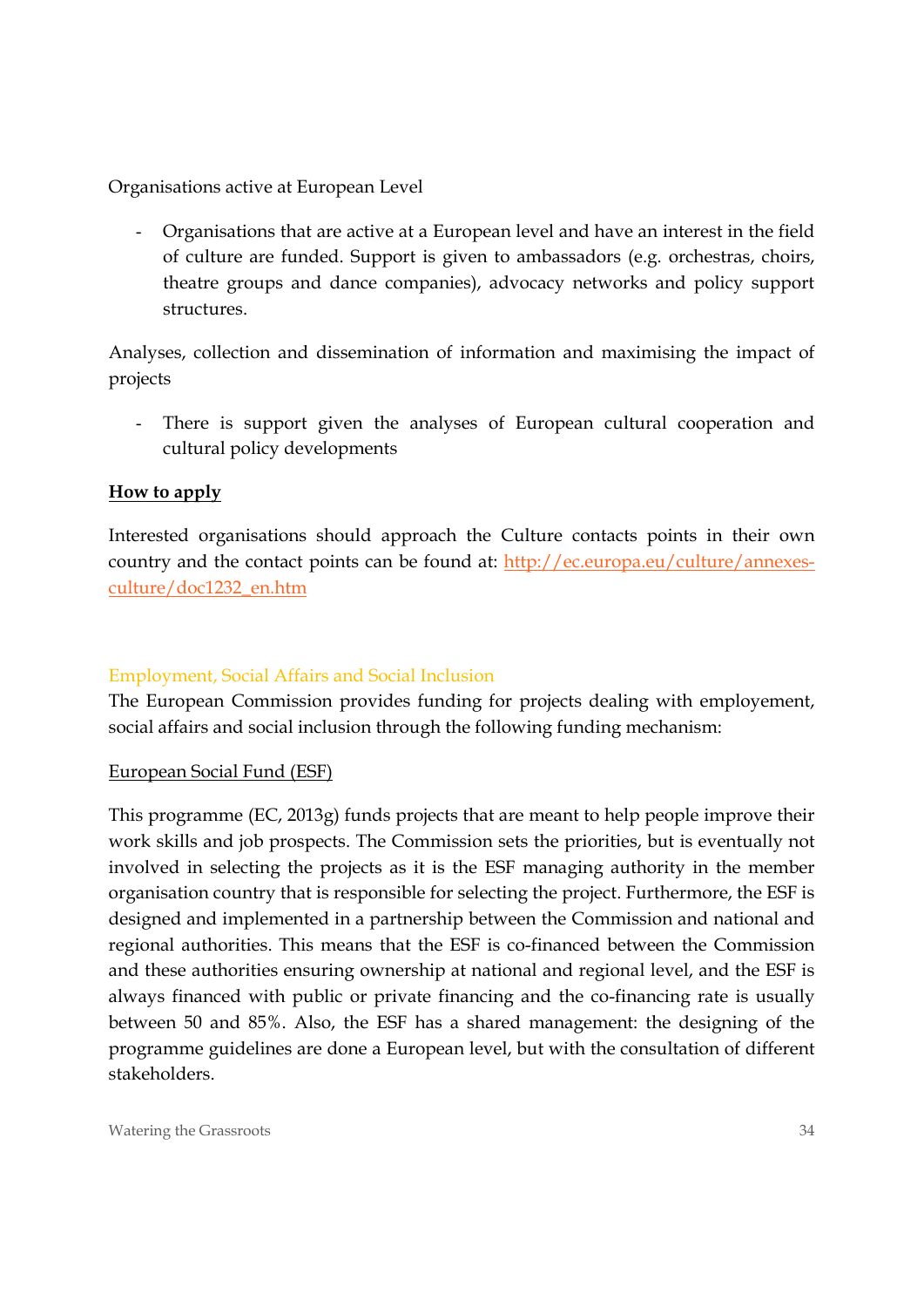On June 19th 2013, the Commission adopted a new communication called 'Working together for Europe's young people – A call to action on youth unemployment' outlining that combating youth unemployment is a top priority in all the efforts of getting the EU economy growing again (EC, 2013h). In this new communication, the Commission proposes a number of practical and achievable measures with a potential of immediate impact, however, some of these measures must still be agreed at EU level. The priority is given to accelerate the implementation of the Youth Guarantee programme and although the European Council agreed in February to create a dedicated Youth Employment Initiative (YEI) to be supported by EUR 6 billion from the EU budget, the Commission is proposing for this money of the Youth Employment Initiative to be frontloaded so that the money is committed in 2014 and 2015 instead of a 7 year period of the MFF. Also, the Commission will develop – in close partnership with social partners and important stakeholders – a number of EU level tools to help Member States, such as EU Alliance for Apprenticeships, the coalition for digital employment, EURES (the European Job Mobility Portal) and the 'your first EURES job' initiative, as well as help firms recruit young people.

The Commission stated that the European Structural and Investment Fund (EISF) will play a significant role in supporting young people and the implementation of the Youth Guarantee programmes. Also, a minimum of 25% of the cohesion policy funding for the ESF will ensure that 80 billion remains available for investment in Europe's human capital.

Member States are also working intensively with the Commission to design the next generation of Operational Programmes that will mention how this funding will be used. A focus will be made on regions that struggle most with youth unemployment rates above 25% and a focus on targeting young individuals aged 15-24 not in employment, education or training (NEETs) and further contribute to the support provided by the ESF for the implementation of the Youth Guarantee.

#### Activities within the ESF

There are four focus activities with the ESF and each activity has a set of sub activities, namely:

- Strengthening Employment And Mobility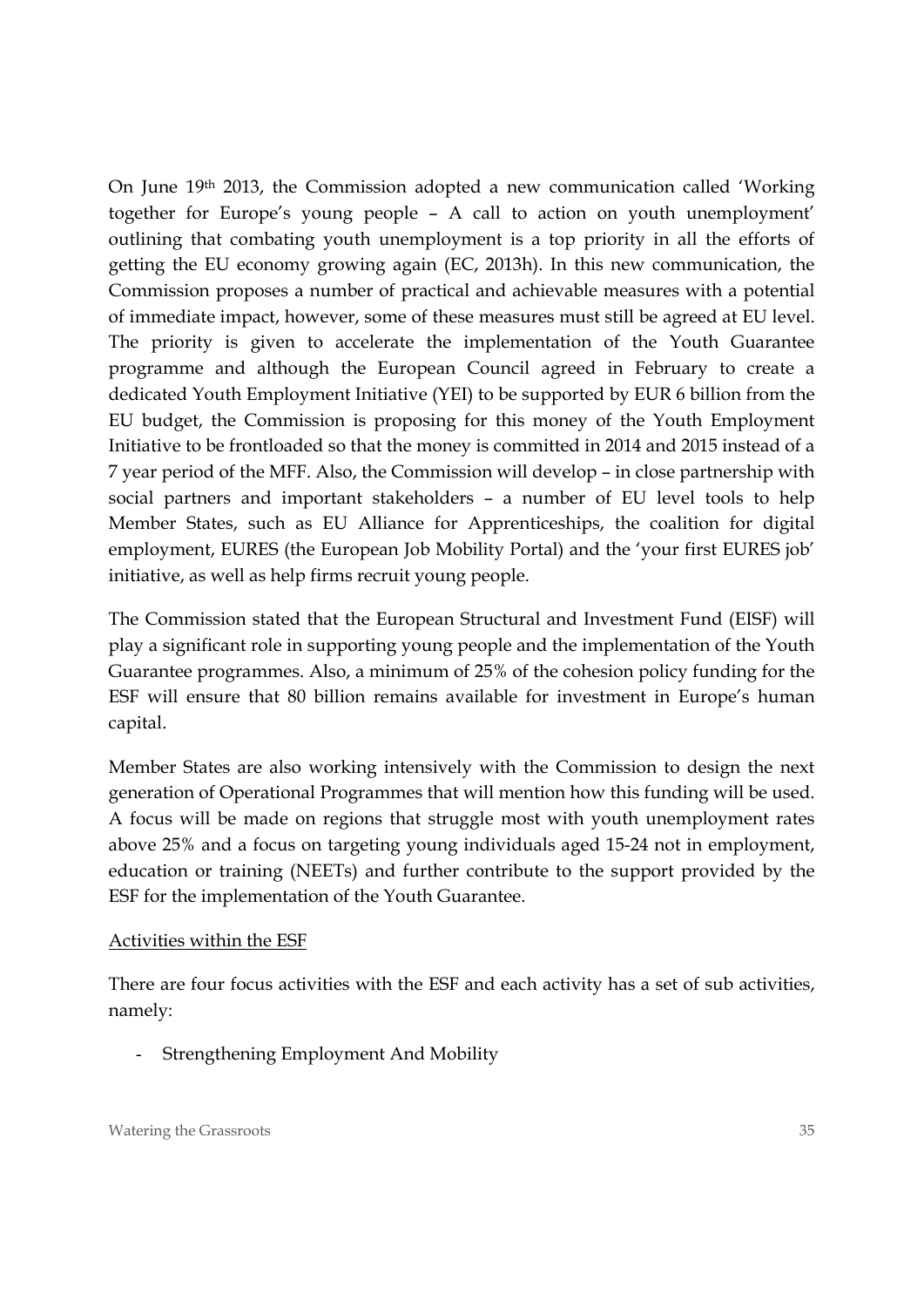- o Opening pathways to work
- o Creating chances for youth
- o Boosting business
- o Caring for careers
- Better Education
	- o Opening doors to learning
	- o Helping people aim higher
	- o Training that works
- Giving A Chance To All
	- o Fighting marginalisation
	- o Promoting social enterprises
	- o Supporting local partnerships
	- o Inclusive approaches
- Better Public Services
	- o More effective institutions
		- Boosting the quality of a broad range of services available to the local, and regional citizens, workers, and job seekers.
	- o Partnerships for progress
		- For helping the public authorities and stakeholders such as NGOs to work together and to deliver successful programmes

#### *For projects within the country, please see appendix 1*

#### **How to participate**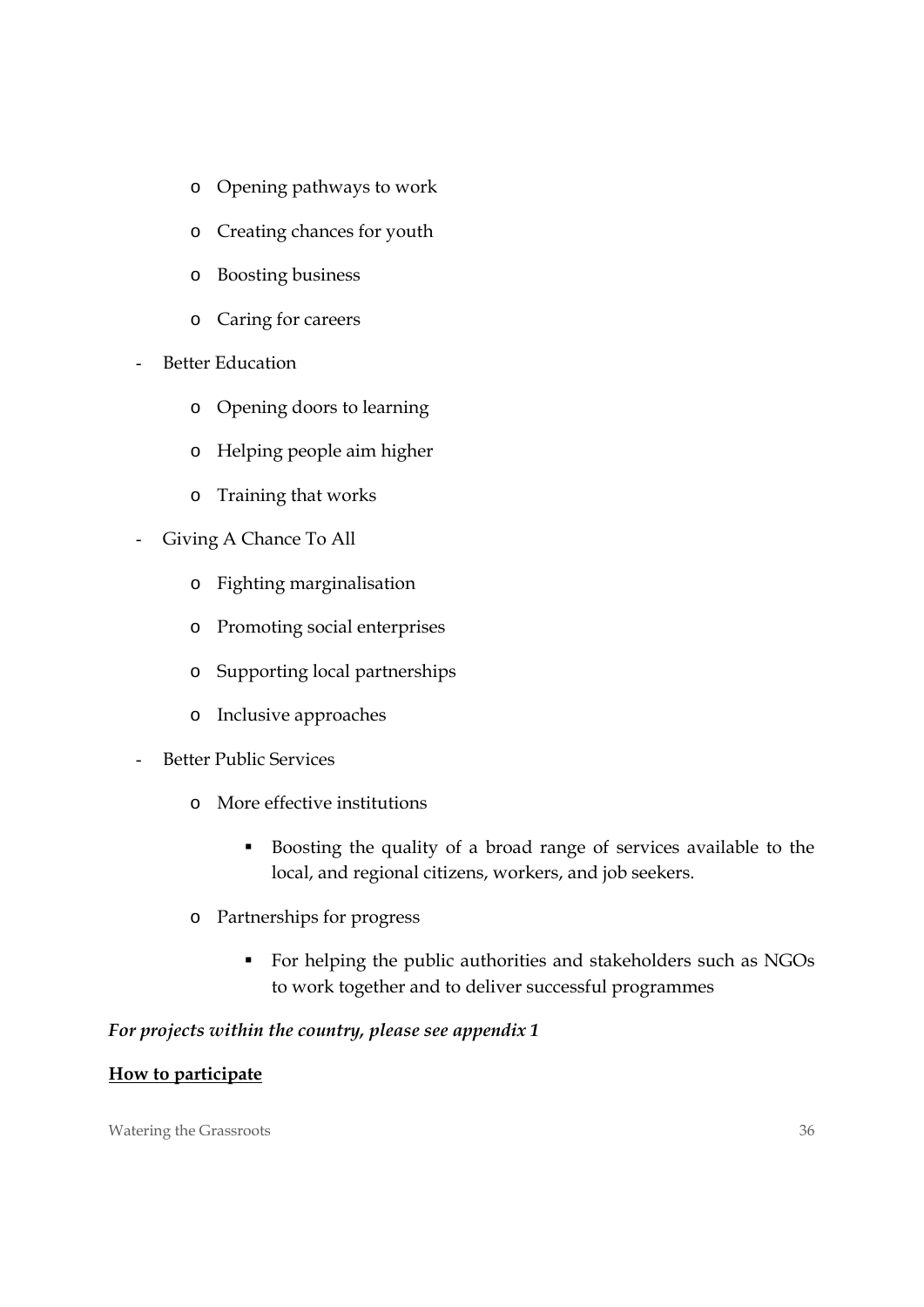The ESF funding goes through the managing authority in the respective member organization country or region. Please the interactive map on the following link for the contact details of the EAS managing authority: http://ec.europa.eu/esf/main.jsp?catId=45&langId=en

## Multiannual Financial Framework (MFF)

In this section a short background is given on the MFF and what the changes are compared to earlier MFFs agreement. Also, a short indication on the budget for the relevant funds to the member organisation is given. Nevertheless, this is of importance for the member organisation to know as they need to know where to look for call for proposals or when dealing with the local, national or regional authorities for funding.

The multiannual financial framework (MFF, formerly 'financial perspectives') is the Union's budget for 7 years and a tentative negotiated agreement was reached on June 19 2013(EC Press Release, 2013a; EC, 2012d). Within that framework, the European Parliament and the Council, which are the 'budgetary authority' of the Union, have to agree each year on the budget for the subsequent year. In reality, the annual budget adopted always remains below the overall ceiling of the MFF. The MFF de facto sets political priorities for future years and constitutes therefore a political as well as budgetary framework ('in which areas should the EU invest more or less in the future?'). These are (EC Press Release 2013b)

- Specific flexibility to tackle youth unemployment and strengthen research
- Global margin for growth and employment, in particular youth employment

In the meantime, and despite cuts, the draft 2014 budget shows a 3.3% increase in commitments in the "Competitiveness for growth and jobs" area as the EU's reduced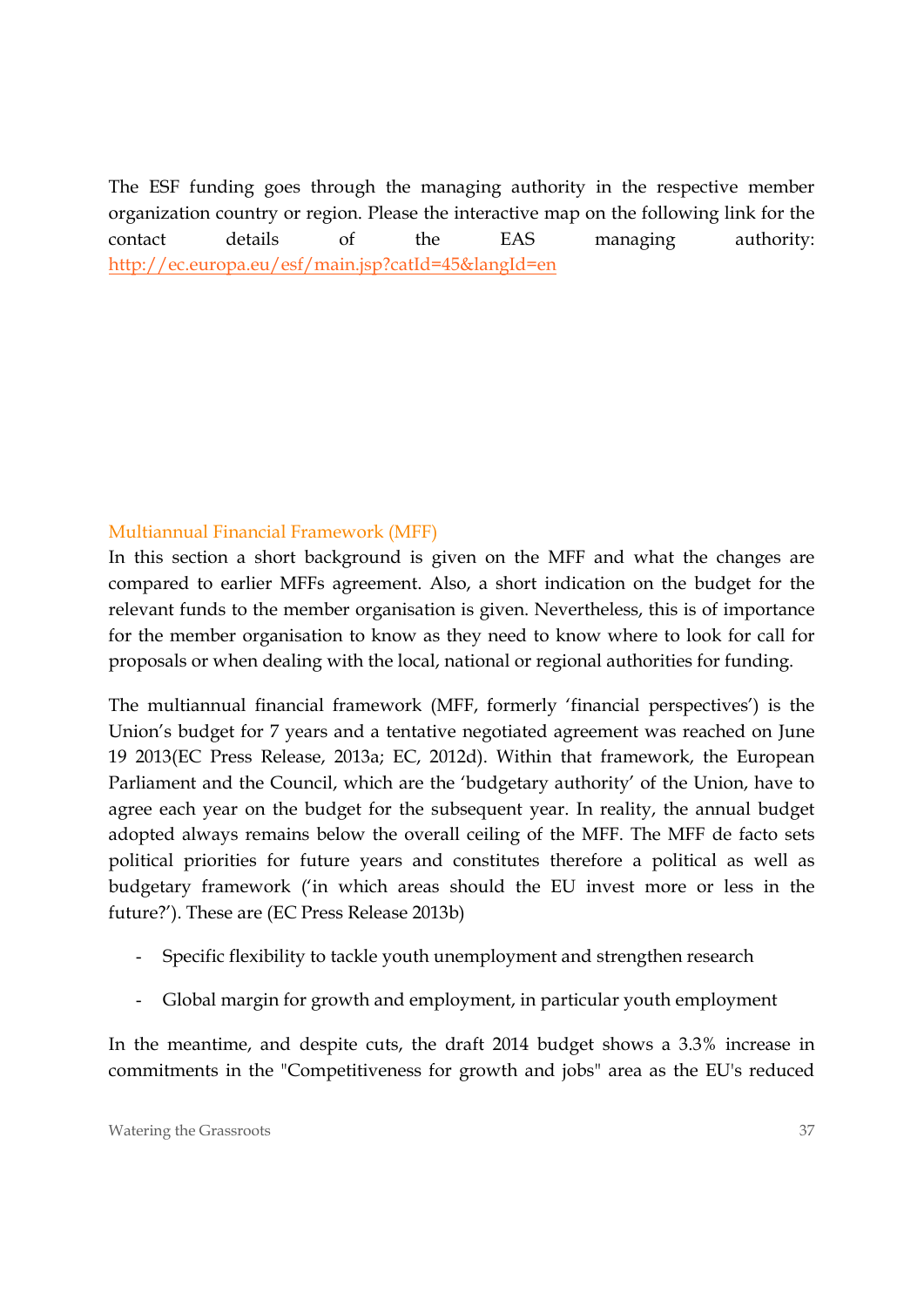resources must focus on measures to tackle unemployment and generate growth. These include Horizon 2020 – the EU's new funding programme for research and innovation (almost  $\in$ 9bn), the Youth Employment Initiative ( $\in$ 3.6 billion), the Connecting Europe Facility (close to €2bn) and support measures for Europe's businesses, in particular from Small and Medium Enterprises (SMEs)The overall commitment ceiling proposed by the Commission for the 2014-2020 period is EUR 1 033.2 billion. This amount equals that of the last year of the current MFF (2013) multiplied by 7 (years). It also amounts to 1.08 % of expected EU gross national income (GNI) compared to 1.12 % for the current MFF. The ceiling for payments equals 1.03 % of GNI (1.06 % for 2007-2013). Please see figure 1 and figure 2 for specific outlining.

| In EUR million, rounded figures                |                |             |                  |             |                |           |
|------------------------------------------------|----------------|-------------|------------------|-------------|----------------|-----------|
| <b>APPROPRIATIONS BY HEADING</b>               | <b>DB 2014</b> |             | ∆ on 2013 (in %) |             | <b>Margins</b> |           |
|                                                | <b>CA</b>      | <b>PA</b>   | <b>CA</b>        | <b>PA</b>   | <b>CA</b>      | <b>PA</b> |
| 1. Smart and inclusive growth:                 | 63 824.7       | 62 788.7    | $-9.7$           | $-9.3$      | 148.3          |           |
| Competitiveness for growth and jobs            | 16 264.2       | 11 694.9    | $+3.3$           | $-9.3$      | 125.9          |           |
| Economic, social and territorial cohesion      | 47 560.6       | 51 093.7    | $-13.5$          | $-9.3$      | 22.4           |           |
| 2. Sustainable growth: natural resources       | 59 247.7       | 56 532.5    | $-1.1$           | $-2.3$      | 55.3           |           |
| Market related expenditure and direct payments | 43 778.1       | 43 777.0    | $+0.3$           | $+0.3$      | 0.0            |           |
| Rural development, environment and fisheries   | 15 469.6       | 12 755.5    | 4.7              | 10.1        |                |           |
| 3. Security and Citizenship                    | 2 139.5        | 1668.0      | $-9.4$           | $-11.9$     | 39.5           |           |
| 4. Global Europe                               | 8 1 7 5 . 8    | 6 2 5 1 . 3 | $-12.5$          | $-8.2$      | 159.2          |           |
| 5. Administration:                             | 8595.1         | 8596.7      | $(*) + 1.5$      | $(*) + 1.5$ | 125.9          |           |
| of which Pensions and European schools         | 1658.8         | 1658.8      | $(*) +5.8$       | $(*) + 5.8$ |                |           |
| of which Commission                            | 3 3 4 8 5      | 3 3 5 0.2   | $(*) +0.1$       | $(*) +0.1$  |                |           |
| of which other institutions                    | 3587.7         | 3 5 8 7 . 7 | $(*) +0.8$       | $(*) +0.8$  |                |           |
| 6. Compensations                               | 28.6           | 28.6        | $-61.9$          | $-61.9$     | 0.4            |           |
| <b>Outside the MFF</b>                         | 456.2          | 200.0       | $-41.4$          | $-26.9$     |                |           |
| <b>Total appropriations</b>                    | 142 467.6      | 136 065.8   | $-6.0$           | $-5.8$      | 528.6          | 0.2       |
| In % of EU-28 GNI                              | 1.06           | 1.01        |                  |             |                |           |

#### Figure 1: 2014-2020 Multiannual Financial Framework

Source: EC, 2013i

Watering the Grassroots 38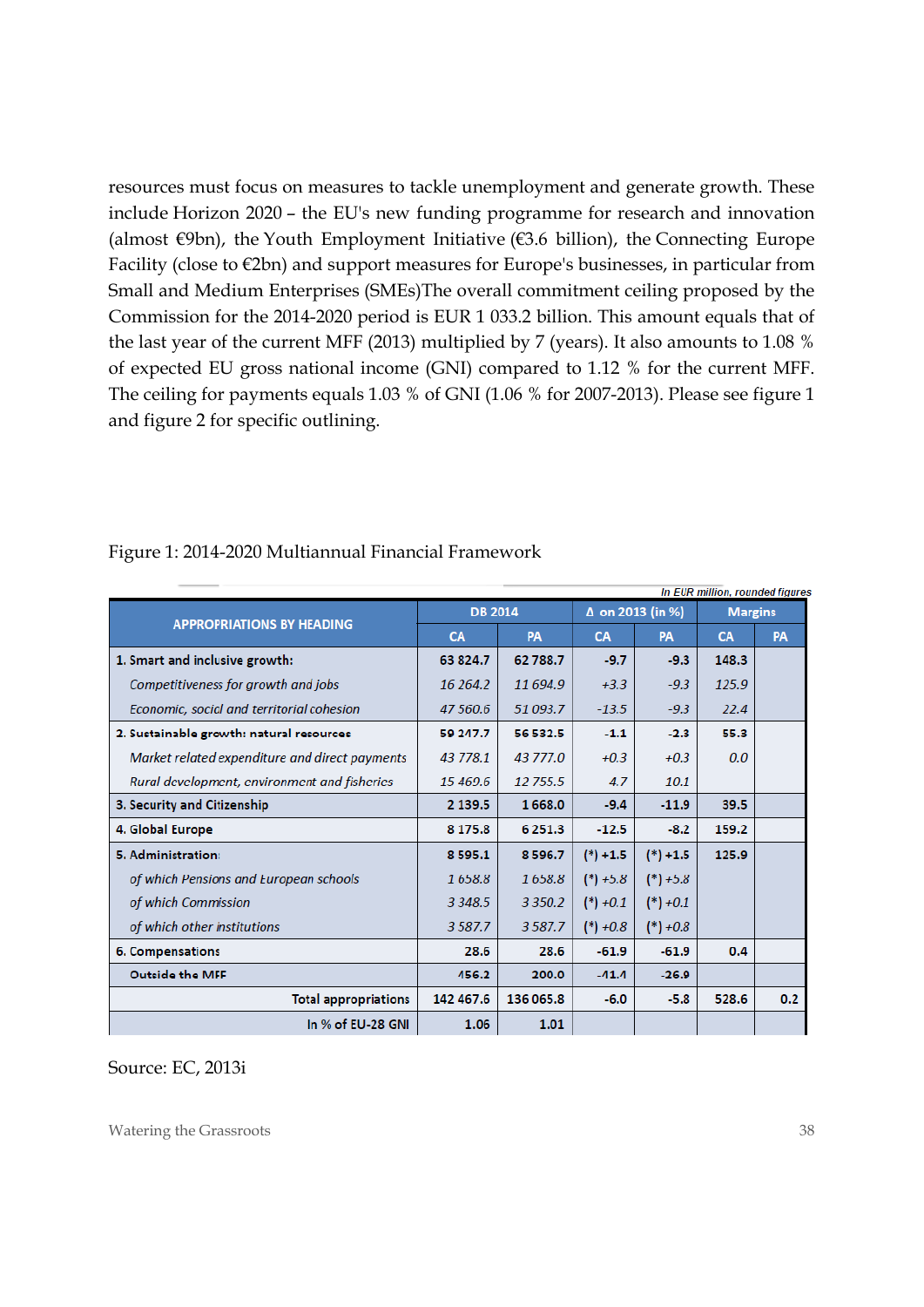

*Figure 2 : Draft Budget 2014 to EU flagship initiatives*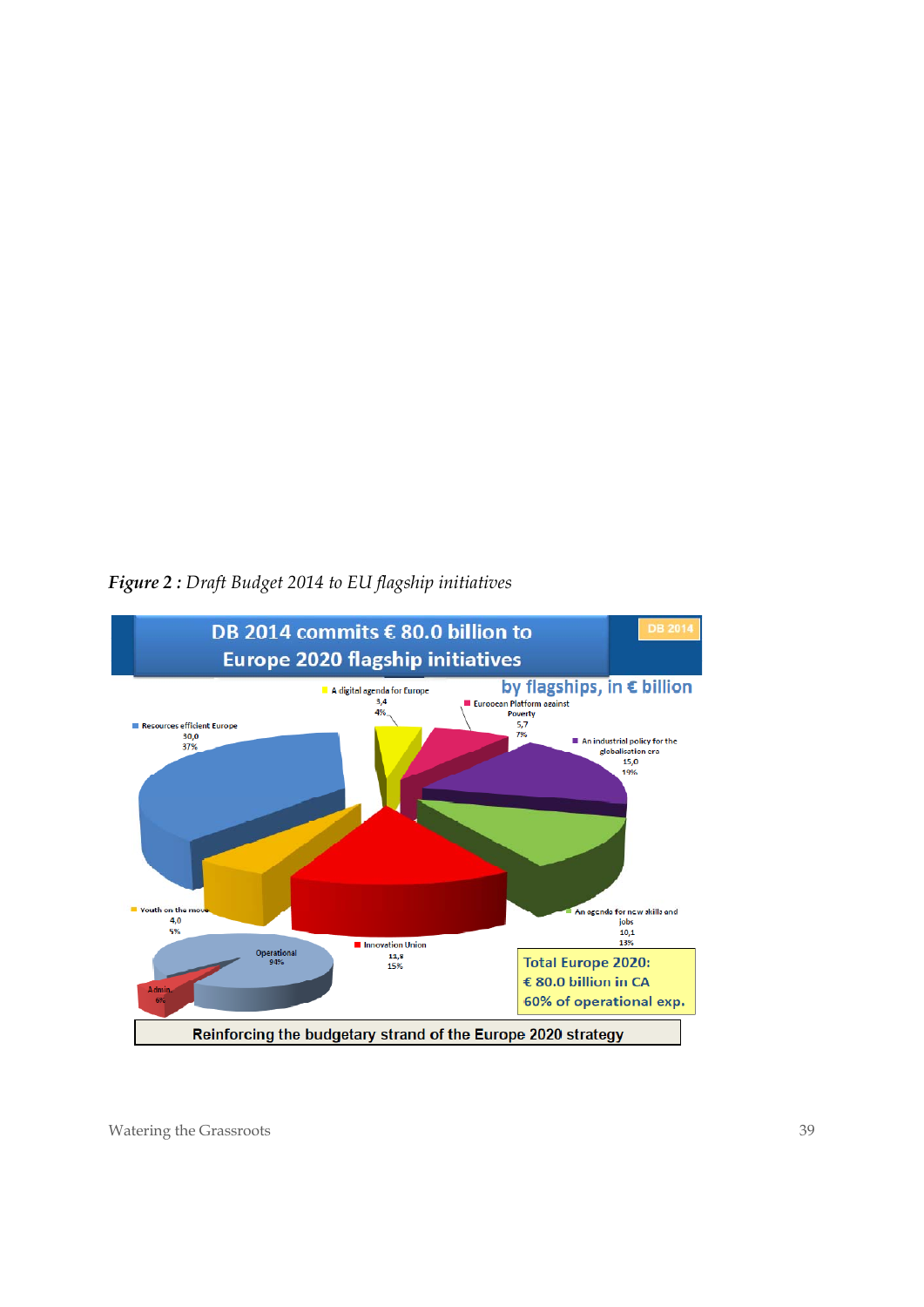Source: EC, 2013i

#### What's new for growth, jobs and cohesion?

The Commission proposes to bring the European Regional Development Fund, the European Social Fund and the Cohesion Fund together under a common strategic framework, which will also cover the European Agricultural Fund for Rural Development and the European Maritime and Fisheries Fund. The Commission proposes to conclude partnership contracts with each Member State in order to achieve a more results-oriented programming.

The European Social Fund will provide structural actions for economic, social and territorial cohesion, through four main investment poles: employment, education, social inclusion and improving public administration. Also, the new Youth Employment Initiative would see strong funding in 2014 and 2015 as the situation calls for immediate measures.

Furthermore, the Cohesion funding will be focused on investments which contribute to achieving the quantified targets set out in the Europe 2020 strategy supported by specific conditionality provisions. Conditionality will take the form both of ex ante conditions that must be in place before funds are disbursed and ex post conditions that will make the release of additional funds contingent on the achievement of prespecified results. The priorities and conditions for funding, including a system to monitor progress in achieving the targets set, will be part of the partnership contracts to be agreed between the Commission and each Member State.

#### What's new for justice, health and security?

In the department of Home Affairs, the number of funds will be reduced to, namely 1) A migration and Asylum Fund and 2) an Internal Security Fund. In order to reduce the administrative workload of all the involved stakeholders, the Commission is planning to move away from the annual programming, to a result-driven, multi-annual programming.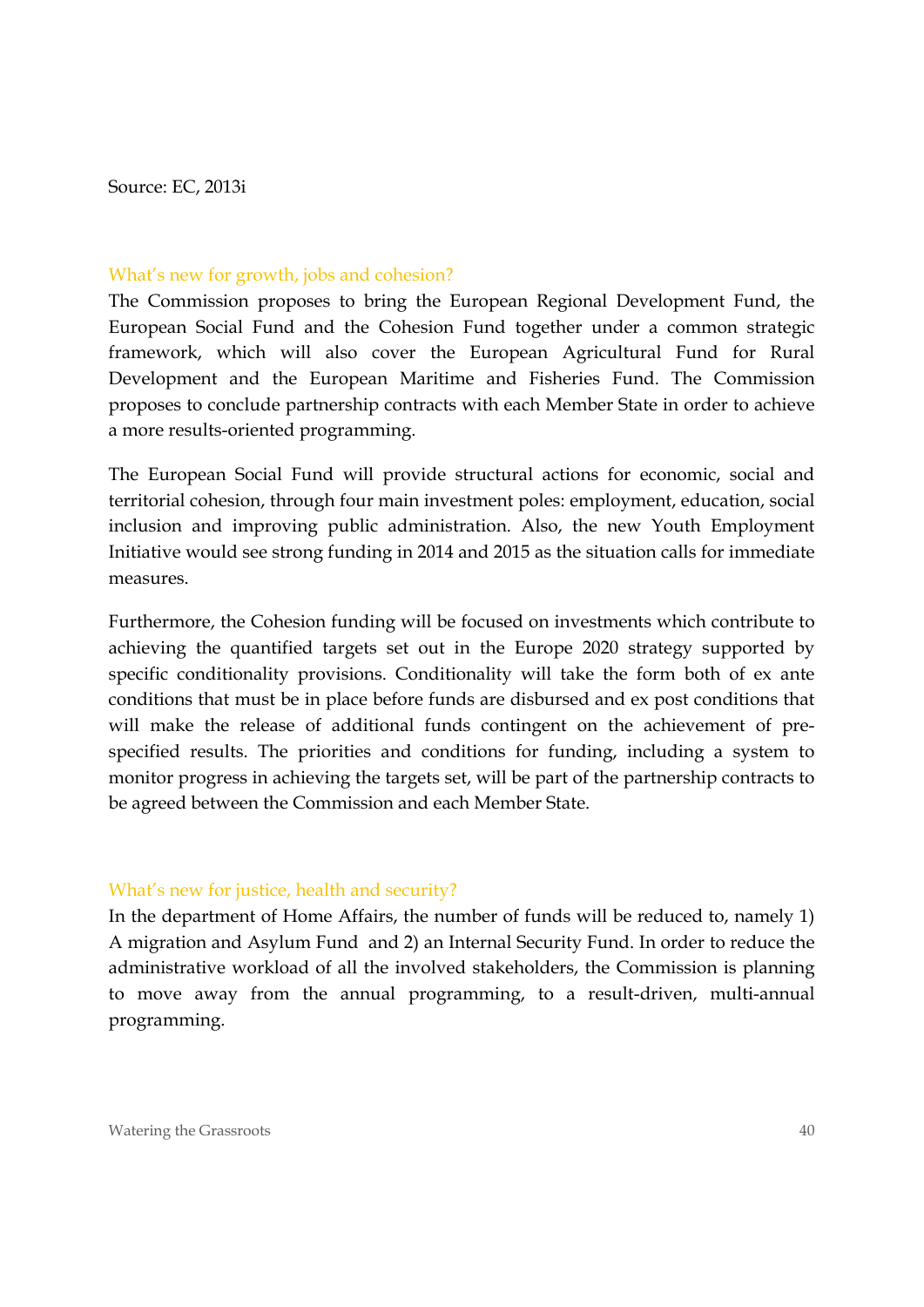In order to be more efficient, the Commission wants to merge all the other existing programmes into a 'Justice' Programme and a 'Rights and Citizenship' programme.

#### Funding and Programmes

The following fundings schemes are of importance to our member organizations and they all have the goal of contributing to the EU 2020 (EC, 2013j)

#### Employment and Social Affairs

Under the Employment and Social Affairs funding programme, a total of €88.3bn is allocated and the ESF gets 84bn allocated. The funding will concentrate on the priorities set by the EU 2020 strategy, namely employment promotion, investment in skills, education and lifelong learning, social inclusion and to fight against poverty, and enhancing institutional capacity and efficient public administration.

#### Education and Culture

Under this programme, a total of  $E16.8bl$  is allocated. A focus will be made on the increase investment in human capital and the modernization of education and training systems that will eventually help to the EU to become a smart, sustainable and inclusive economy. The budget is separated into:

- Education Europe: with a budget allocation of €15.2bn
- And creative Europe, with a budget allocation of  $E1.6bl$ .

#### Home Affairs

Under this programme, a total of  $\epsilon$ 8.23bn is allocated. A special focus is given to the Migration and Asylum fund that will only continue to contribute to the EU 2020 employment targets, particularly in the context of a fast ageing EU population and the diminishing labour force as a consequence. The Migration and Asylum Fund is allocated €3.4bn.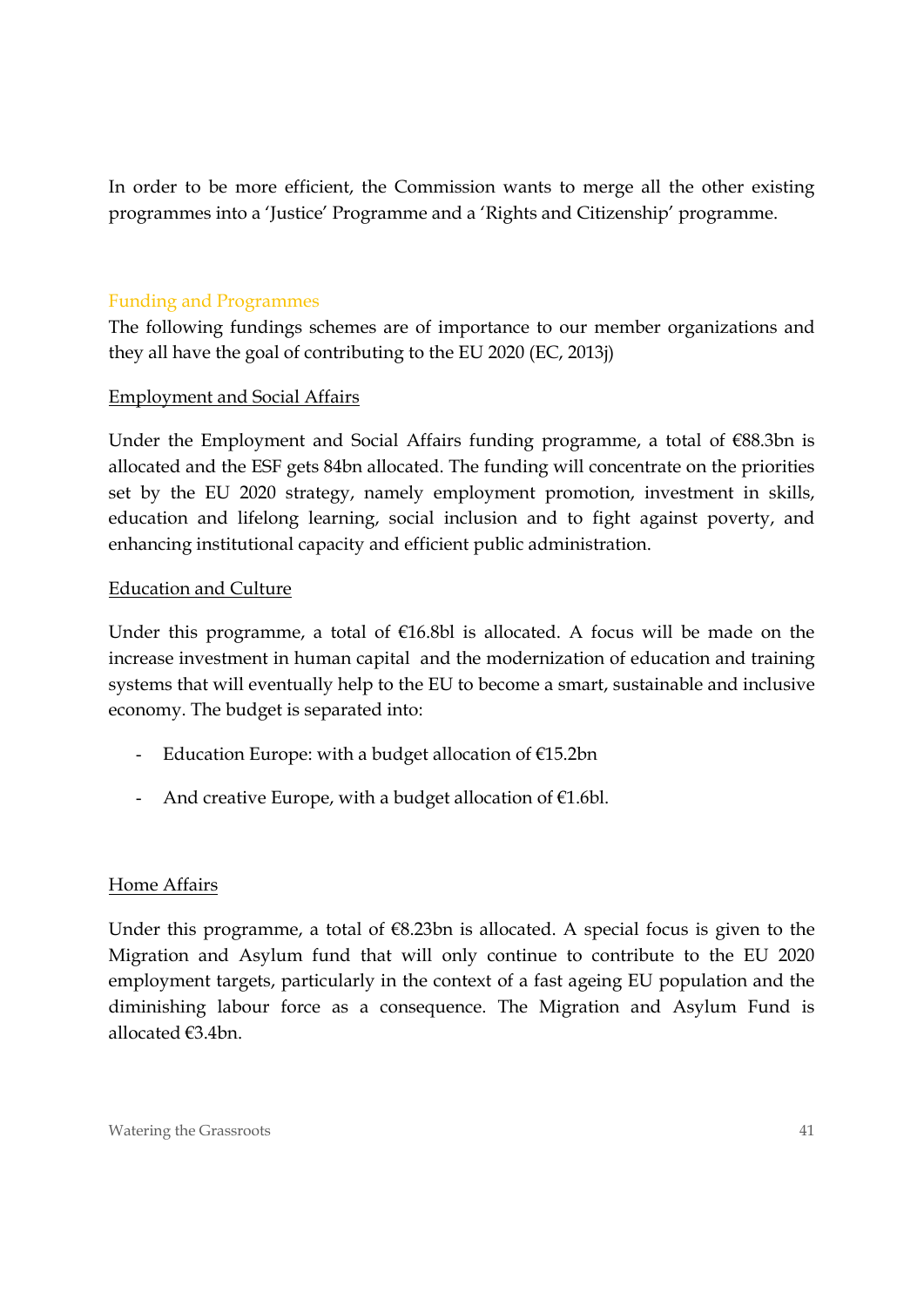## Citizens (Europe for Citizens Programme)

Under this programme, that supports transnational projects with the focus on citizen participation and European citizenship (identity), a total budget of 203 million are allocated.

## APPENDIX 1: ESF country projects

## **Hungary**

Total budget allocation under ESF: €3,629,088,551 (2007-2013)

#### *Equal education for…everyone*

*(*http://ec.europa.eu/esf/main.jsp?catId=46&langId=en&projectId=268)

- Tanodas, an ESF-funded project, bridges the gap in education levels between the marginalised and the majority of children in Hungary and ensures proper schooling services for both Roma and other disadvantaged children. Participants: 66 schools with 5-8th grade and secondary students - ESF contribution:  $E7$  493 024 (http://ec.europa.eu/esf/main.jsp?catId=46&langId=en)

#### *Keeping hungarian scientists at home*

*(*http://ec.europa.eu/esf/main.jsp?catId=46&langId=en&projectId=259)

Watering the Grassroots 42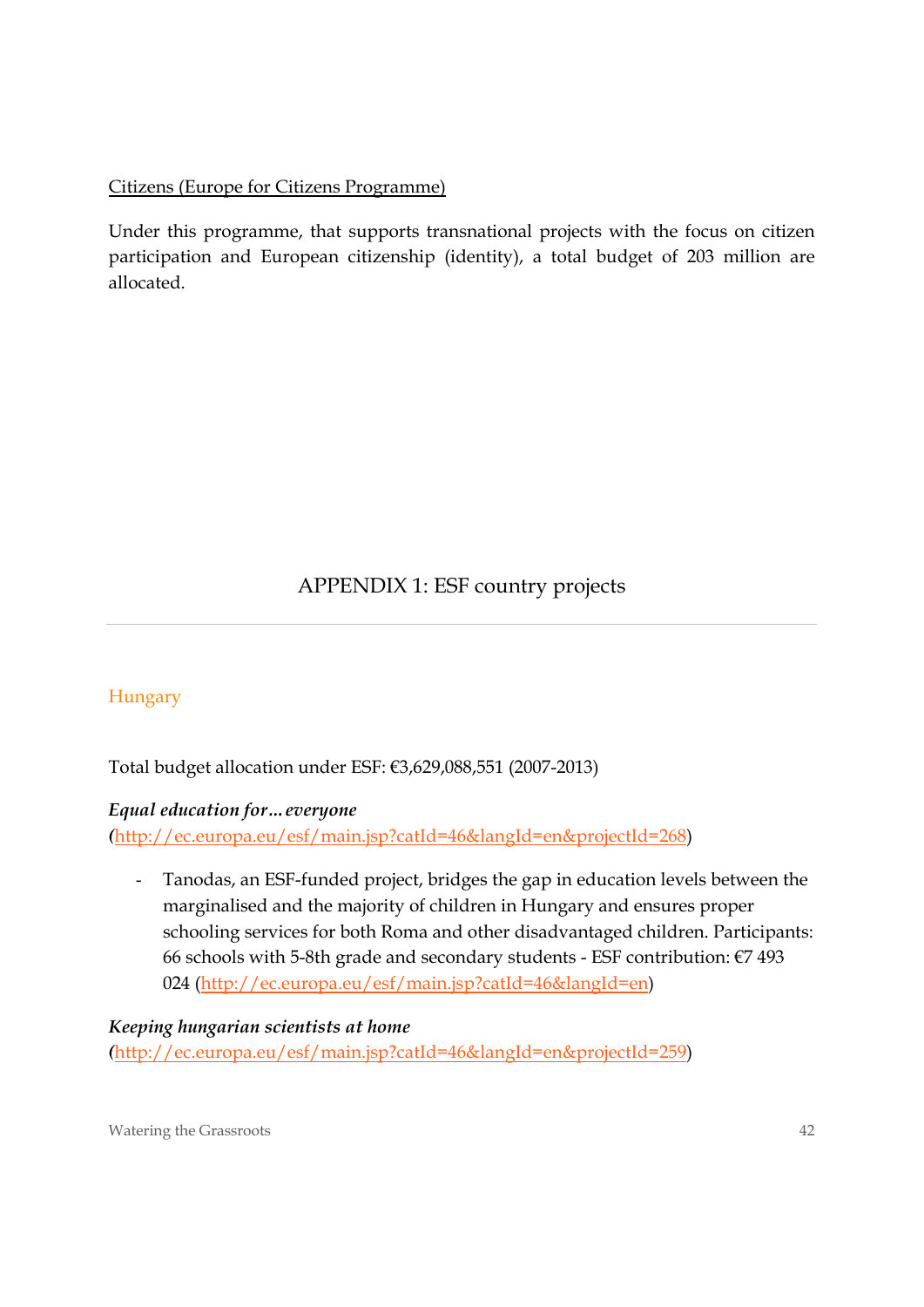The ESF-funded Semmelweis Bridge Project is stemming the flow of researchers out of Hungary by creating an innovative working group, including young scientists, international collaborators and industry partners, which will carry out long-term basic cardiovascular research. Participants: 200 - ESF contribution: €2 256 000

## Austria

Total budget allocation under ESF: €524,412,560 (2007-2013)

## *Moving on to better jobs*

*(*http://ec.europa.eu/esf/main.jsp?catId=46&langId=en&projectId=330)

- The 'Move On' project was launched to help schoolchildren with an immigrant background, who are generally more likely to drop out of full-time education early.

Participants: 952 - ESF contribution: €201 000

#### *Recycling success*

*(*http://ec.europa.eu/esf/main.jsp?catId=46&langId=en&projectId=264)

- The 'Demontage- und Recycling-Zentrum' (DRZ) is a place where the long-term unemployed and people with disabilities can be reintegrated into the job market. Participants: 60 (  $+-15$  in training) - ESF contribution: €358 798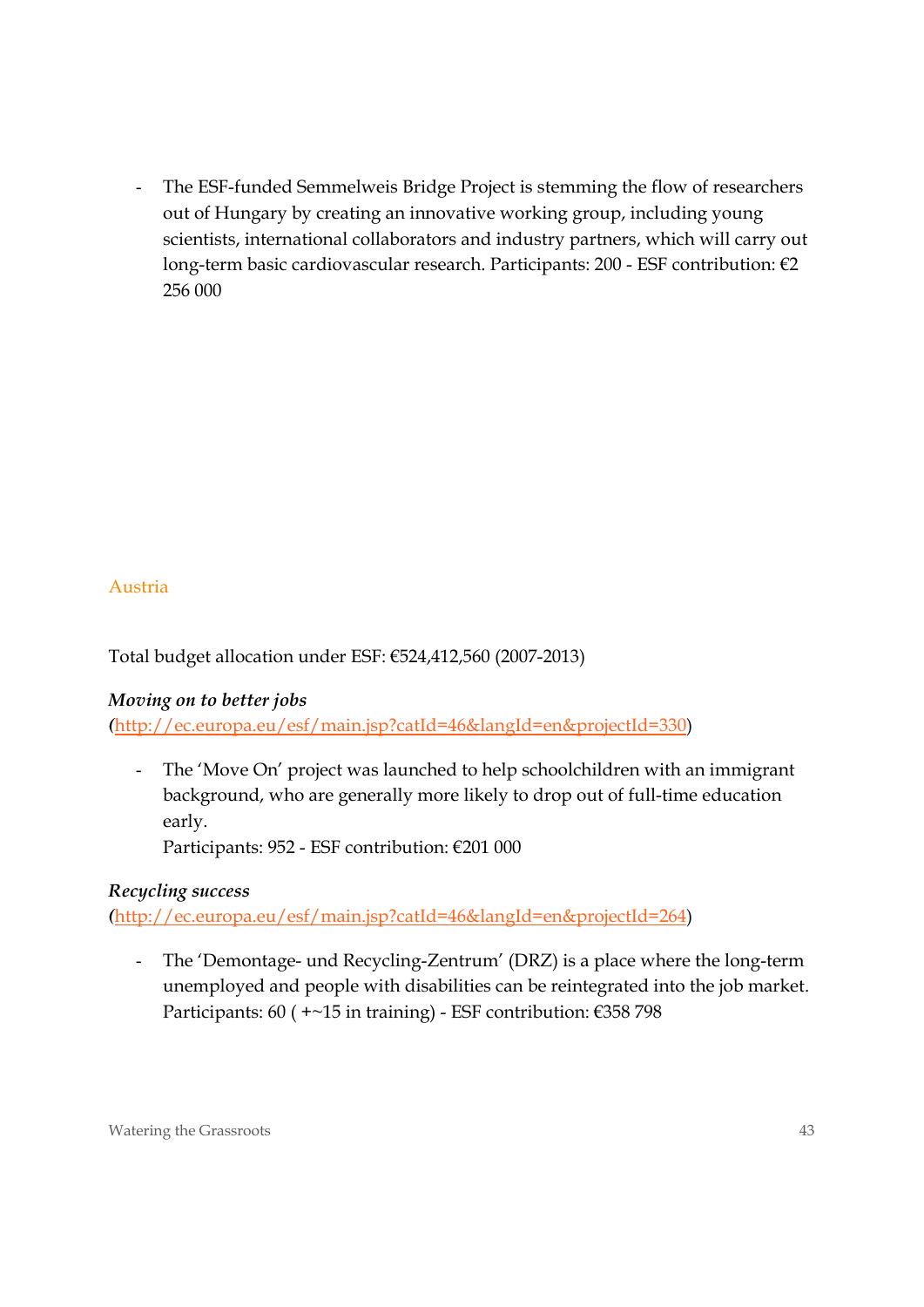## *Three steps into work*

*(*http://ec.europa.eu/esf/main.jsp?catId=46&langId=en&projectId=372)

- In the Austrian city of Graz, six organisations which promote employment came together to offer better opportunities to the long-term unemployed, asylumseekers and immigrants. Participants: 60 - ESF contribution: €460 230

#### *Discovering value in diversity*

*(*http://ec.europa.eu/esf/main.jsp?catId=46&langId=en&projectId=373)

- The 'Value diversity, Use diversity' project in the Austrian city of Linz focused on supporting migrants and those with an immigrant background – especially women and young people – to integrate better into social life and work. Participants: Around 2500 - ESF contribution: €258 239

## Czech Republic

Total budget allocation under ESF €3,787,795,992 (2007-2013)

#### *A second-hand shop with first class ambitions*

*(*http://ec.europa.eu/esf/main.jsp?catId=46&langId=en&projectId=241)

The 'Second Hand, SECOND HELP' project helps people with mental disabilities enjoy paid work in a suitable environment. Participants: 15 - ESF contribution: €191.121

#### *Training café brings an end to isolation*

(http://ec.europa.eu/esf/main.jsp?catId=46&langId=en&projectId=476)

- An ESF-project in the Czech Republic gave people with mental disabilities the opportunity to gain work experience and self-confidence, improving their chances of finding employment. ESF Contribution : CZK 2 966 520 – Number of participants : 28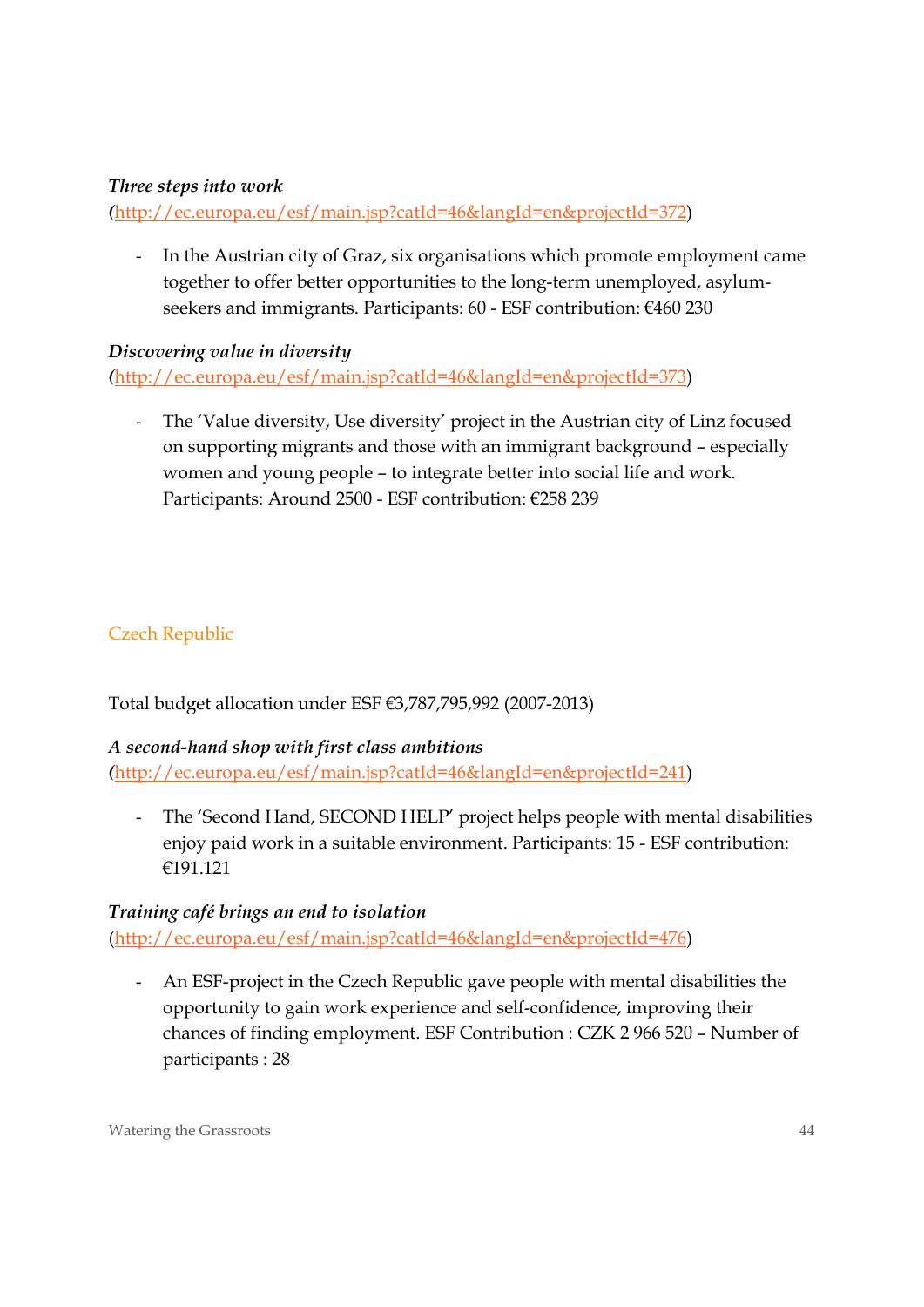## *All due 'kredit' to work scheme*

(http://ec.europa.eu/esf/main.jsp?catId=46&langId=en&projectId=475)

- A project is the Czech Most region aims to help disabled people into the world of work. ESF Contribution : CZK 7 357 181 – Number of participants : 60

#### *A small village with a grand vision*

(http://ec.europa.eu/esf/main.jsp?catId=46&langId=en&projectId=474)

- An innovative ESF- project is finding ways to improve municipal strategic management and planning activities in the Czech Republic. ESF Contribution : CZK 7 720 871 – Number of participants : 375

#### *Help for the unemployed in south bohemia*

(http://ec.europa.eu/esf/main.jsp?catId=46&langId=en&projectId=238)

- The ESF-funded 'EFEKT' project ('Through Efficient Qualification to the Labour Market') is helping unemployed individuals find jobs in the South Bohemia Region. Participants: 160 - ESF contribution: €208 699

#### *Breaking down barriers for the hearing impaired*

(http://ec.europa.eu/esf/main.jsp?catId=46&langId=en&projectId=473)

- A project in the Czech Republic aims to integrate people with hearing impairments into the jobs market. ESF Contribution : CZK 5 004 265 – Number of participants : 375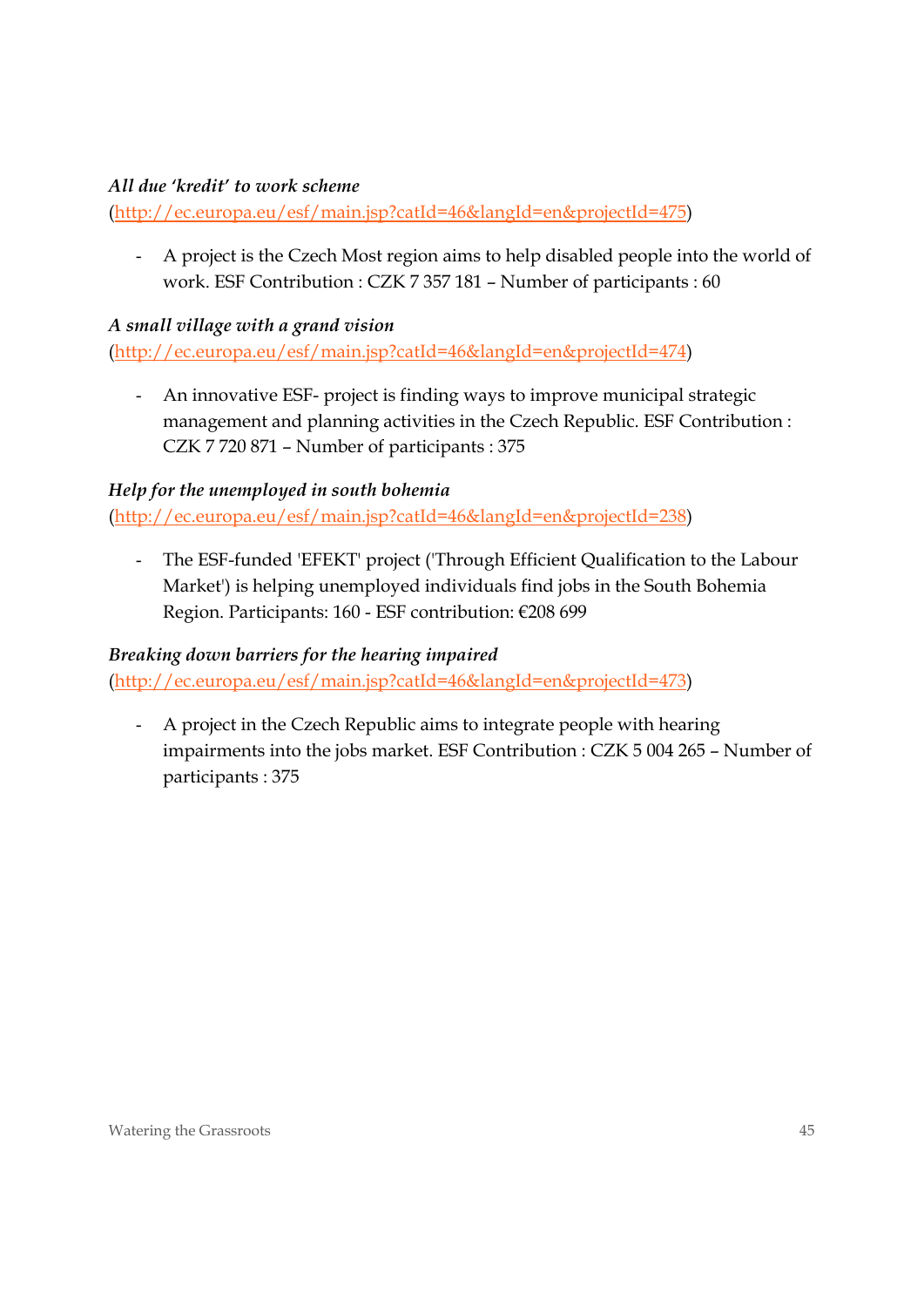#### **Germany**

Total budget allocation under ESF: €9,380,654,763 (2007-2013)

#### *Integration through work*

*opportunities*http://ec.europa.eu/esf/main.jsp?catId=46&langId=en&projectId=423

- Social stigma and a lack of support often mean that the long-term unemployed, including those with disabilities, do not always have the opportunity to reach their professional potential. The Agrigent project in Germany is trying to change this, for the benefit of participants, the environment and the community at large. ESF contribution: €585 350 - Number of participants: 300

#### *Leg-up in the job*

*market*http://ec.europa.eu/esf/main.jsp?catId=46&langId=en&projectId=243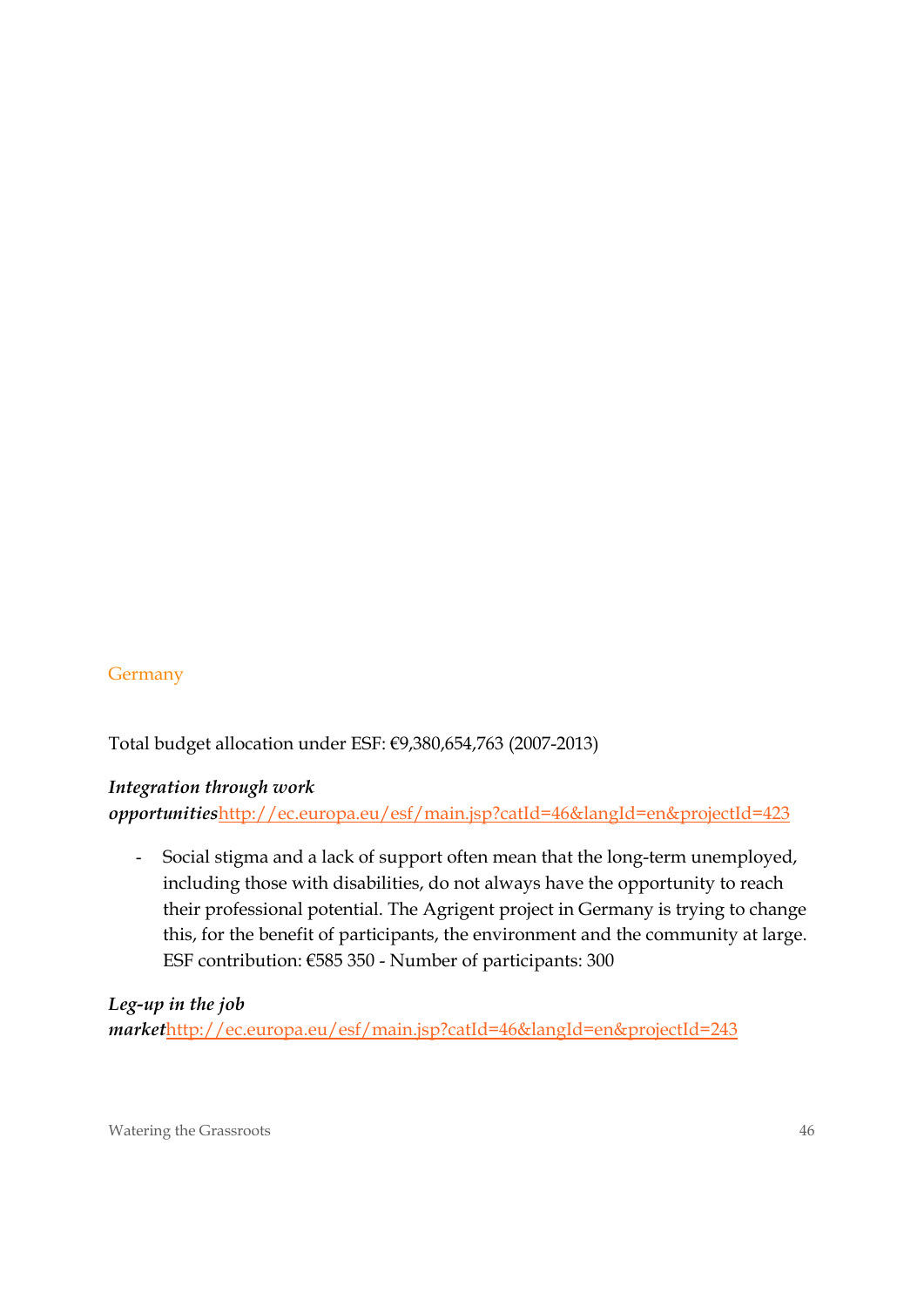The ESF '1st Job' project has started a traineeship blog where companies, young people, parents and teachers can exchange information and network to encourage new job-seekers to take their first steps on the career ladder. Participants: 180 - ESF contribution: €207 283

## *Technology for kids - learning while*

*playing*http://ec.europa.eu/esf/main.jsp?catId=46&langId=en&projectId=422

- The Bavarian initiative "Technology for Children" introduces kids in a playful way to the topic and is helping to secure the future skills needs. Participants: 5 065 - ESF contribution: EUR 1 628 219

## *A HELPING HAND http://ec.europa.eu/esf/main.jsp?Catid=46&langid=en&projectid=240*

- An ESF-backed project in Germany helped students improve their chances of getting a job once they reached ninth grade and apply for vocational training. Participants: 821 - ESF contribution: €60 335

## *Life skills – and a vocation – are on the*

*menu*http://ec.europa.eu/esf/main.jsp?catId=46&langId=en&projectId=502

- A German project gives socially marginalised young people the chance to acquire skills and qualifications in the hotel and catering sector. ESF Contribution :  $\epsilon$  1 208 532 – Number of Particpants : planned: 125, abroad placements so far: 96

## *Juwel: helping unemployed young people to*

*sparkle!*http://ec.europa.eu/esf/main.jsp?catId=46&langId=en&projectId=429

- The Juwel project targets all unemployed under 25 years old in the area of Rhein-Lahn in Germany, supporting their social and occupational integration until they can take up employment or vocational training. ESF contribution: €500 000 - Number of participants: 768

## *Coaching for*

*careers*http://ec.europa.eu/esf/main.jsp?catId=46&langId=en&projectId=470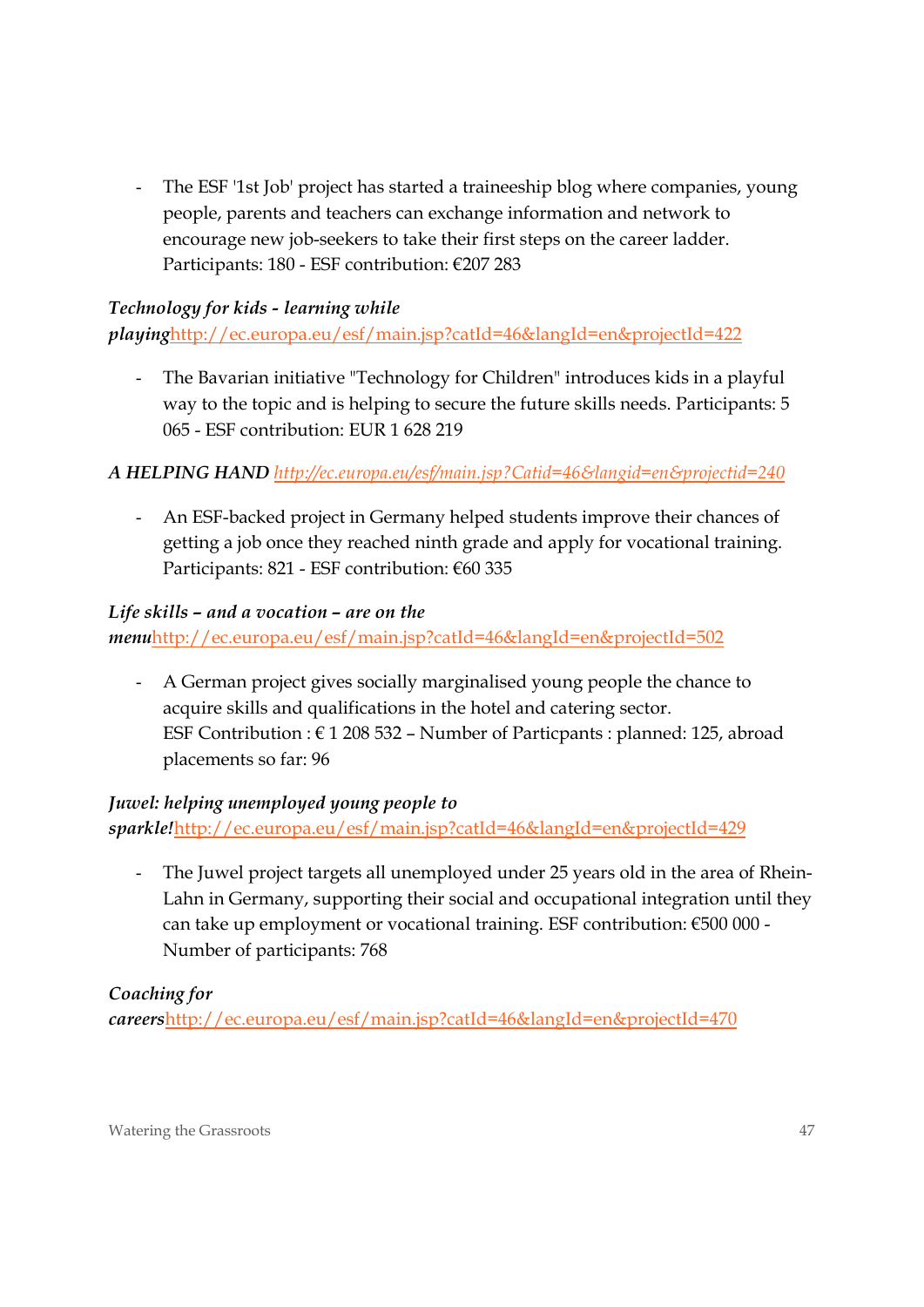- In Germany, job coaches help students find an apprenticeship right after they finish school. Participants: 4 106 - ESF contribution: € 433 808

## *The challenge*

*abroad*http://ec.europa.eu/esf/main.jsp?catId=46&langId=en&projectId=462

- A project in Göttingen offers about 200 unemployed young people the challenge to do an internship abroad and thus progress in the labour market. ESF contribution: €1 716 202 - Number of participants: 200

#### *Into a job - via scotland or*

*ankara*http://ec.europa.eu/esf/main.jsp?catId=46&langId=en&projectId=471

- Students, unemployed youth and people with disabilities from the German region of Münster can increase their training and labor market chances through working visits abroad. Participants: 200 - ESF contribution: € 3 326 826

## *Supporting frontier it*

*research*http://ec.europa.eu/esf/main.jsp?catId=46&langId=en&projectId=375

The information society is rapidly evolving and pushing us to adopt ever newer ways of doing and working in our daily lives. Participants: 19

## *A business incubator for young*

*people*http://ec.europa.eu/esf/main.jsp?catId=46&langId=en&projectId=421

- The ESF-funded business incubator workshop "Future Lausitz" supports unemployed young people successful in starting up their business. Participants: 270 - ESF contribution: EUR 920 997

## *Time of entryhttp://ec.europa.eu/esf/main.jsp?catId=46&langId=en&projectId=420*

Through help for career entry or support during the first six months of activity in the new company the programme "Time of Entry" helps to keep young people in Brandenburg and assists companies in securing their needs for skilled workers. Participants: 675 (in 2011) - ESF-contribution: EUR 8 082 374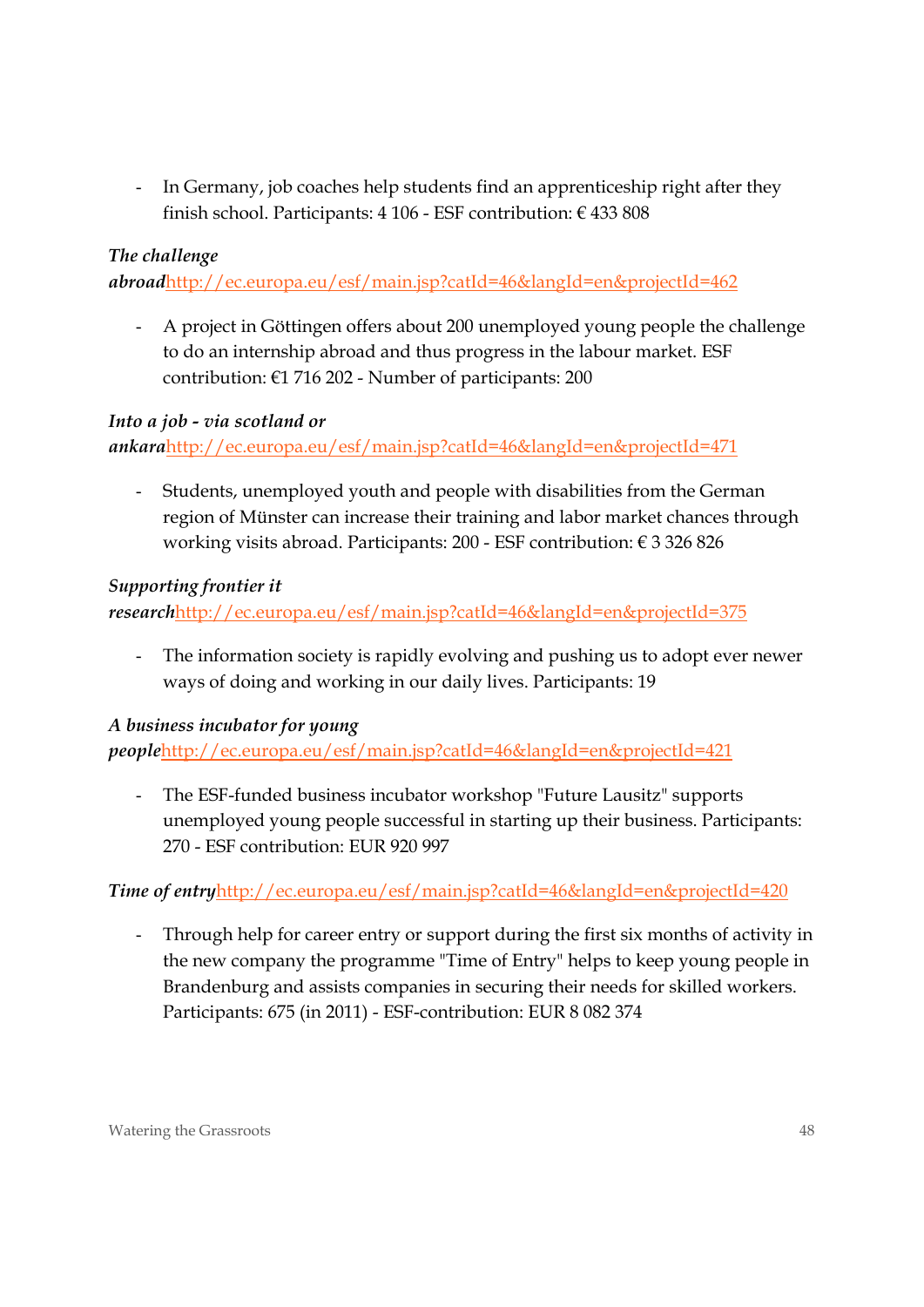## *Opening an exit from*

*extremism*http://ec.europa.eu/esf/main.jsp?catId=46&langId=en&projectId=388

- EXIT-Germany is an initiative to help anyone who wants to break with rightwing-extremism and to start a new life. ESF support allowed putting an emphasis on integration of former radicals into the job market. Participants: right-wing extremism dropouts - ESF contribution: €409 722

## *A common e-learning platform for the it*

*sector*http://ec.europa.eu/esf/main.jsp?catId=46&langId=en&projectId=447

- A jointly developed e-learning platform allows a needs-based training of employees in the IT sector. ESF contribution:  $\epsilon$  292 254 - Number of participants: >100

## *Advising on foreign*

*qualifications*http://ec.europa.eu/esf/main.jsp?catId=46&langId=en&projectId=405

More and more Europeans travel to other countries to work. Tracking down job opportunities abroad and moving to make the most of them is challenging enough. The trouble of getting the qualifications you earned in your home country recognised in the country you've moved to, can be enough to put people off taking the plunge.

Participants: 1088 persons (counselling) - ESF contribution: €374 000

## *Parents are key to*

*integration*http://ec.europa.eu/esf/main.jsp?catId=46&langId=en&projectId=541

- An ESF project in Hamburg works locally with the parents of students with immigrant backgrounds to improve school success and to facilitate the entry into the world of work. Participants: more than 1500 parent reached, 43 trained multipliers (April 2013). ESF contribution:  $\in$  287 482

## *Entry to the world of*

*work*http://ec.europa.eu/esf/main.jsp?catId=46&langId=en&projectId=389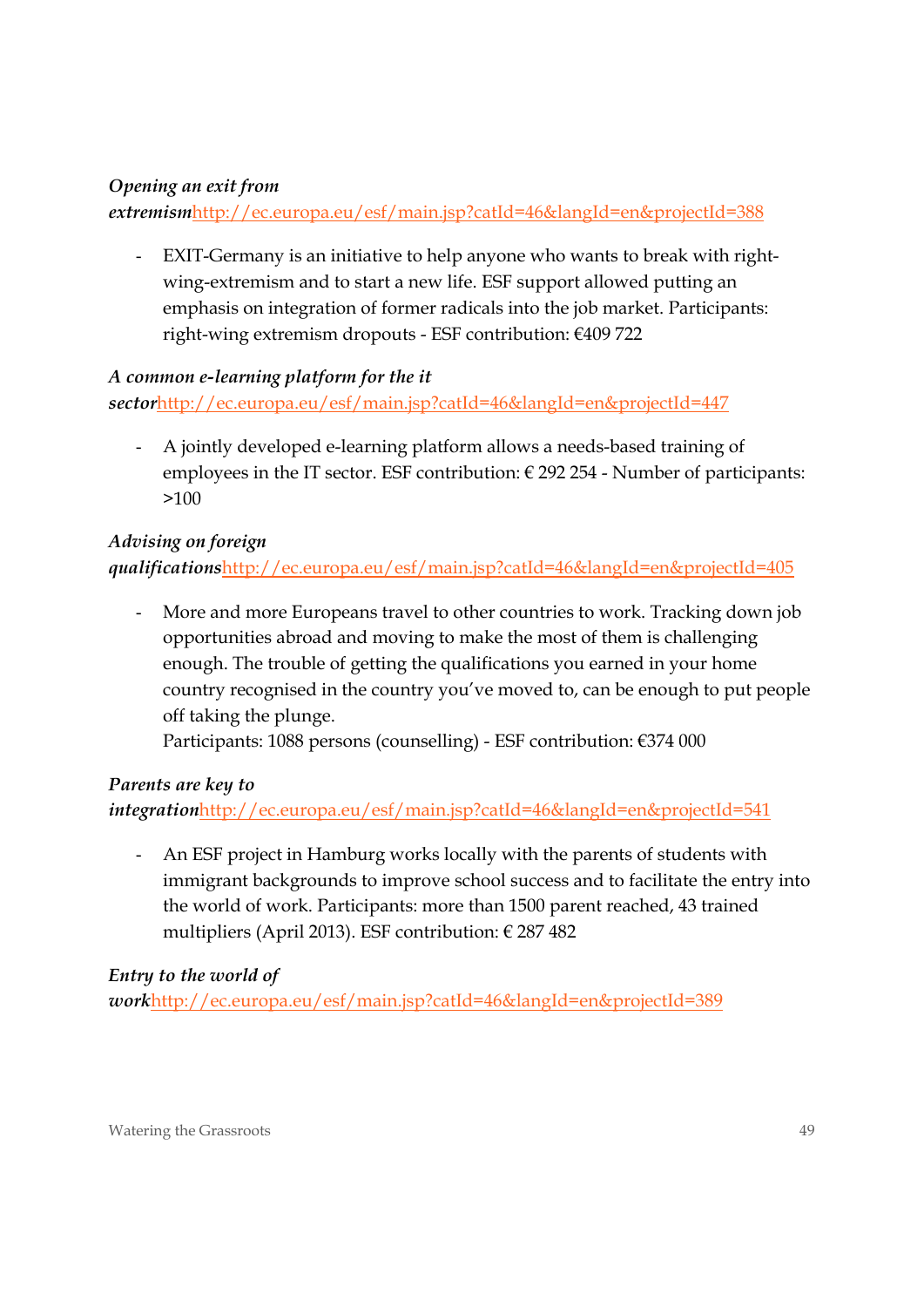The 'Come In' project in the German City of Hamburg aims to help young people with their entry into the world of work. Participants: 652 (until April 2012) - ESF contribution: €5 854 483

## *Flexible training in*

*hamburg*http://ec.europa.eu/esf/main.jsp?catId=46&langId=en&projectId=406

- Balancing work and family commitments is challenging at the best of times. Looking after young children, the disabled or elderly is a commitment that requires significant time and energy. Participants: 648 persons (April 2012) - ESF contribution: €298 040

## Italy

Total budget allocation under ESF: €6,930,542,469 (2007-2013)

*Supporting human resources in the research and innovation sectors*http://ec.europa.eu/esf/main.jsp?catId=46&langId=en&projectId=273

- The 'Spinner 2013' programme was established to promote the qualification and upgrade of people working in R&D, technology transfer and innovation in the

Watering the Grassroots 50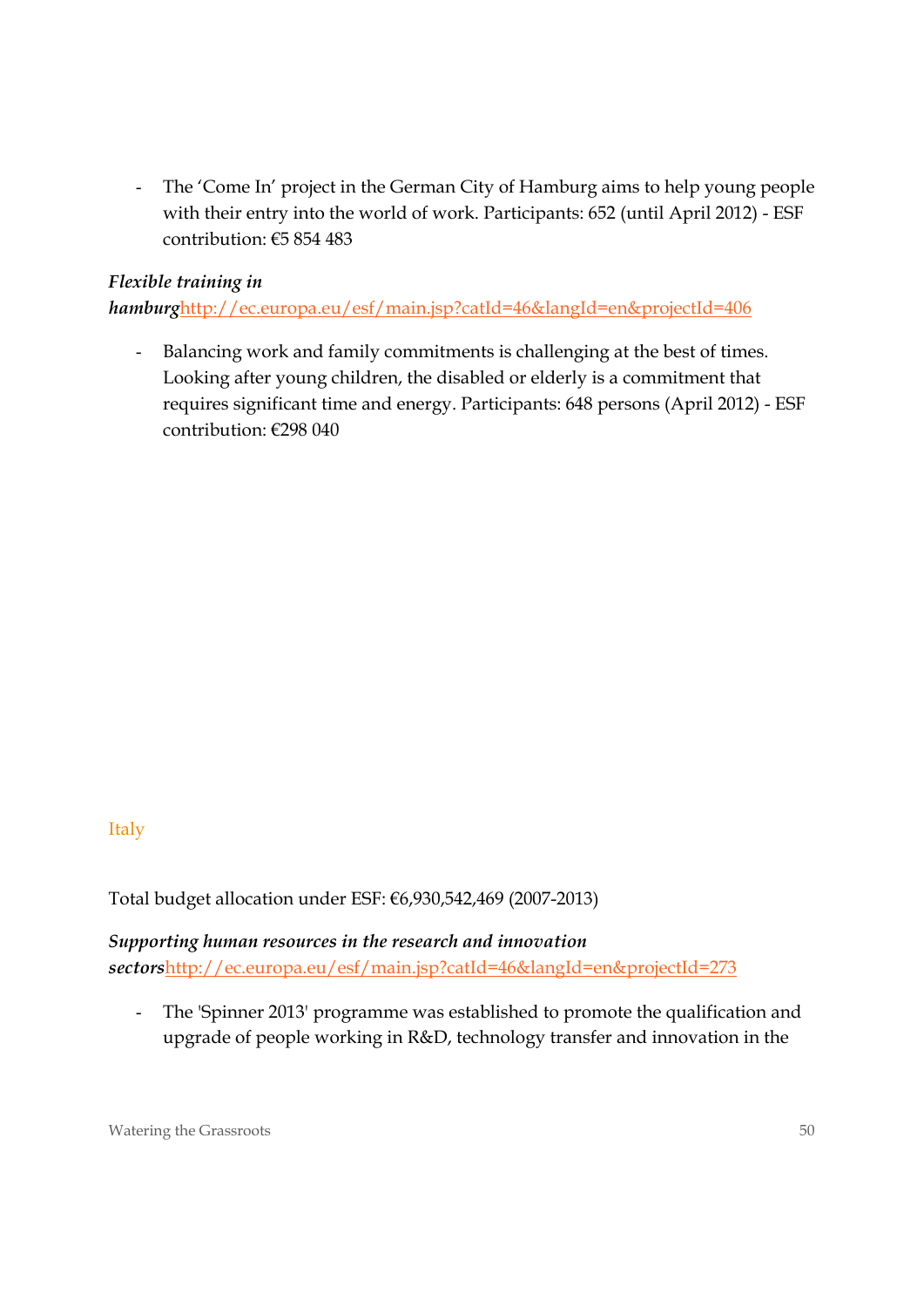Emilia-Romagna Region of Italy. Participants: 2 300 - ESF contribution: €23 million

## *An outstanding*

*performance*http://ec.europa.eu/esf/main.jsp?catId=46&langId=en&projectId=281

The Sipario project, conceived to train people for work in live music and theatre, encountered an overwhelming response, with hundreds of applications from young people all over Italy and beyond. Participants: 182 - ESF contribution: €887 000

## *Bright ideas take*

## *off*http://ec.europa.eu/esf/main.jsp?catId=46&langId=en&projectId=263

The 'Ideas Project' launched by th Umbrian Research Agency, and co-funded by the ESF, gives young Italian entrepreneurs a flying start. Participants: 28 start-up businesses

## *Moving up in the*

*world*http://ec.europa.eu/esf/main.jsp?catId=46&langId=en&projectId=276

- A project aimed at secondary school pupils, teachers and parents throughout the Piedmont region of northern Italy offered young students new perspectives and 'alternative destinations' in life. Participants: 6 995 students, 393 teachers - ESF contribution: €78 667

## *Bringing best practice to judicial*

*offices*http://ec.europa.eu/esf/main.jsp?catId=46&langId=en&projectId=416

- Workloads at courts across Europe are frequently heavy – optimising efficiency and work processes is all the more vital at this time of tighter public budgets. A project in Italy is transferring best practices in judicial offices to enhance performance across the country. Participants: 182 judicial offices - ESF contribution: over  $\epsilon$  40 000 000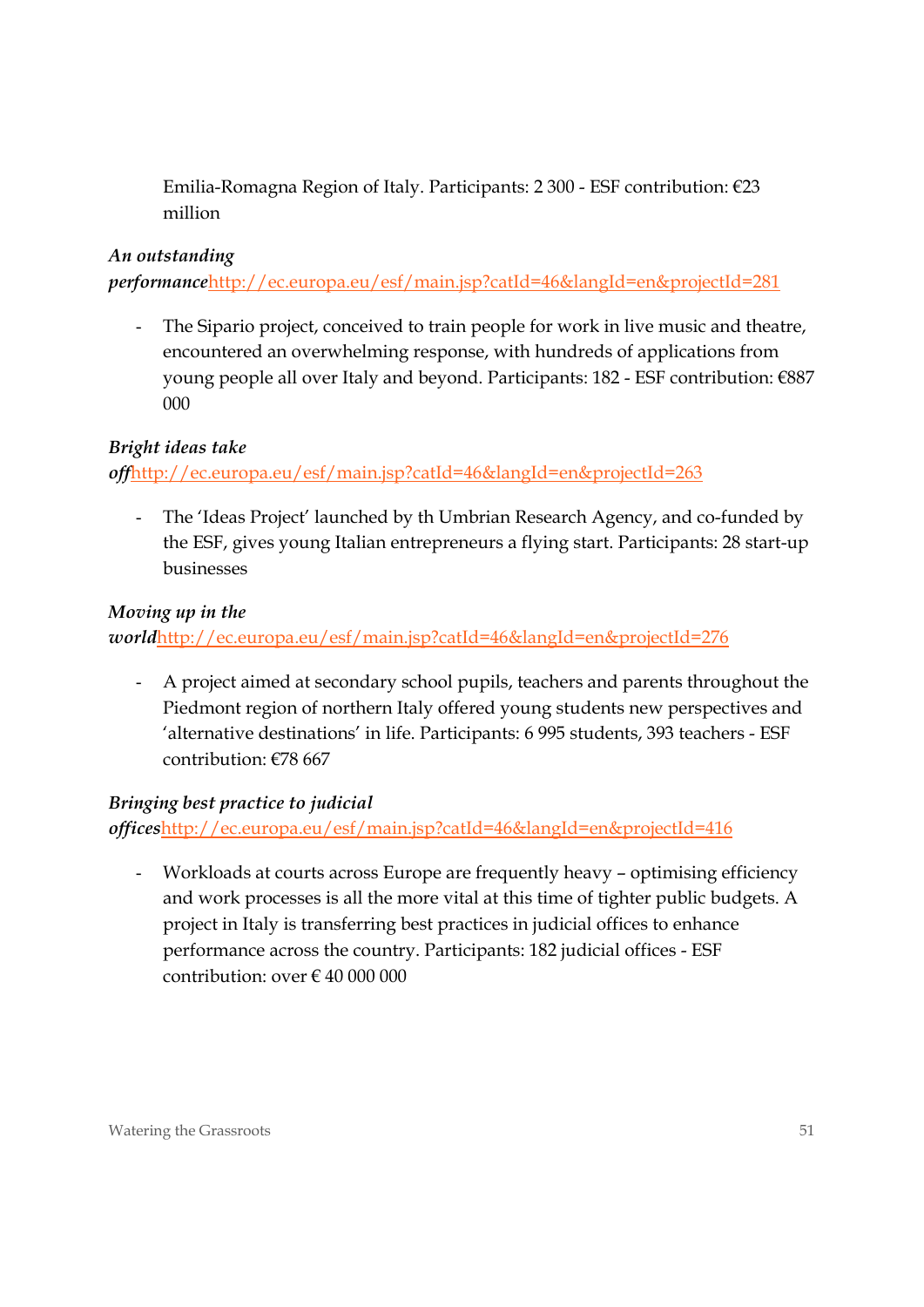#### **Croatia**

#### *Youth in the labour*

*market*http://ec.europa.eu/esf/main.jsp?catId=46&langId=en&projectId=483

- Young unemployed people in Croatia were trained in childcare, skills they could put to use in the new playgroups in the community of Pleternica. ESF Contribution :  $\epsilon$  94 551 - Number of Particpants : 225 young people in the county

Watering the Grassroots 52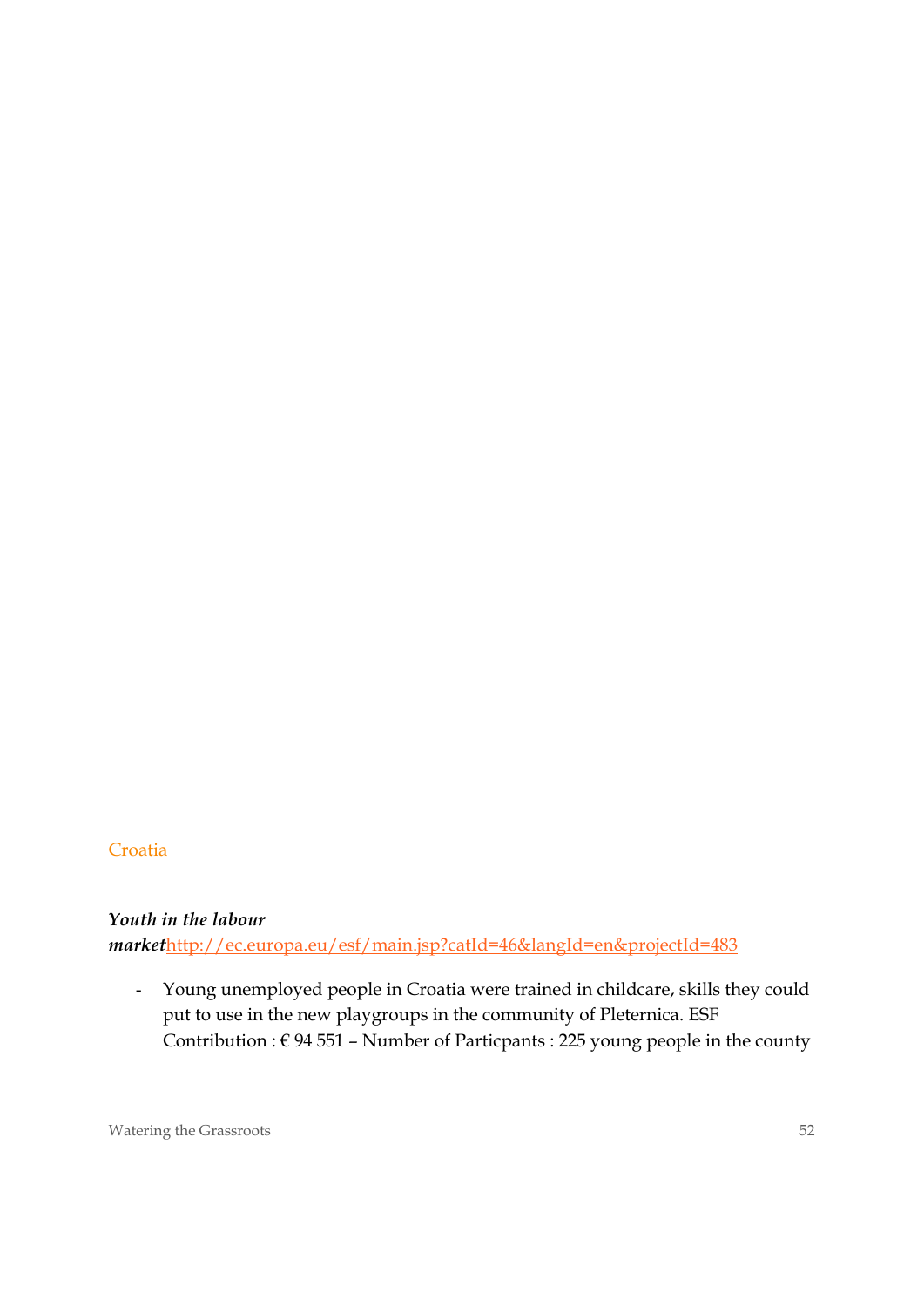*Fostering effective inclusion of persons with disabilities into the labour market*  http://ec.europa.eu/esf/main.jsp?catId=46&langId=en&projectId=484

- Inclusion of people with disabilities at the labour market. ESF Contribution :  $\epsilon$ 110 120 – Number of Particpants : 180 people with disabilities from Međimurje county

#### Romania

Budget allocation under the ESF: €3,684,147,618 (2007-2013)

#### *Train of hope offering a chance for*

*everyone*http://ec.europa.eu/esf/main.jsp?catId=46&langId=en&projectId=432

- "The Train of Hope Centre" in Romania offers social and educational support services to students, teachers and partents with the aim of preventing and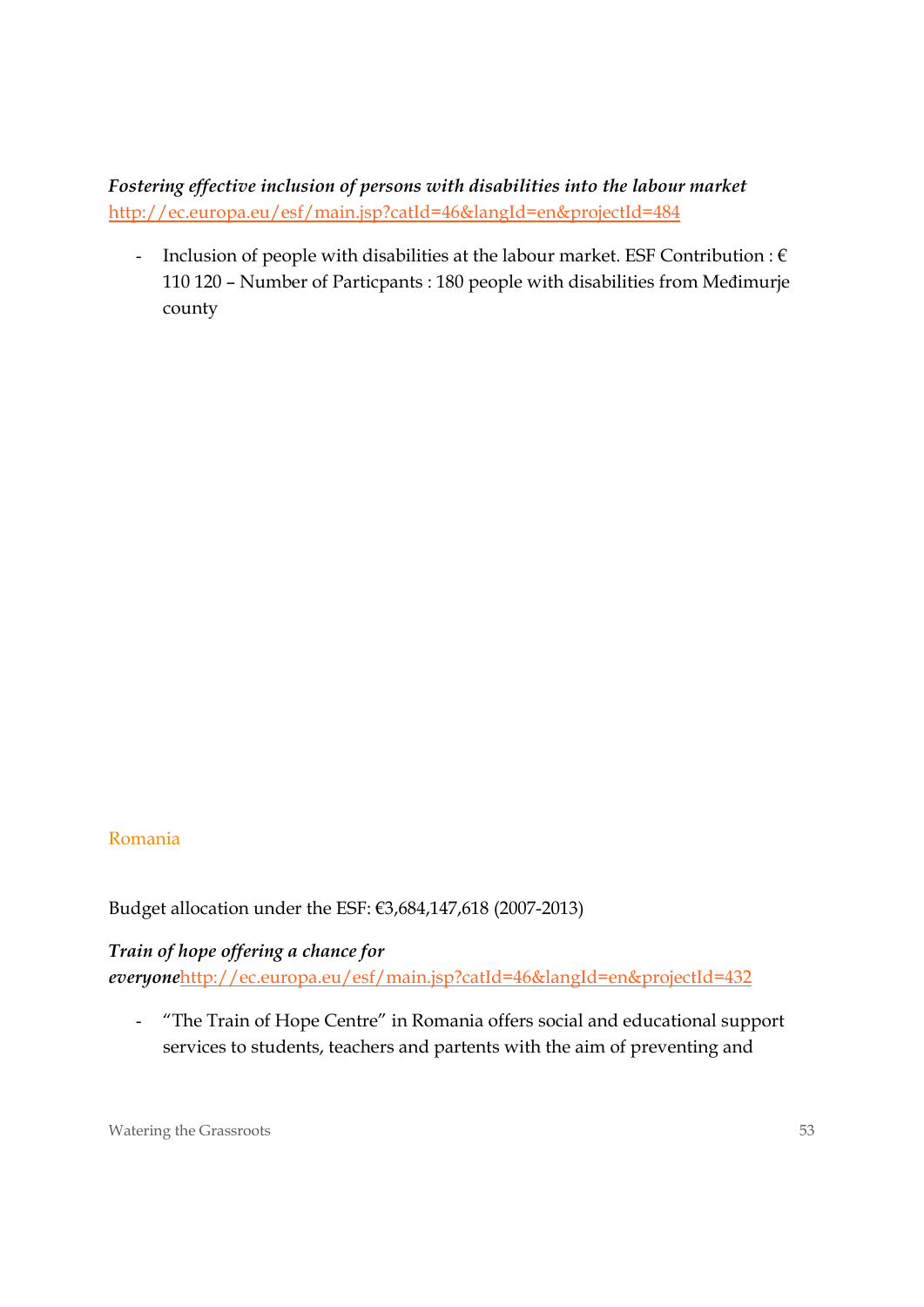combating early school leaving. ESF contribution: €372 717 - Number of participants: 131

## *A strategy for sustainable local*

*development*http://ec.europa.eu/esf/main.jsp?catId=46&langId=en&projectId=450

In Ghizela, western Romania, a project involving local administration personnel and civil society has contributed to improving the quality and sustainability of public services. ESF contribution: RON 246 649 - Number of participants: 24 (training)

## *Improving skills through quality*

*internships*http://ec.europa.eu/esf/main.jsp?catId=46&langId=en&projectId=438

The 'Convergence between academic training and active life' project in Romania supports students to complement their academic knowledge with work skills developed during quality internships. ESF contribution: RON 15 808 474 - Number of participants: 15 255

## *Quality and equality in*

*education*http://ec.europa.eu/esf/main.jsp?catId=46&langId=en&projectId=295

The 'Quality in education – a step to equality' project led by the 'Amare' Rromentza' NGO aimed to get more Roma and non-Roma children into education and keep them there, starting at the pre-school phase. Participants: around 950 - ESF contribution: €719 476

#### *Creating chances for women, changing attitudes to*

*women*http://ec.europa.eu/esf/main.jsp?catId=46&langId=en&projectId=282

The 'Better Future for Women' project is promoting a more active role for disadvantaged women in their local economies by helping them set up and manage their own businesses and associations. Participants: 4 000 women, 2 000 people from vulnerable groups, 10 mass media experts - ESF contribution: €3 831 990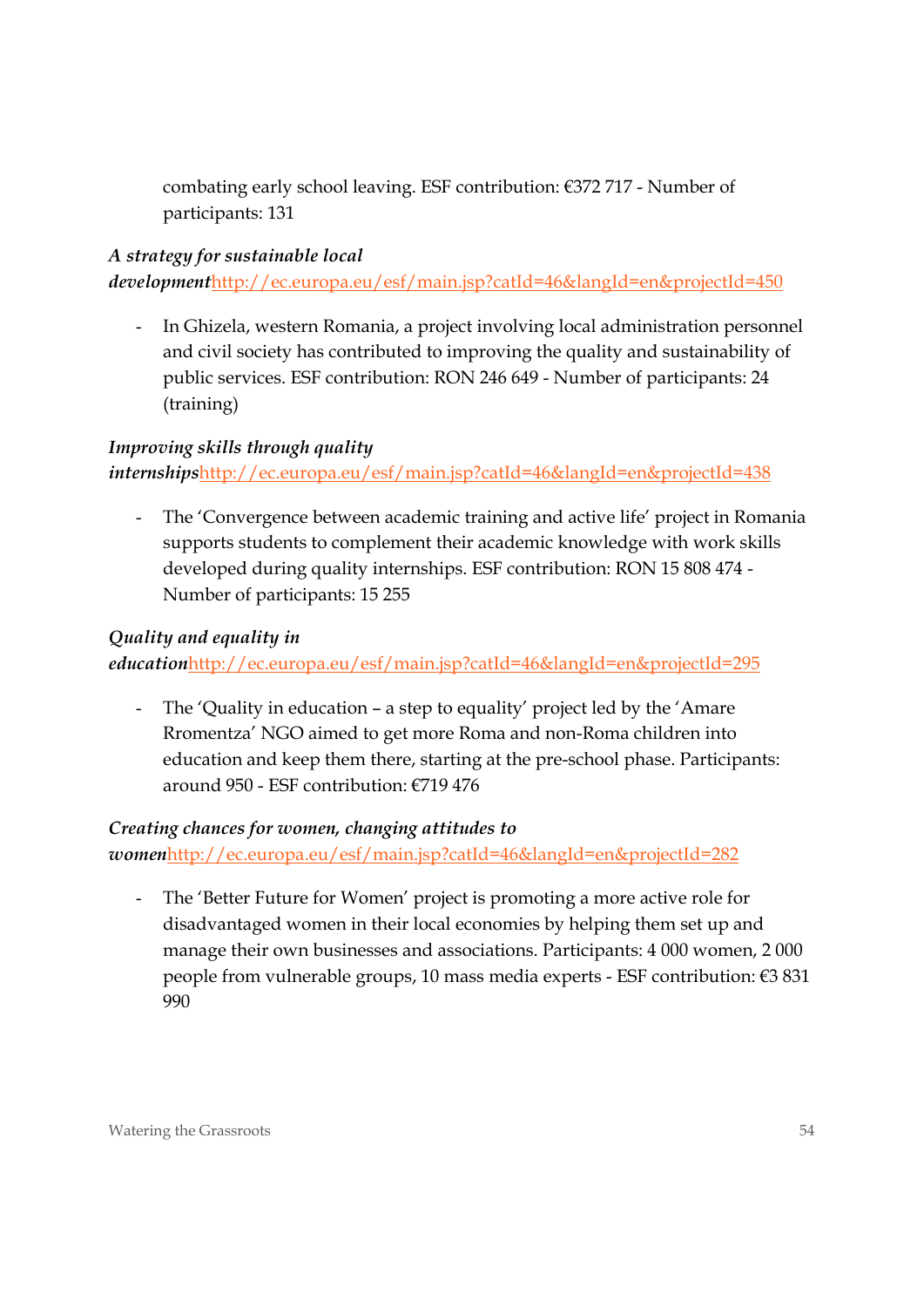## Latvia

Total budget allocation under the ESF: €583,103,717 (2007-2013)

Watering the Grassroots 55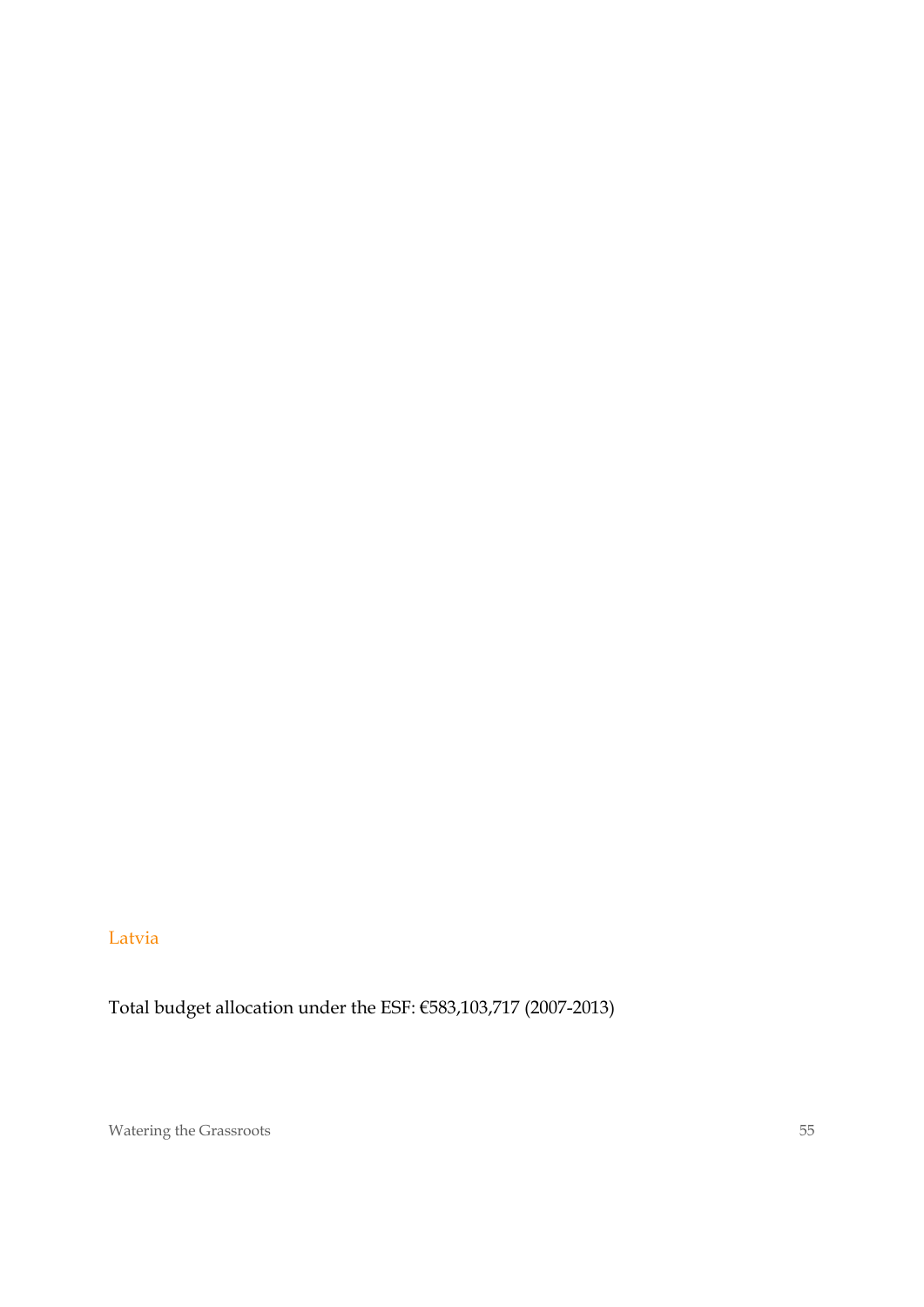## *A world of difference for deaf*

*people*http://ec.europa.eu/esf/main.jsp?catId=46&langId=en&projectId=252

- The aim of the ESF-funded 'World of Silence' project is to help deaf people stay in touch with the rest of society. Participants: 506 - ESF contribution: €479 420

## *Retraining after the*

*crisis*http://ec.europa.eu/esf/main.jsp?catId=46&langId=en&projectId=244

- The Latvian ESF project 'Raising teachers' seeks to retrain teachers. Participants: 27.486 - ESF contribution: €23.968.460

## *Promoting primary vocational*

*education*http://ec.europa.eu/esf/main.jsp?catId=46&langId=en&projectId=434

- The 'Promotion of Primary Vocational Education Attraction' project in Latvia enhances the attraction of vocational education by providing scholarship grants to students from 14 to 18 years old. ESF contribution: €31 264 921 - Number of participants: 31 983 students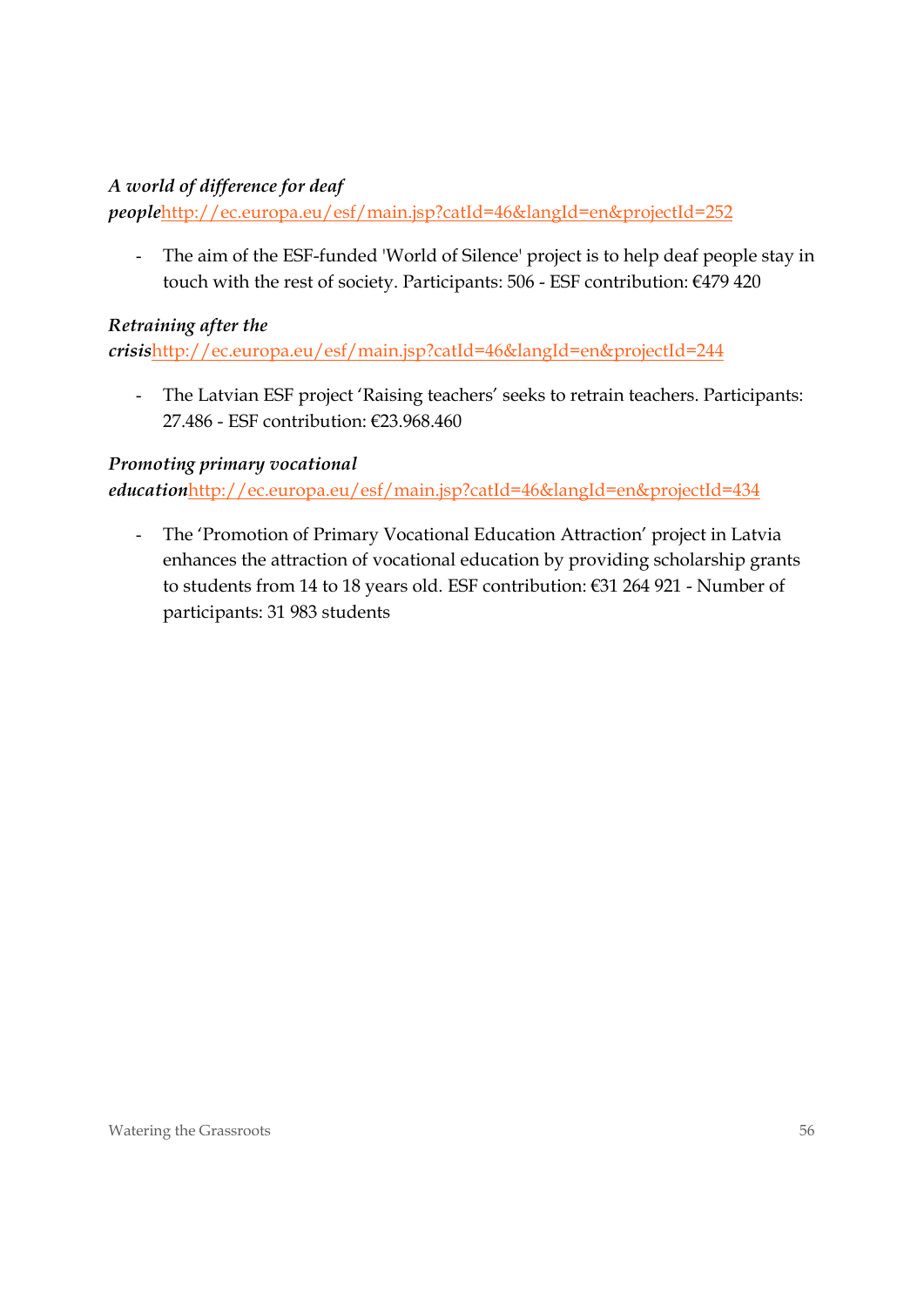# Bibliography

- Grassroot Europe, 2013, 'Implementing Partners main page'. Available at: http://www.grassrootseurope.org/?page=showcat&id=14
- EC, 2010, 'Communication From The Commission Europe 2020 A strategy for smart, sustainable and inclusive growth'. European Commission. Available at: http://eurlex.europa.eu/LexUriServ/LexUriServ.do?uri=COM:2010:2020:FIN:EN:PDF
- EC, 2013, 'Country-specific Recommendations 2013'. European Commission. Available at: http://ec.europa.eu/europe2020/making-it-happen/countryspecific-recommendations/index\_en.htm
- European Council, 2012, 'Council Recommendation on the National Reform Programme 2012 of Hungary and delivering a Council opinion on the Convergence Programme of Hungary, 2012-2015'. European Council. Available at: http://register.consilium.europa.eu/pdf/en/12/st11/st11257.en12.pdf
- Government Of Hungary, 2011, 'National Social Inclusion Strategy Extreme Poverty, Child Poverty, The Roma – (2011–2020)'. Hungarian Ministry of Public Administration and Justice State Secretariat for Social Inclusion. Available at: http://ec.europa.eu/justice/discrimination/files/roma\_hungary\_strategy\_en.p df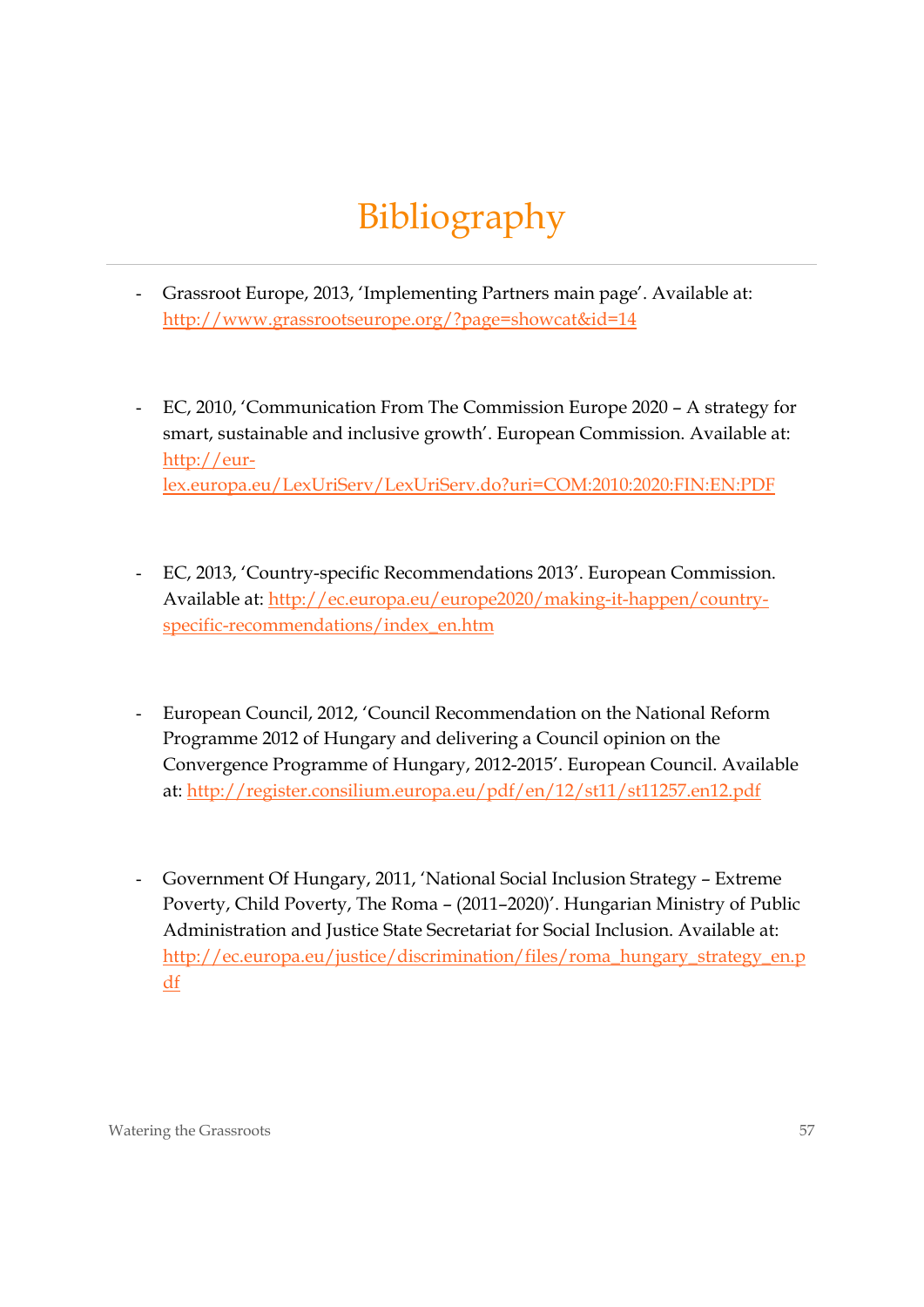- FRA, 2012, 'The situation of Roma in 11 EU Member States Survey results at a glance'. European Union Agency for Fundamental Rights. Available at: http://fra.europa.eu/en/publication/2012/situation-roma-11-eu-memberstates-survey-results-glance
- EC, 2012a, 'Communication From The Commission: National Roma Integration Strategies: A First Step In The Implementation Of The EU Framework. European Commission. Available at:http://ec.europa.eu/justice/discrimination/files/com2012\_226\_en.pdf
- EC, 2013a, 'Commission Staff Working Paper: Assessment of the 2013 national reform programme and convergence programme for HUNGARY'. European Commission. Available at: http://ec.europa.eu/europe2020/europe-2020-inyour-country/magyarorszag/country-specific-recommendations/index\_en.htm
- EC, 2013b, 'Commission Staff Working Paper: Assessment of the 2013 national reform programme and convergence programme for Romania. European Commission. Available at: http://ec.europa.eu/europe2020/pdf/nd/swd2013\_romania\_en.pdf
- EC, 2013c, 'Commission Staff Working Paper: Assessment of the 2013 national reform programme and convergence programme for Romania. European Commission. Available at: http://ec.europa.eu/europe2020/pdf/nd/swd2013\_austria\_en.pdf
- Soros Foundation, 2012, 'Roma from Romania, Bulgaria, Italy and Spain between Social Inclusion and Migration: comparative study'. Available at:http://www.soros.ro/en/publicatii.php#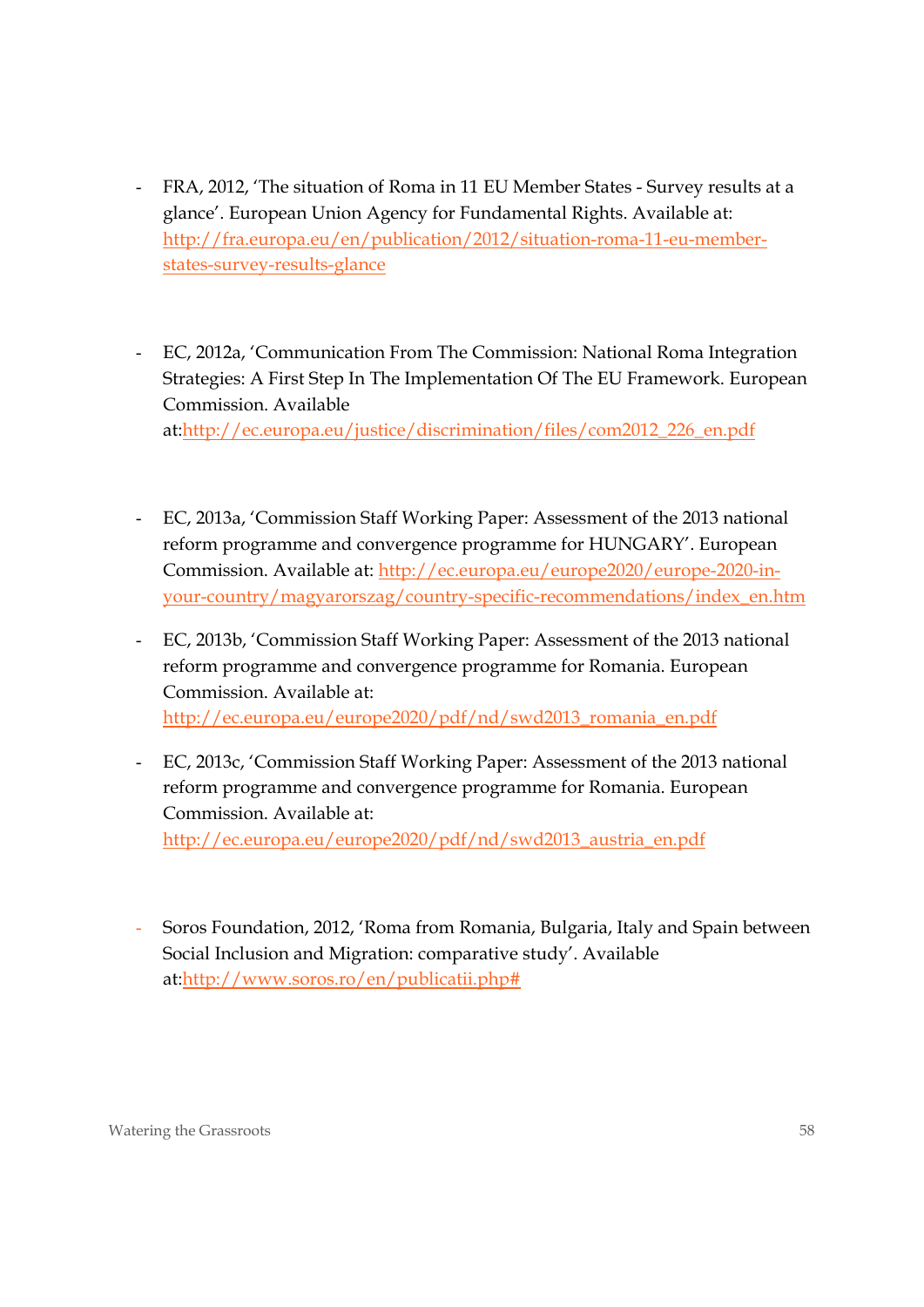- EC, 2012b, ' Beginners' Guide to EU Funding: Overview of the financial rules and funding opportunities 2007–13'. European Commission. Available at: http://ec.europa.eu/budget/library/biblio/publications/beginnersguide/KV31 11332ENC\_002web.pdf
- EC, 2013d, 'Grants Main Page'. European Commission. Available at : http://ec.europa.eu/contracts\_grants/grants\_en.htm
- EC, 2013e, '2013 annual work programme on grants and contracts for the Culture programme'. European Commission. Available at: http://ec.europa.eu/dgs/education\_culture/documents/calls/c\_2012\_6065.pdf
- EC, 2012c, 'Culture Programme Activity Report 2012'. European Commission. Available at: http://ec.europa.eu/culture/documents/pdf/programme/activity-report-2012.pdf
- EC, 2013f, 'The Lifelong Learning Programme: education and training opportunities for all'. European Commission. Available at: http://ec.europa.eu/education/lifelong-learning-programme/index\_en.htm
- EC, 2010, 'What's in it for me?' European Commission. Available at: http://ec.europa.eu/education/pub/pdf/general/what\_en.pdf
- EC, 2013g, 'European Social Fund Main Page'. European Commission. Available at: http://ec.europa.eu/esf/home.jsp?langId=en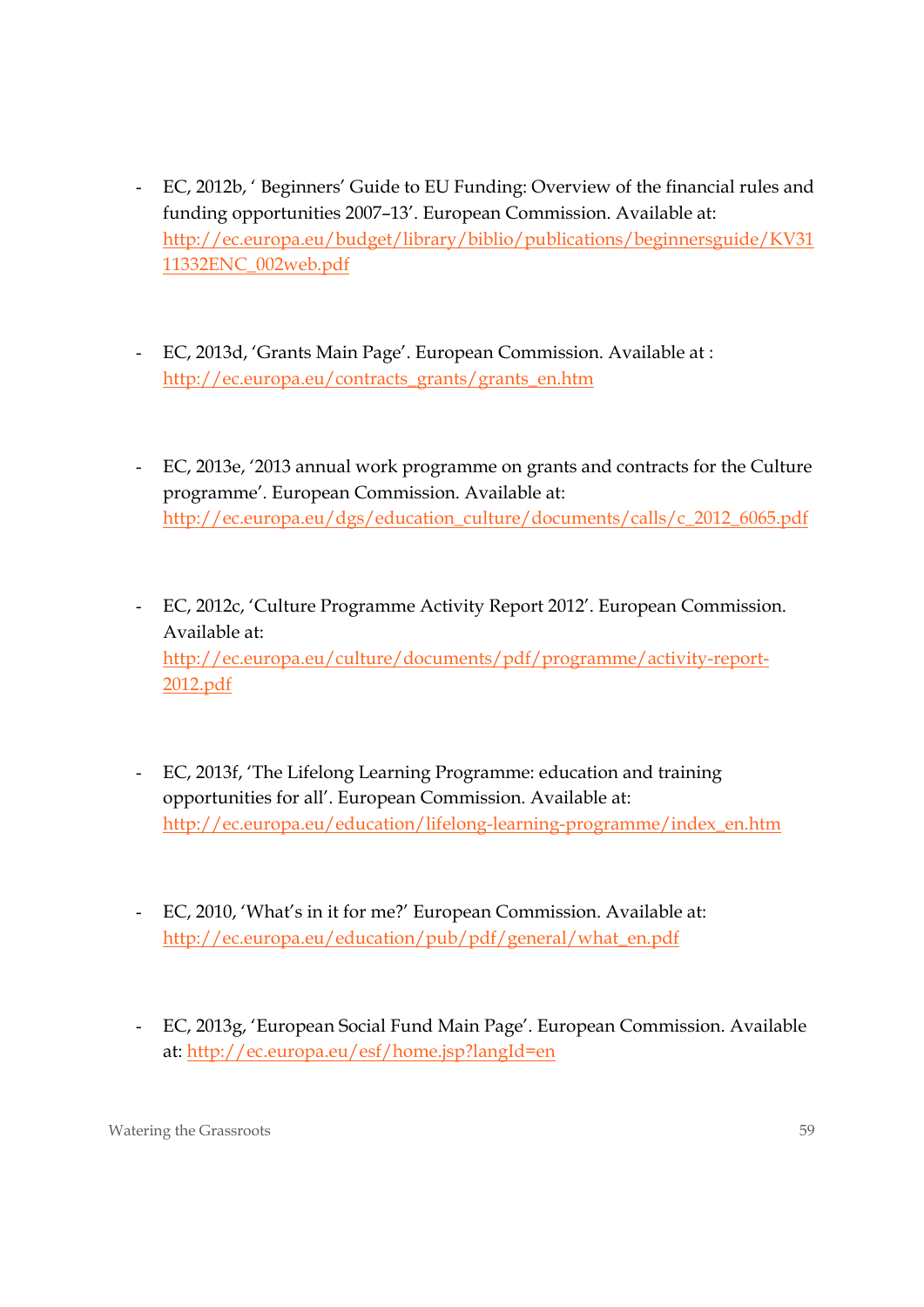- EC, 2013h, 'A call to action on youth unemployment'. European Commission. Available at: http://ec.europa.eu/esf/main.jsp?catId=67&langId=en&newsId=8150
- EC Press Release, 2013a, 'End of negotiations on the 2014-2020 budget'. European Commission Press Releases. Available at: http://europa.eu/rapid/pressrelease\_MEMO-13-592\_en.htm#PR\_metaPressRelease\_bottom
- EC, 2012d, 'European Commission proposal for the 2014-2020 Multiannual Financial Framework'. European Commission. Available at: http://ec.europa.eu/budget/library/biblio/publications/2011/mff2011/KV311 2884ENN-web.pdf
- EC Press Release 2013b, 'Elements of the political agreement on the European Union's future budget 2014-2020'. European Commission. Available at: http://europa.eu/rapid/press-release\_MEMO-13-625\_en.htm
- EC, 2013i, 'Launching the new and implementing the past: Ensuring a seamless transition to the new programme'. European Commission. Available at: http://ec.europa.eu/budget/library/biblio/documents/2014/DB2014\_Press\_Pr esentation\_extended\_en.pdf
- EC, 2013j, 'Multiannual financial framework 2014-2020'. European Commission. Available at: http://europa.eu/newsroom/highlights/multiannual-financialframework-2014-2020/index\_en.htm